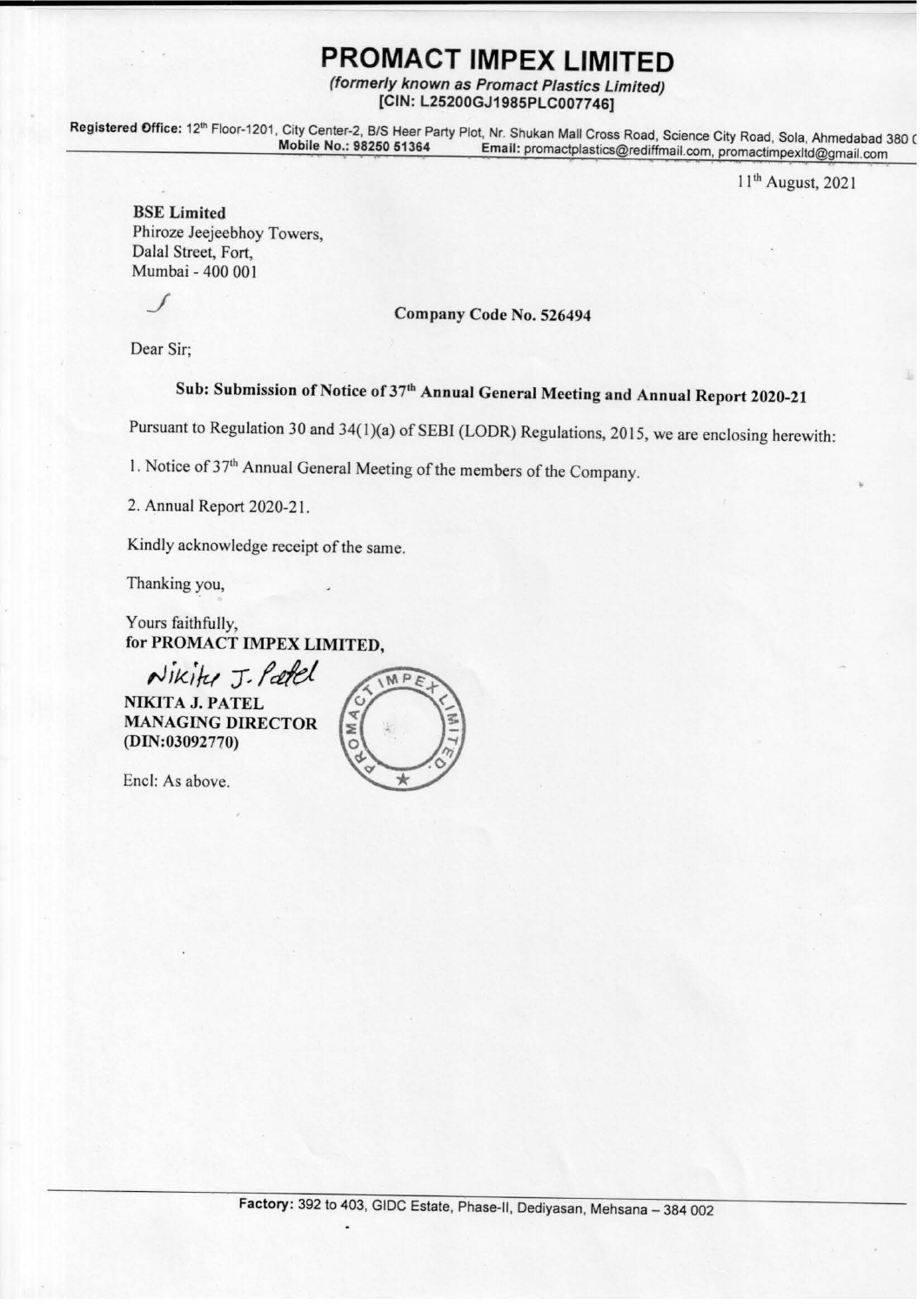

**(Formerly known as Promact Plastics Limited) [CIN:** L25200GJ1985PLC007746**]**

> **37TH A N N U A L R E P O R T 2 0 2 0 - 2 0 2 1**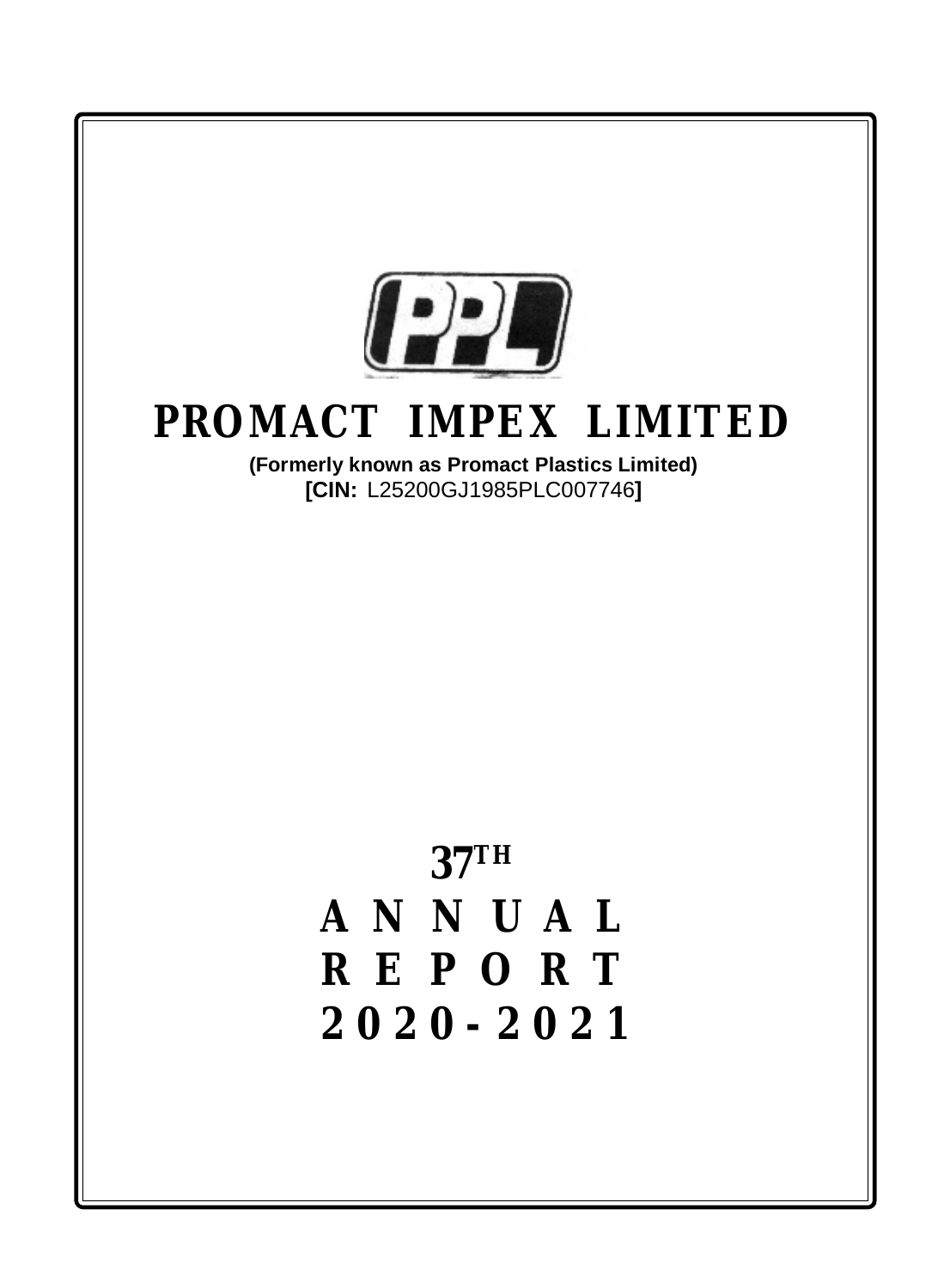### **PROMACT IMPEX LIMITED (Formerly known as Promact Plastics Limited) [CIN: L25200GJ1985PLC007746]**

### **37TH ANNUAL REPORT 2020-21**

| <b>BOARD OF DIRECTORS</b>                                                 |    | Mr. Miteshkumar A. Patel<br>Ms. Nikita J. Patel<br>Ms. Payalben J. Patel<br>Mr. Akash D. Patel<br>Mr. Ravi L. Patel<br>Mr. Ankit J. Patel                                                       | Chairman<br>Managing Director<br>Director<br>Director<br>Director<br>Director |
|---------------------------------------------------------------------------|----|-------------------------------------------------------------------------------------------------------------------------------------------------------------------------------------------------|-------------------------------------------------------------------------------|
| <b>CFO</b><br><b>COMPANY SECRETARY &amp;</b><br><b>COMPLIANCE OFFICER</b> | ÷. | Mr. Vipul F. Bhavsar<br>Mr. Parth B. Thakkar                                                                                                                                                    |                                                                               |
| <b>BANKERS</b>                                                            | ÷  | Sarvodaya Commercial Co-op Bank Ltd., Mehsana                                                                                                                                                   |                                                                               |
| <b>STATUTORY AUDITORS</b>                                                 | ÷  | M/s. B. M. Modi & Co.,<br>Chartered Accountants,<br>Mehsana.                                                                                                                                    |                                                                               |
| <b>SECRETARIAL AUDITORS</b>                                               | ÷  | Kashyap R. Mehta & Associates,<br>Company Secretaries,<br>Ahmedabad.                                                                                                                            |                                                                               |
| <b>REGISTERED OFFICE</b>                                                  | ÷  | 12th Floor-1201, City Center-2, B/s. Heer Party Plot,<br>Nr. Shukan Mall Cross Road, Science City Road, Sola,<br>Ahmedabad - 380060                                                             |                                                                               |
| <b>FACTORY</b>                                                            | ÷. | 392 to 403, GIDC Estate, Phase-II,<br>Dediyasan, Mehsana-384 002.                                                                                                                               |                                                                               |
| <b>REGISTRAR &amp; SHARE</b><br><b>TRANSFER AGENTS</b>                    | ÷. | Link Intime India Private Limited<br>506-508, Amarnath Business Centre-1<br>(ABC-1), Besides Gala Business Centre,<br>Near St. Xavier's College Corner,<br>Off C. G. Road, Ahmedabad - 380 006. |                                                                               |
| <b>WEBSITE</b>                                                            |    | www.promactimpex.com                                                                                                                                                                            |                                                                               |

| <b>CONTENTS</b>                                                                   | <b>PAGE NOS.</b> |
|-----------------------------------------------------------------------------------|------------------|
| Notice                                                                            | $1 - 7$          |
| Directors' Report including<br>Corporate Governance &<br>Secretarial Audit Report | 8-26             |
| Independent Auditors' Report                                                      | 27-31            |
| <b>Balance Sheet</b>                                                              | 32               |
| Statement of Profit & Loss                                                        | 33               |
| Cash Flow Statement                                                               | 34               |
| Notes to Financial Statement                                                      | 36-48            |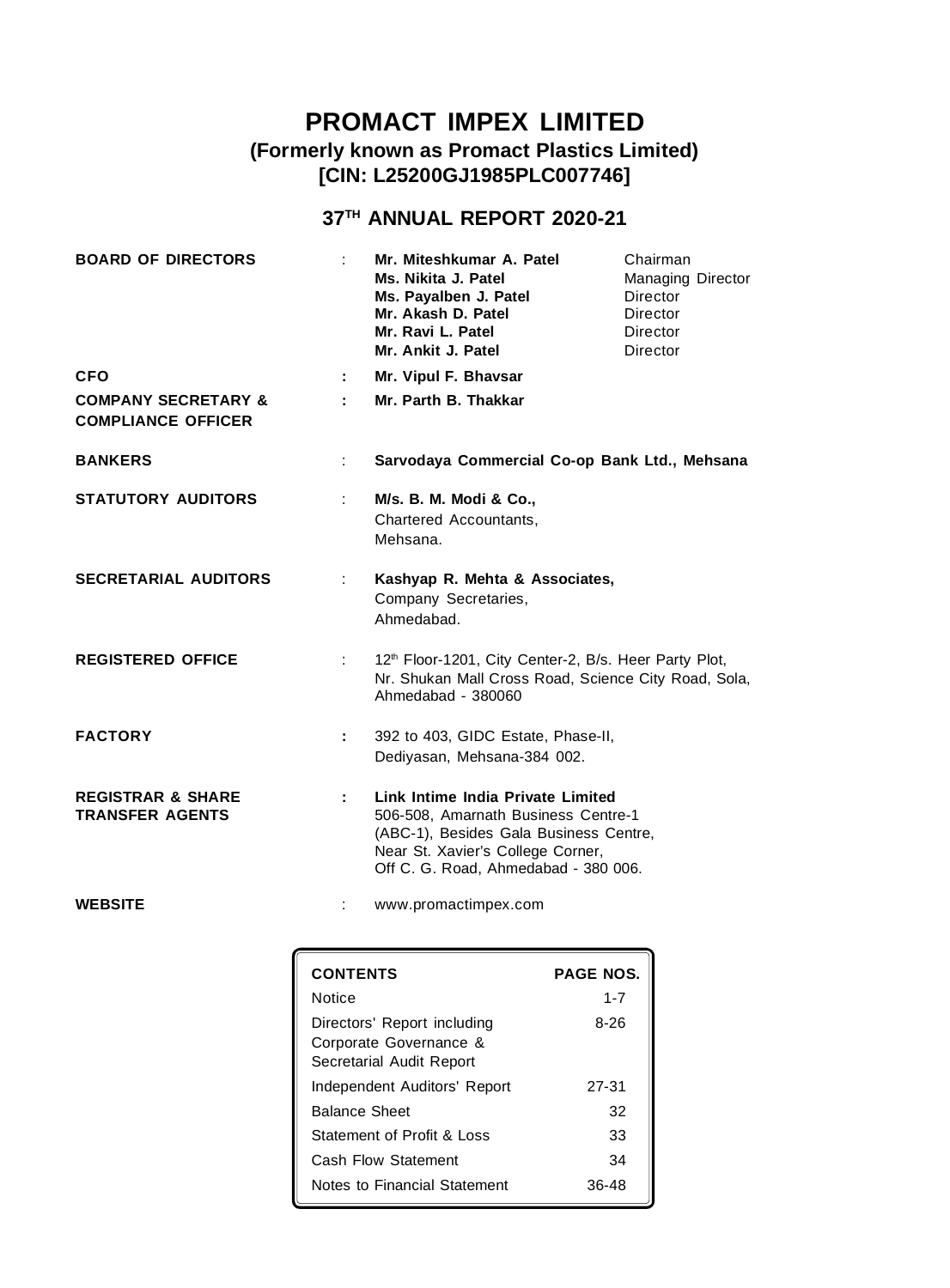### **NOTICE**

NOTICE IS HEREBY GIVEN THAT THE 37TH ANNUAL GENERAL MEETING OF THE MEMBERS OF **PROMACT IMPEX LIMITED (FORMERLY KNOWN AS PROMACT PLASTICS LIMITED)** WILL BE HELD ON SATURDAY, THE 18TH SEPTEMBER, 2021 AT 3.00 P.M. IST THROUGH VIDEO CONFERENCING ("VC")/ OTHER AUDIO VISUAL MEANS ("OAVM") TO TRANSACT THE FOLLOWING BUSINESS:

### **ORDINARY BUSINESS :**

- 1. To consider and adopt the Audited Financial Statements of the Company for the financial year ended 31<sup>st</sup> March, 2021, the reports of the Board of Directors and Auditors thereon.
- 2. To appoint a Director in place of Ms. Payalben J. Patel (DIN: 03086759), who retires by rotation in terms of Section 152(6) of the Companies Act, 2013 and, being eligible, offers herself for re-appointment.

**Registered Office: By Order of the Board,**

12<sup>th</sup> Floor-1201, City Center-2, B/s. Heer Party Plot, Nr. Shukan Mall Cross Road, Science City Road, Sola, Ahmedabad-380 060. **Parth B. Thakkar** Date : 26th July, 2021 **Company Secretary & Compliance Officer**

### **NOTES :**

- 1. In view of the continuing COVID-19 pandemic, the 37<sup>th</sup> Annual General Meeting (AGM) will be held on Saturday, 18th September, 2021 at 3.00 p.m. IST through Video Conferencing (VC) / Other Audio Visual Means (OAVM), in compliance with the applicable provisions of the Companies Act, 2013 read with Ministry of Corporate Affairs' (MCA) General Circular no. 14/2020 dated 8<sup>th</sup> April, 2020, MCA General Circular no. 17/2020 dated 13<sup>th</sup> April, 2020, MCA General Circular No. 20/2020 dated 5<sup>th</sup> May, 2020, MCA General Circular No. 22/2020 dated 15<sup>th</sup> June, 2020 and MCA General Circular No. 02/2021 dated 13<sup>th</sup> January 2021 and also SEBI circulars dated 12<sup>th</sup> May, 2020 and 15th January, 2021 and in compliance with the provisions of the Companies Act, 2013 ("Act") and SEBI (Listing Obligations and Disclosure Requirements) Regulations, 2015. The deemed venue for the 37<sup>th</sup> AGM shall be the Registered Office of the Company.
- **2.** In view of the massive outbreak of the COVID-19 pandemic, social distancing is to be a pre-requisite and since this AGM is being held through VC / OAVM pursuant to MCA Circulars, physical attendance of the Members has been dispensed with. **Accordingly, the facility for appointment of proxies by the Members will not be available for the AGM and hence the Proxy Form, Attendance Slip and Route Map are not annexed to this Notice**. Members have to attend and participate in the ensuing AGM though VC/OAVM. However, the Body Corporates are entitled to appoint authorised representatives to attend the AGM through VC/OAVM and participate there at and cast their votes through e-voting.
- **3.** Members of the Company under the category of 'Institutional Investors' are encouraged to attend and vote at the AGM through VC. Body Corporates whose Authorised Representatives are intending to attend the Meeting through VC/OAVM are requested to send to the Company on email Id- [promactplastics@rediffmail.com,](mailto:promactplastics@rediffmail.com,) a certified copy of the Board Resolution/authorization letter authorising their representative to attend and vote on their behalf at AGM through E-voting.
- **4.** In compliance with the aforesaid MCA Circulars and SEBI Circular No. SEBI/ HO/ CFD/ CMD1/ CIR/ P/ 2020/ 79 dated 12<sup>th</sup> May, 2020, Notice of the AGM along with the Annual Report 2020-21 is being sent only through electronic mode to those Members whose email addresses are registered with the Company/Depositories. Members may note that the Notice and Annual Report 2020-21 will also be available on the Company's website at www.promactimpex.com, website of stock exchange i.e. BSE Limited at [www.bseindia.com](http://www.bseindia.com) and on the website of CDSL (agency for providing remote e-voting facility) at [www.evotingindia.com.](http://www.evotingindia.com.) **Annual Report will not be sent in physical form.**
- **5.** Members of the Company holding shares, either in physical form or in Dematerialised form, as on 6<sup>th</sup> August, 2021 will receive Annual Report for the financial year 2020-21 through electronic mode only.
- **6.** The Register of Members and Share Transfer Books will remain closed from **12th September, 2021 to 18th September, 2021** (both days inclusive) for the purpose of Annual General Meeting (AGM).
- **7.** Members holding shares in the dematerialized mode are requested to intimate all changes with respect to their bank details, ECS mandate, nomination, power of attorney, change of address, change in name, etc, to their Depository Participant (DP). These changes will be automatically reflected in the Company's records, which will help the Company to provide efficient and better service to the Members. Members holding shares in physical form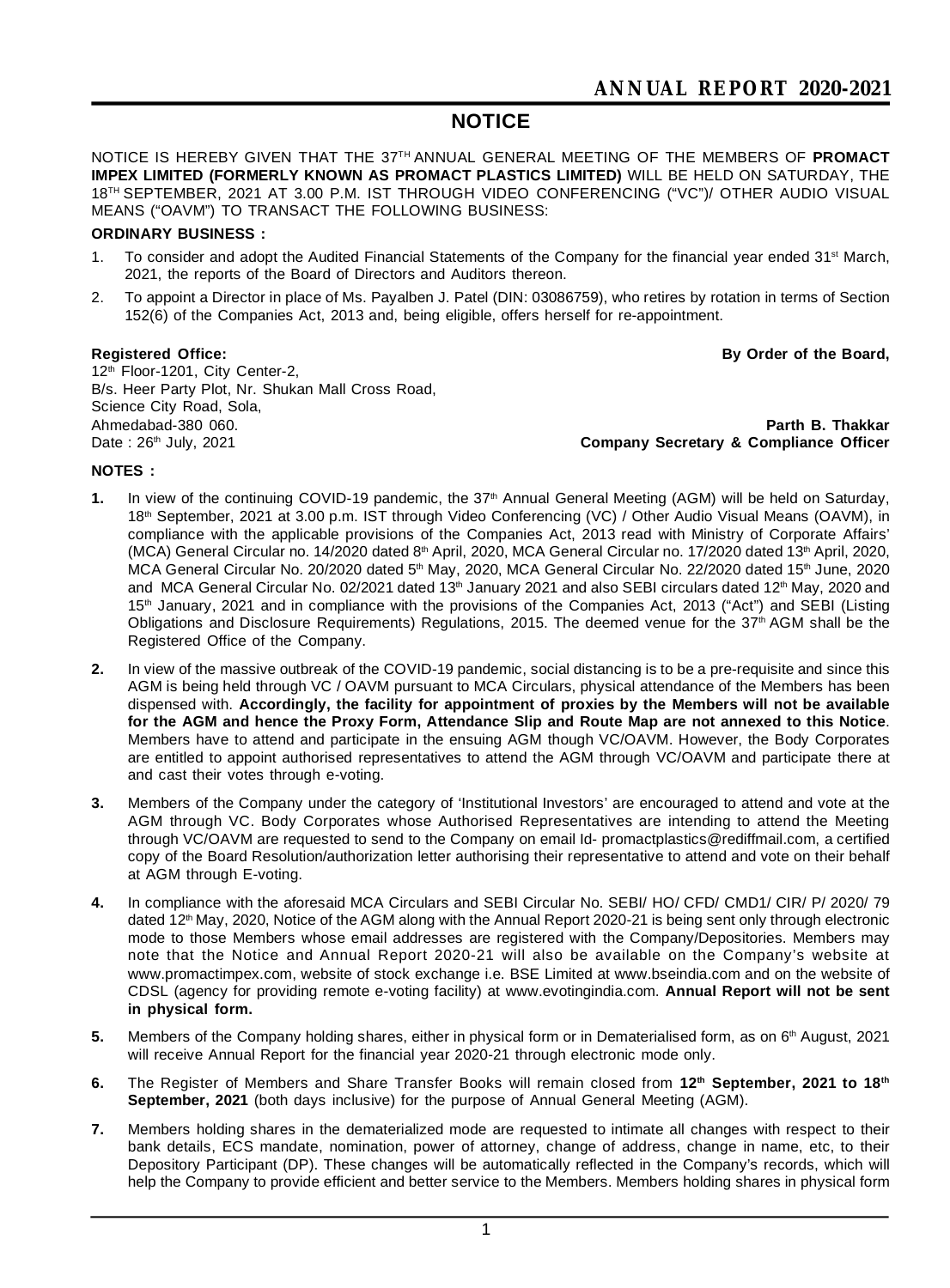are requested to intimate the changes to the Registrar & Share Transfer Agents of the Company (RTA) at its following address: Link Intime India Pvt. Ltd., 506-508, Amarnath Business Centre-1(ABC-1), Besides Gala Business Centre,

Near St. Xavier's College Corner, Off C G Road, Ellisbridge, Ahmedabad - 380006 Email id: [ahmedabad@linkintime.co.in](mailto:ahmedabad@linkintime.co.in)

- **8.** The Securities and Exchange Board of India (SEBI) has mandated the submission of Permanent Account Number (PAN) by every participant in securities market. Members holding shares in electronic form are, therefore, requested to submit the PAN to their DPs with whom they are maintaining their demat accounts and members holding shares in physical form to the Company / RTA.
- **9.** Pursuant to Section 72 of the Companies Act, 2013, members holding shares in physical form may file nomination in the prescribed Form SH-13 and for cancellation / variation in nomination in the prescribed Form SH-14 with the Company's RTA. In respect of shares held in electronic / demat form, the nomination form may be filed with the respective Depository Participant.
- **10.** As per Regulation 40 of SEBI Listing Regulations, as amended, securities of listed companies can be transferred/ traded only in dematerialized form with effect from 1<sup>st</sup> April, 2019, except in case of request received for transmission or transposition of securities. In view of this and to eliminate all risks associated with physical shares and for ease of portfolio management, members holding shares in physical form are requested to consider converting their holdings to dematerialized.
- **11.** Members are requested to quote their Folio No. or DP ID/ Client ID, in case shares are in physical / dematerialized form, as the case may be, in all correspondence with the Company / Registrar and Share Transfer Agent.
- **12.** Pursuant to the requirement of Regulation 26(4) and 36(3) of the Securities and Exchange Board of India (Listing Obligations and Disclosure Requirements) Regulations, 2015 and Secretarial Standard 2 issued by The Institute of Company Secretaries of India, the brief profile/particulars of the Directors of the Company seeking their appointment or re-appointment at the AGM are annexed to this Notice.
- **13.** As the AGM is ho be held through VC/ OAVM, Members seeking any information with regard to the accounts or any documents, are requested to write to the Company at least 10 days before the date of AGM through email on [promactplastics@rediffmail.com.](mailto:promactplastics@rediffmail.com.) The same will be replied / made available by the Company suitably.
- **14.** The business set out in the Notice of AGM will be transacted through electronic voting system and the Company is providing facility for voting by electronic means. Instructions and other information relating to e-voting are given at Note No. 19 of this Notice.
- **15.** Members attending the AGM through VC / OAVM shall be counted for the purpose of reckoning the quorum under Section 103 of the Act.
- **16.** In case of joint holders attending the AGM, only such joint holder who is higher in the order of names will be entitled to vote.
- **17.** The Members can join the AGM in the VC/ OAVM mode 15 minutes before and after the scheduled time of the commencement of the Meeting by following the procedure mentioned in the Notice. Instructions and other information for members for attending the AGM through VC/OAVM are given in this Notice under Note No. 20.
- **18. Process for those shareholders whose email addresses are not registered with the depositories for obtaining login credentials for e-voting for the resolutions proposed in this notice:**
	- a) For Physical & Demat shareholders- please provide necessary details like Folio No. / DP Id-Client Id, Name of shareholder, scanned copy of the share certificate (front and back), PAN (self attested scanned copy of PAN card), AADHAR (self attested scanned copy of Aadhar Card) by email to our RTA, Link Intime India Private Limited on their Email id: [ahmedabad@linkintime.co.in](mailto:ahmedabad@linkintime.co.in) ; [rnt.helpdesk@linkintime.co.in](mailto:rnt.helpdesk@linkintime.co.in)
	- b) The RTA shall co-ordinate with CDSL and provide the login credentials to the above mentioned shareholders.

### **19. INFORMATION AND OTHER INSTRUCTIONS RELATING TO E-VOTING ARE AS UNDER:**

**a)** Pursuant to the provisions of Section 108 of the Companies Act, 2013 read with Rule 20 of the Companies (Management and Administration) Rules, 2014 (as amended) and Regulation 44 of SEBI (Listing Obligations & Disclosure Requirements) Regulations 2015 (as amended) and MCA Circulars dated April 08, 2020, April 13, 2020 and May 05, 2020 the Company is providing facility of remote e-voting to its members in respect of the business set out in the Notice to be transacted at the AGM. For this purpose, the Company has entered into an agreement with Central Depository Services (India) Limited (CDSL) for facilitating voting through electronic means, as the authorized e-Voting's agency. The facility of casting votes by a member using remote e-voting as well as the e-voting system on the date of the AGM will be provided by CDSL.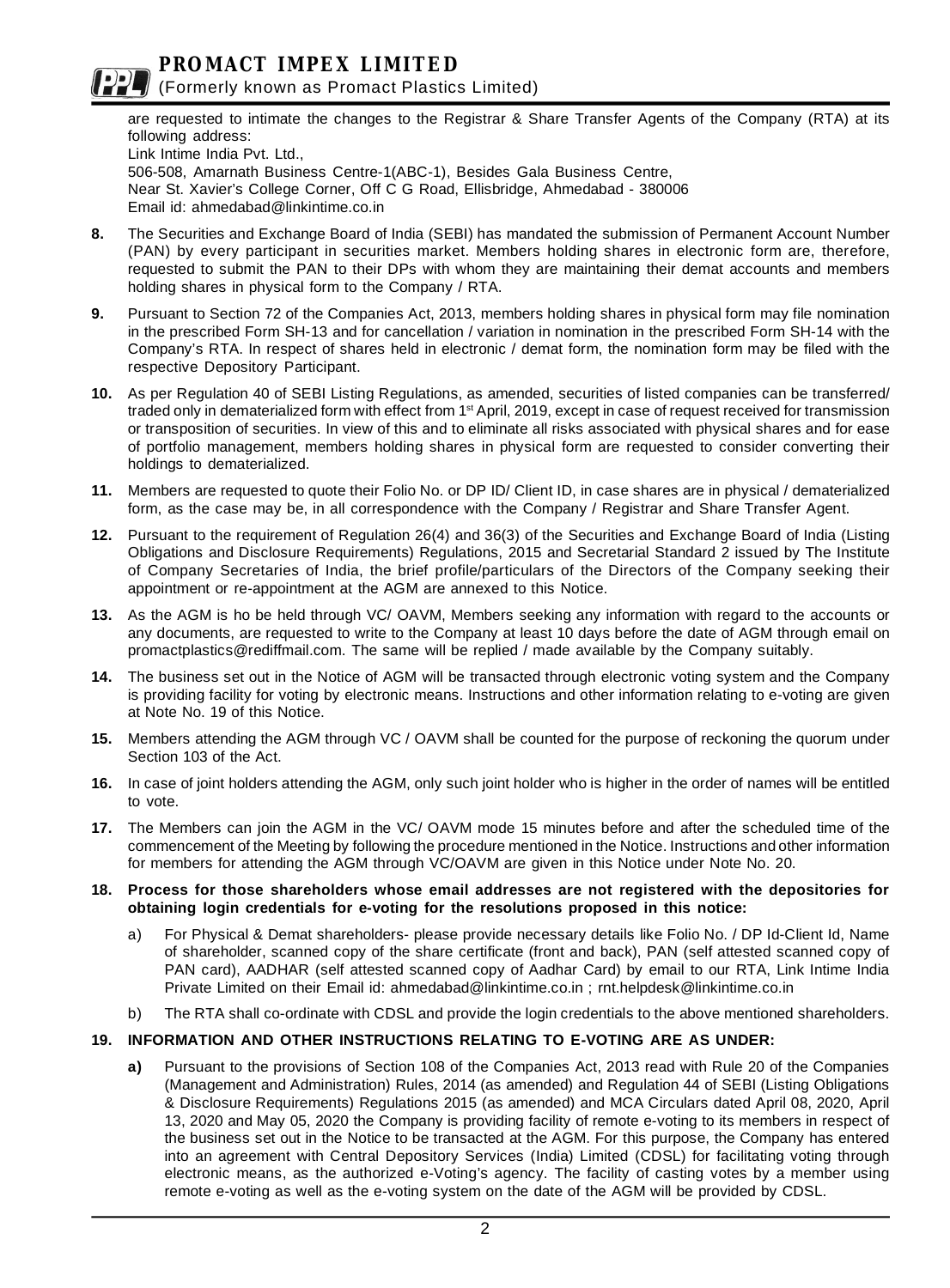- **b)** Voting rights shall be reckoned on the paid-up value of shares registered in the name of the member / beneficial owner (in case of electronic shareholding) as on the cut-off date i.e.,  $11<sup>th</sup>$  September, 2021.
- **c)** Mr. Kashyap R. Mehta, Proprietor, M/s. Kashyap R. Mehta & Associates, Company Secretaries, Ahmedabad has been appointed as the Scrutinizer to scrutinize the remote e-voting & e-voting process in a fair and transparent manner.
- **d)** The Results declared alongwith the report of the Scrutinizer shall be placed on the website of the Company and on the website of CDSL after the declaration of result by the Chairman or a person authorized by him in writing. The results shall also be communicated to the Stock Exchange viz. BSE Limited.
- **e) The instructions for members for remote e-voting are as under:**
	- 1. The remote e-voting period begins on **at 9.00 a.m. on Wednesday, 15th September, 2021 and ends at 5:00 p.m. on Friday, 17th September, 2021** During this period shareholders of the Company, holding shares either in physical form or in dematerialized form, as on the cut-off date i.e., **11th September, 2021** may cast their vote electronically (i.e., by remote e-voting). The remote e-voting module shall be disabled by CDSL for voting thereafter. Once the vote on a resolution is cast by the Member, the Member shall not be allowed to change it subsequently or cast the vote again.
	- 2. Shareholders who have already voted prior to the meeting date would not be entitled to vote at the meeting venue.
	- 3. Pursuant to SEBI Circular no. SEBI/HO/CFD/CMD/CIR/P/2020/242 dated December 9, 2020 on e-Voting facility provided by Listed Companies, Individual Members holding securities in demat mode are allowed to vote through their demat account maintained with Depositories and Depository Participants. Members are advised to update their mobile number and email Id in their demat accounts in order to access e-Voting facility.

In order to increase the efficiency of the voting process, all the Demat account holders, by way of a single login credential, through their Demat accounts/ websites of Depositories/ Depository Participants, able to cast their vote without having to register again with the e-voting service providers (ESPs), thereby, not only facilitating seamless authentication but also enhancing ease and convenience of participating in e-voting process.

Pursuant to said SEBI Circular, **login method for e-Voting and joining virtual meetings for Individual Members holding securities in Demat mode** is given below:

| <b>Type of Members</b>                                              | Login Method                                                                                                                                                                                                                                                                                                                                                                                                                                                                         |  |  |  |
|---------------------------------------------------------------------|--------------------------------------------------------------------------------------------------------------------------------------------------------------------------------------------------------------------------------------------------------------------------------------------------------------------------------------------------------------------------------------------------------------------------------------------------------------------------------------|--|--|--|
| Individual Members holding<br>securities in Demat mode<br>with CDSL | 1) Users who have opted for CDSL Easi / Easiest facility, can login<br>through their existing user id and password. Option will be made<br>available to reach e-Voting page without any further authentication.<br>The URL for users to login to Easi / Easiest are https://<br>web.cdslindia.com/myeasi/home/login or www.cdslindia.com and<br>click on Login icon and select New System Myeasi.                                                                                    |  |  |  |
|                                                                     | 2) After successful login the Easi / Easiest user will be able to see the<br>e-Voting Menu. On clicking the E voting menu, the user will be able<br>to see his/her holdings along with links of the respective e-Voting<br>service provider i.e. CDSL/NSDL/KARVY/LINK INTIME as per<br>information provided by Issuer / Company. Additionally, we are<br>providing links to e-Voting Service Providers, so that the user can<br>visit the e-Voting service providers' site directly. |  |  |  |
|                                                                     | 3) If the user is not registered for Easi/Easiest, option to register is<br>available at https://web.cdslindia.com/myeasi/Registration/<br><b>EasiRegistration</b>                                                                                                                                                                                                                                                                                                                   |  |  |  |
|                                                                     | 4) Alternatively, the user can directly access e-Voting page by providing<br>Demat Account Number and PAN No. from a link in<br>www.cdslindia.com home page. The system will authenticate the<br>user by sending OTP on registered Mobile & Email as recorded in<br>the Demat Account. After successful authentication, user will be<br>provided links for the respective ESP where the E Voting is in<br>progress.                                                                  |  |  |  |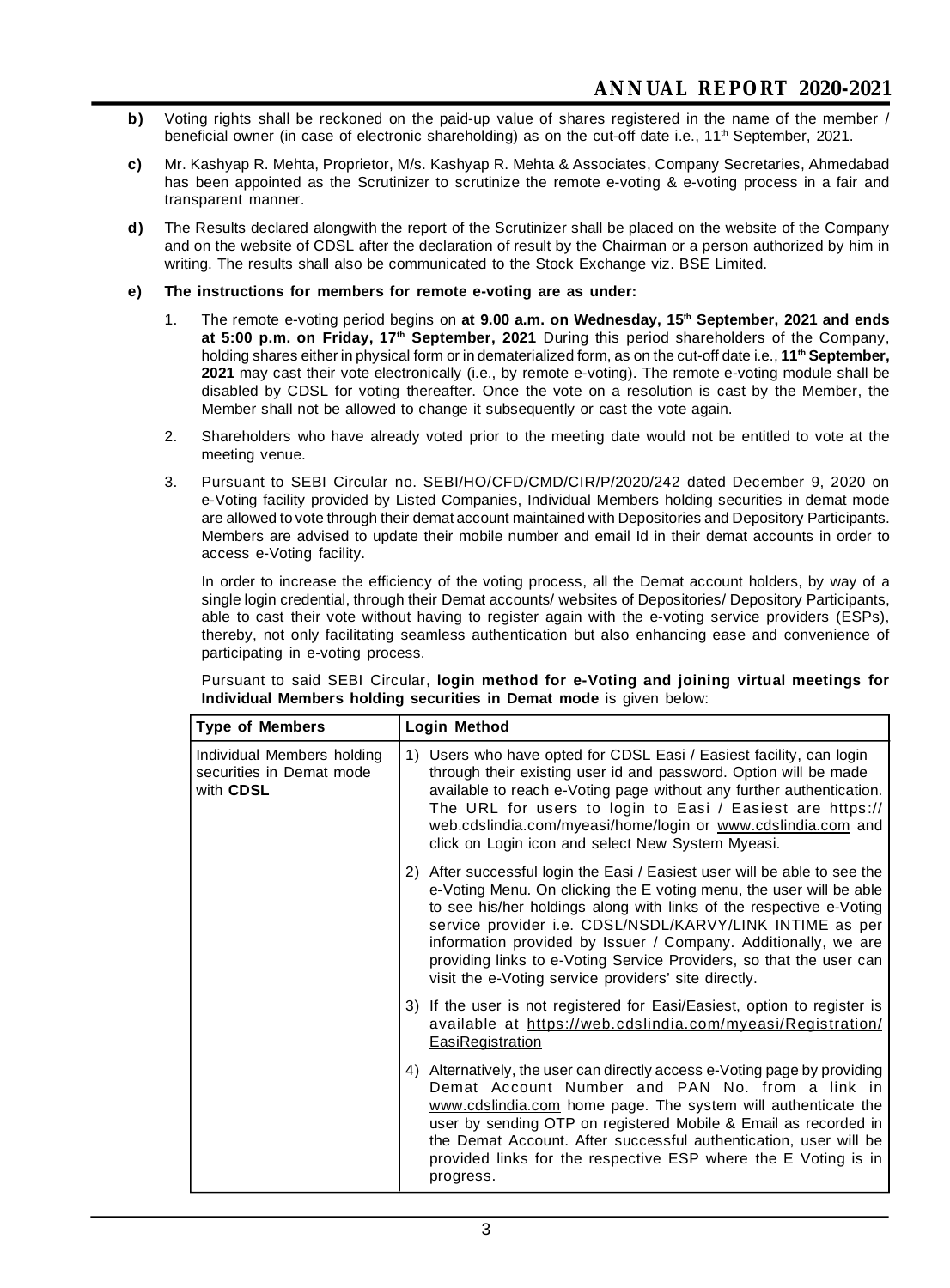(Formerly known as Promact Plastics Limited)



**Important note:** Members who are unable to retrieve User ID/ Password are advised to use Forget User ID and Forget Password option available at above mentioned website.

### **Helpdesk for Individual Shareholders holding securities in demat mode for any technical issues related to login through Depository i.e. CDSL and NSDL**

| Login type                                                                      | <b>Helpdesk details</b>                                                                                                                                                             |
|---------------------------------------------------------------------------------|-------------------------------------------------------------------------------------------------------------------------------------------------------------------------------------|
| Individual Shareholders holding<br>securities in Demat mode with<br><b>CDSL</b> | Members facing any technical issue in login can contact CDSL<br>helpdesk by sending a request at helpdesk evoting@cdslindia.com<br>or contact at 022-23058738 and 22-23058542-43.   |
| Individual Shareholders holding<br>securities in Demat mode with<br><b>NSDL</b> | Members facing any technical issue in login can contact NSDL<br>helpdesk by sending a request at evoting@nsdl.co.in<br>οı<br>call at toll free no.: 1800 1020 990 and 1800 22 44 30 |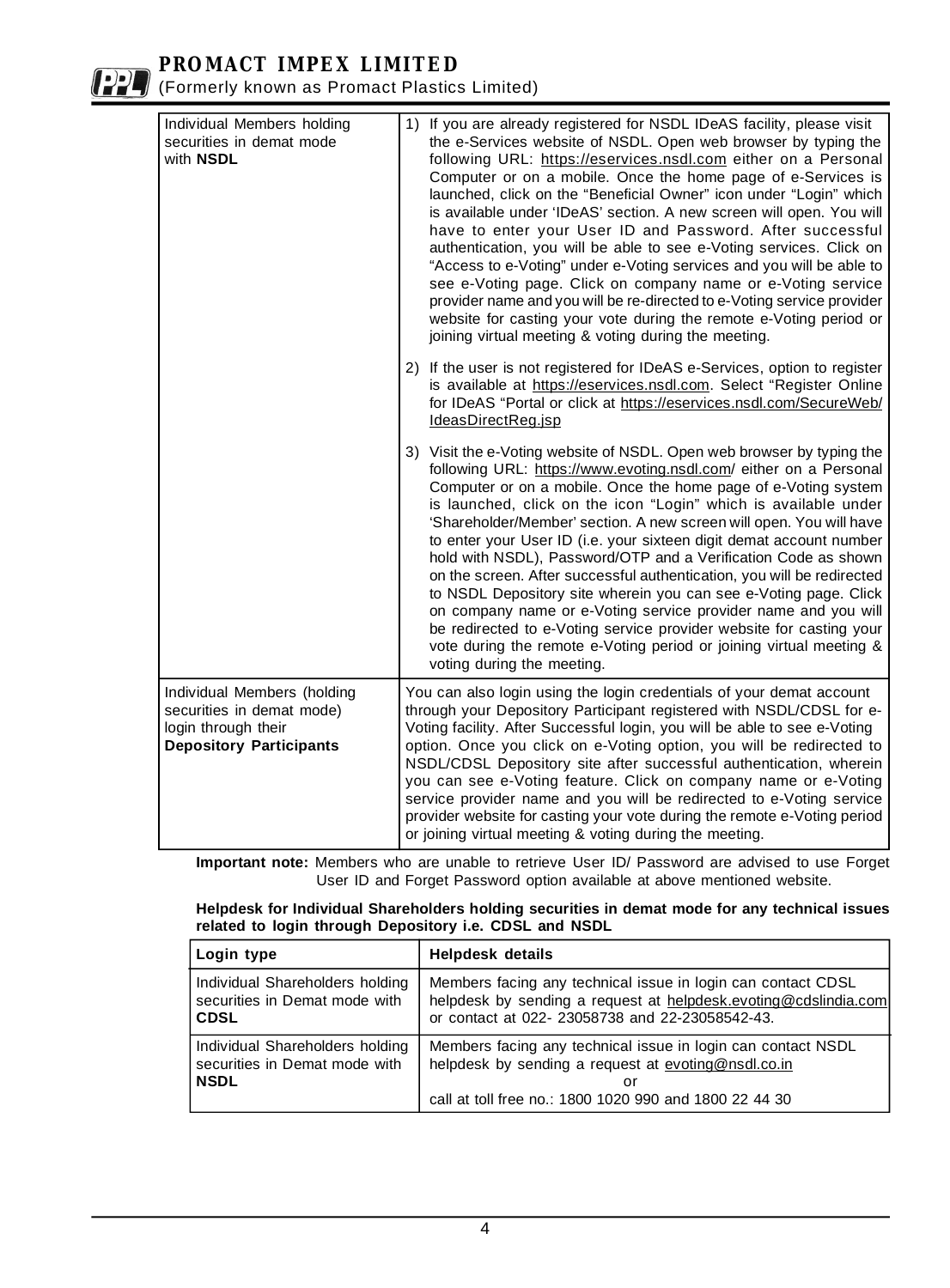### **f) Login method of e-Voting for Members other than individual Members & physical Members:**

- 1. The shareholders should log on to the e-voting website [www.evotingindia.com](http://www.evotingindia.com)
- 2. Click on "Shareholders" module.
- 3. Now, fill up the following details in the appropriate boxes:
	- User ID a. For CDSL: 16 digits Beneficiary ID
		- b. For NSDL: 8 Character DP ID followed by 8 Digits Client ID
		- c. Members holding shares in Physical Form should enter Folio Number registered with the Company

OR

Alternatively, if you are registered for CDSL's **EASI/EASIEST** e-services, you can log-in at <https://> [www.cdslindia.com](http://www.cdslindia.com) from **Login - Myeasi** using your login credentials. Once you successfully log-in to CDSL's **EASI/EASIEST** e-services, click on **e-Voting** option and proceed directly to cast your vote electronically.

- 4. Next enter the Image Verification as displayed and Click on Login.
- 5. If you are holding shares in demat form and had logged on to [www.evotingindia.com](http://www.evotingindia.com) and voted on an earlier e-voting of any company, then your existing password is to be used.
- 6. If you are a first time user follow the steps given below:

|                                                       | For Members holding shares in Demat Form and Physical Form                                                                                                                                                                                                                                                                                           |
|-------------------------------------------------------|------------------------------------------------------------------------------------------------------------------------------------------------------------------------------------------------------------------------------------------------------------------------------------------------------------------------------------------------------|
| <b>PAN</b>                                            | Enter your 10 digit alpha-numeric *PAN issued by Income Tax Department (Applicable<br>for both demat shareholders as well as physical shareholders)                                                                                                                                                                                                  |
|                                                       | Members who have not updated their PAN with the Company/Depository Participant<br>are requested to use the sequence number which is printed on Postal Ballot /<br>Attendance Slip / communicated by mail indicated in the PAN field.                                                                                                                 |
| Dividend Bank<br>Details OR<br>Date of Birth<br>(DOB) | Enter the Dividend Bank Details or Date of Birth (in dd/mm/yyyy format) as recorded<br>in your demat account or in the company records in order to login.<br>If both the details are not recorded with the depository or company please enter the<br>member id / folio number in the Dividend Bank details field as mentioned in instruction<br>(v). |

- **g)** After entering these details appropriately, click on "SUBMIT" tab.
- **h)** Members holding shares in physical form will then directly reach the Company selection screen. However, shareholders holding shares in demat form will now reach 'Password Creation' menu wherein they are required to mandatorily enter their login password in the new password field. Kindly note that this password is to be also used by the demat holders for voting for resolutions of any other company on which they are eligible to vote, provided that company opts for e-voting through CDSL platform. It is strongly recommended not to share your password with any other person and take utmost care to keep your password confidential.
- **i)** For Members holding shares in physical form, the details can be used only for e-voting on the resolutions contained in this Notice.
- **j)** Click on the for EVSN PROMACT IMPEX LIMITED (Formerly known as Promact Plastics Limited).
- **k)** On the voting page, you will see "RESOLUTION DESCRIPTION" and against the same the option "YES/NO" for voting. Select the option YES or NO as desired. The option YES implies that you assent to the Resolution and option NO implies that you dissent to the Resolution.
- **I)** Click on the "RESOLUTIONS FILE LINK" if you wish to view the entire Resolution details.
- **m)** After selecting the resolution you have decided to vote on, click on "SUBMIT". A confirmation box will be displayed. If you wish to confirm your vote, click on "OK", else to change your vote, click on "CANCEL" and accordingly modify your vote.
- **n)** Once you "CONFIRM" your vote on the resolution, you will not be allowed to modify your vote.
- **o)** You can also take a print of the votes cast by clicking on "Click here to print" option on the Voting page.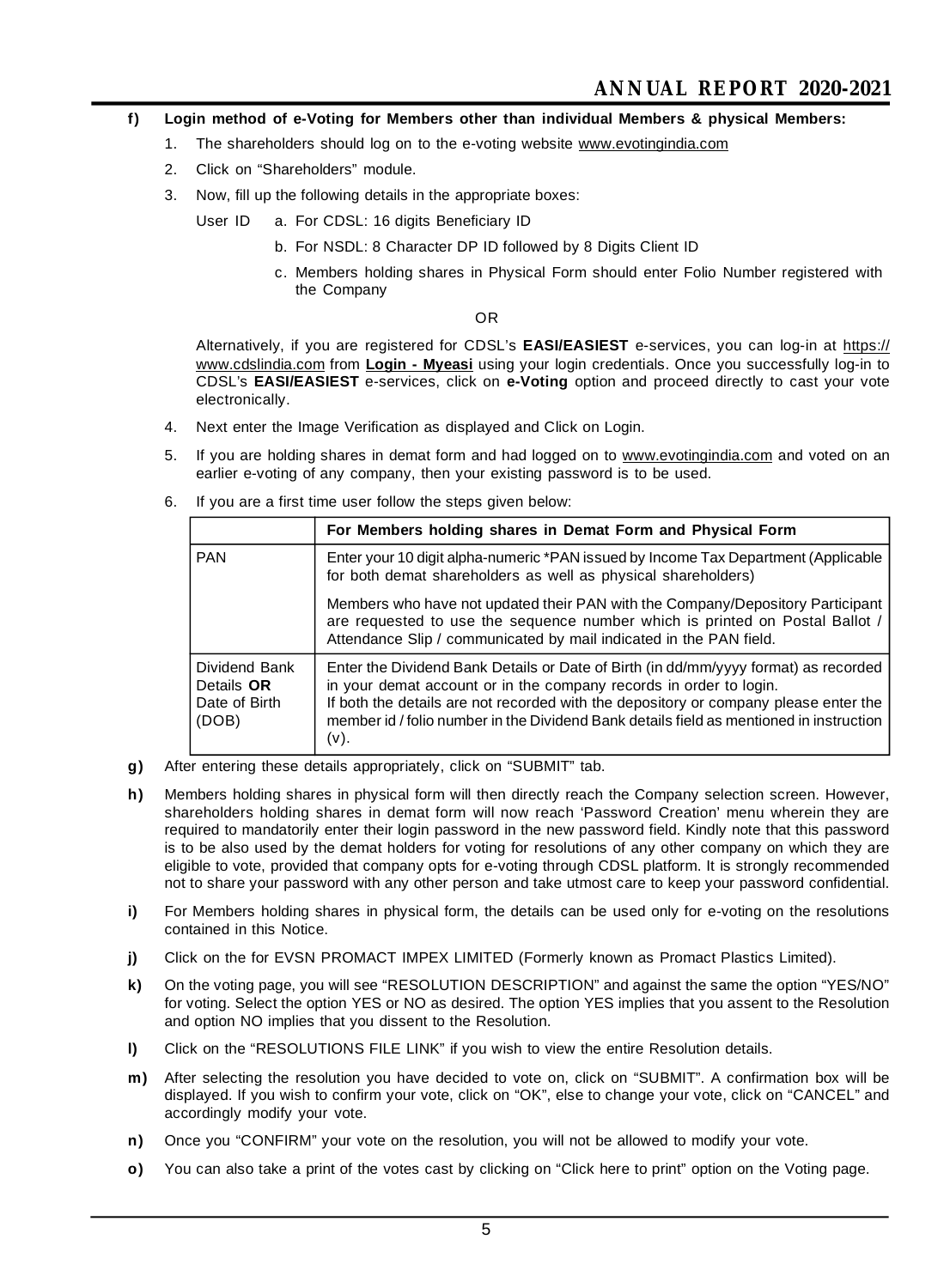### **PROMACT IMPEX LIMITED** (Formerly known as Promact Plastics Limited)

**p)** If a demat account holder has forgotten the login password then Enter the User ID and the image verification code and click on Forgot Password & enter the details as prompted by the system.

### **q) Note for Non – Individual Members and Custodians:**

- Non-Individual Members (i.e. other than Individuals, HUF, NRI etc.) and Custodian are required to log on to [www.evotingindia.com](http://www.evotingindia.com) and register themselves in the 'Corporates'.
- A scanned copy of the Registration Form bearing the stamp and sign of the entity should be emailed to [helpdesk.evoting@cdslindia.com.](mailto:helpdesk.evoting@cdslindia.com.)
- After receiving the login details, a compliance user should be created using the admin login and password. The Compliance user would be able to link the account(s) for which they wish to vote on.
- The list of accounts linked in the login should be mailed to [helpdesk.evoting@cdslindia.com](mailto:helpdesk.evoting@cdslindia.com) and on approval of the accounts they would be able to cast their vote.
- A scanned copy of the Board Resolution and Power of Attorney (POA) which they have issued in favour of the Custodian, if any, should be uploaded in PDF format in the system for the scrutinizer to verify the same.
- Alternatively, Non Individual shareholders are required to send the relevant Board Resolution/ Authority letter etc. together with attested specimen signature of the duly authorized signatory who are authorized to vote, to the Scrutinizer and to the Company at the email address- [promactplastics@rediffmail.com,](mailto:promactplastics@rediffmail.com,) if they have voted from individual tab & not uploaded same in the CDSL e-voting system for the scrutinizer to verify the same.

### **The instructions for members for e-voting during the AGM are as under:**

- The procedure for e-Voting on the day of the AGM is same as the instructions mentioned above for Remote e-voting.
- (ii) Only those members/shareholders, who will be present in the AGM through VC/OAVM facility and have not casted their vote on the Resolutions through remote e-Voting and are otherwise not barred from doing so, shall be eligible to vote through e-Voting system available during the AGM.
- (iii) If any Votes are cast by the members/shareholders through the e-voting available during the AGM and if the same members/shareholders have not participated in the meeting through VC/OAVM facility, then the votes cast by such members/shareholders shall be considered invalid as the facility of e-voting during the meeting is available only to the shareholders attending the meeting.
- (iv) Members/Shareholders who have voted through Remote e-Voting will be eligible to attend the AGM. However, they will not be eligible to vote at the AGM.In case any Member who had voted through Remote E-voting, casts his vote again at the E- Voting provided during the AGM, then the Votes cast during the AGM through E-voting shall be considered as Invalid.

If you have any queries or issues regarding attending AGM & e-Voting from the e-voting system, you may refer the Frequently Asked Questions ("FAQs") and e-voting manual available at www.evotingindia.com under help section or write an email to [helpdesk.evoting@cdslindia.com](mailto:helpdesk.evoting@cdslindia.com) or contact CDSL officials viz. Mr. Nitin Kunder (022- 23058738 ) or Mr. Mehboob Lakhani (022-23058543) or Mr. Rakesh Dalvi (022- 23058542).

All grievances connected with the facility for voting by electronic means may be addressed to Mr. Rakesh Dalvi, Manager, Central Depository Services (India) Limited (CDSL), A Wing, 25th Floor, Marathon Futurex, Mafatlal Mill Compounds, N M Joshi Marg, Lower Parel (East), Mumbai - 400013 or send an email to [helpdesk.evoting@cdslindia.com](mailto:helpdesk.evoting@cdslindia.com) or call on 022-23058542/43.

### **20. INSTRUCTIONS FOR MEMBERS FOR ATTENDING THE AGM THROUGH VC/OAVM ARE AS UNDER:**

- a) Members will be provided with a facility to attend the AGM through VC/OAVM through the CDSL e-Voting system. Members may access the same at <https://www.evotingindia.com> under shareholders/members login by using the remote e-voting credentials. The link for VC/OAVM will be available in shareholder/ members login where the EVSN of Company will be displayed.
- b) Members/Shareholders are encouraged to join the Meeting through Laptops / IPads for better experience.
- c) Further members will be required to allow Camera and use Internet with a good speed to avoid any disturbance during the meeting.
- d) Please note that Participants Connecting from Mobile Devices or Tablets or through Laptop connecting via Mobile Hotspot may experience Audio/Video loss due to fluctuation in their respective network. It is therefore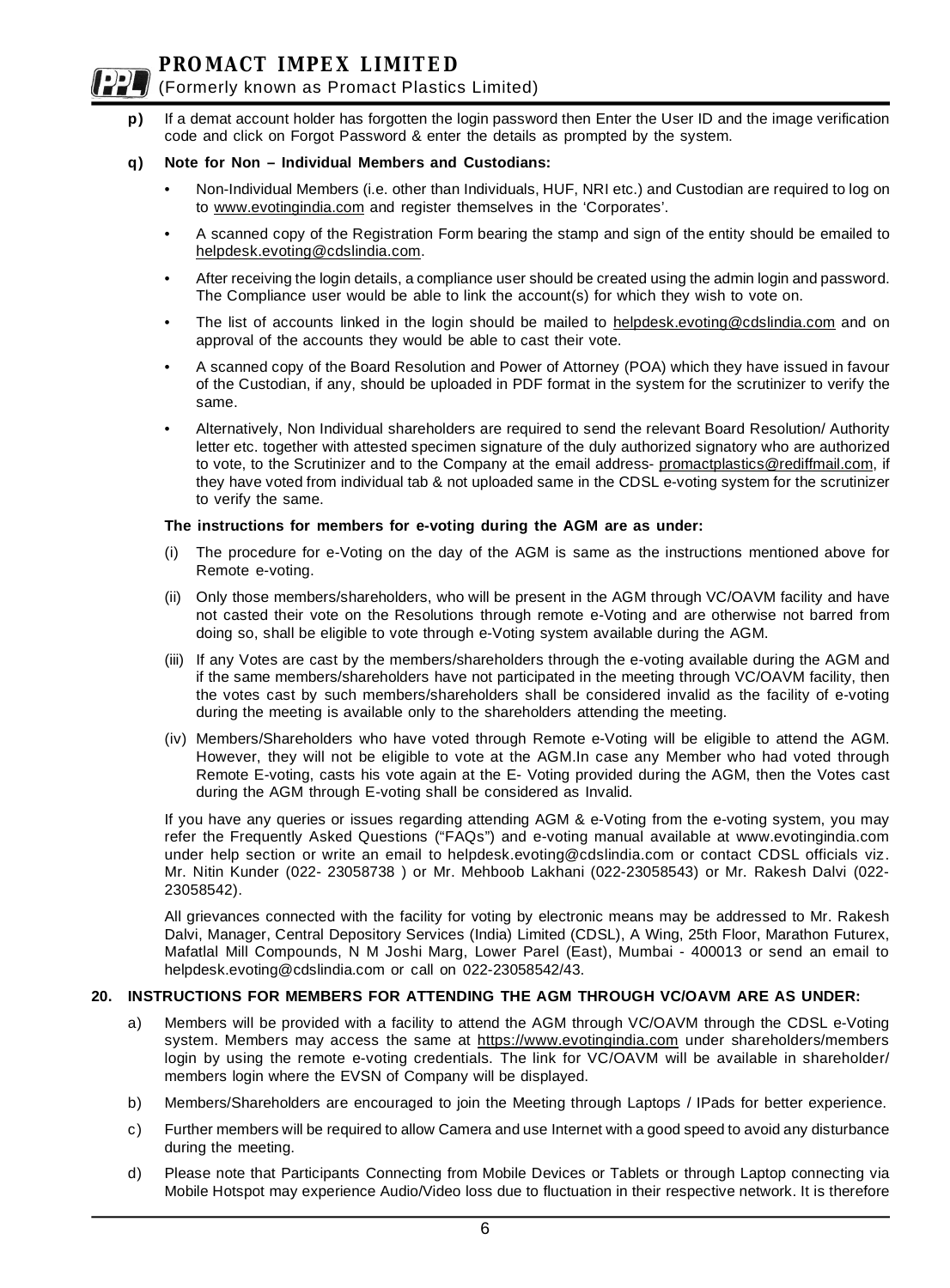recommended to use Stable Wi-Fi or LAN Connection to mitigate any kind of aforesaid glitches.

- e) Members who would like to express their views/ask questions during the meeting may register themselves as a speaker by sending their request in advance at least 10 days prior to meeting mentioning their name, demat account number/folio number, email id, mobile number at Company's email id[promactplastics@rediffmail.com.](mailto:promactplastics@rediffmail.com.) The shareholders who do not wish to speak during the AGM but have queries may send their queries in advance 10 days prior to meeting mentioning their name, demat account number/folio number, email id, mobile number at [promactplastics@rediffmail.com.](mailto:promactplastics@rediffmail.com.) These queries will be replied by the Company suitably by email.
- f) Those members/shareholders who have registered themselves as a speaker will only be allowed to express their views/ask questions during the meeting.
- g) Members may attend the AGM, by following the invitation link sent to their registered email ID. Members will be able to locate Meeting ID/ Password/ and JOIN MEETING tab. By Clicking on JOIN MEETING they will be redirected to Meeting Room via browser or by running Temporary Application. In order to join the Meeting, follow the step and provide the required details (mentioned above – Meeting Id/Password/Email Address) and Join the Meeting.
- h) Members who are desirous of attending the AGM through VC/OAVM and whose email IDs are not registered with the RTA of the Company/DP, may get their email IDs registered as per the instructions provided in point No. 19 of this Notice.

### **BRIEF PARTICULARS/ PROFILE OF THE DIRECTORS SEEKING APPOINTMENT/RE-APPOINTMENT PURSUANT TO THE PROVISIONS OF REGULATION 26(4) & 36(3) OF SEBI (LISTING OBLIGATIONS AND DISCLOSURE REQUIREMENTS) REGULATIONS, 2015 AND SECRETARIAL STANDARD 2 ISSUED BY ICSI:**

| Naame of Director with DIN                                                                                       | Payalben J. Patel (DIN: 03086759)                                                                                 |
|------------------------------------------------------------------------------------------------------------------|-------------------------------------------------------------------------------------------------------------------|
| Age (in years)                                                                                                   | 39                                                                                                                |
| Date of Birth                                                                                                    | 28-09-1981                                                                                                        |
| Date of Appointment                                                                                              | 11-10-2018                                                                                                        |
| Qualifications                                                                                                   | M.B.A.                                                                                                            |
| Experience / Expertise                                                                                           | Finance & Accounts                                                                                                |
| Terms and conditions of appointment or<br>re-appointment along with details of<br>remuneration sought to be paid | As per resolution at item no. 2 of the Notice convening<br>this Meeting.<br>No remuneration is sought to be paid. |
| Remuneration last drawn by<br>such person, if any.                                                               | N.A.                                                                                                              |
| Shareholding in the Company                                                                                      | 3,67,834 Equity shares                                                                                            |
| Relationship with other Directors, Manager<br>and other KMP of the Company                                       | Payalben J. Patel, Ankit J. Patel and Nikita J. Patel are<br>related to each other                                |
| Number of Meetings of the<br>Board attended during the year                                                      | 5                                                                                                                 |
| List of Public Limited Companies<br>in which Directorships held                                                  |                                                                                                                   |
| List of Private Limited Companies in which<br>Directorships held                                                 |                                                                                                                   |
| Chairman/Member of the Committees of<br>Directors of other Companies                                             | Nil                                                                                                               |
| Justification for choosing the appointee for<br>appointment as Independent Directors                             | N.A.                                                                                                              |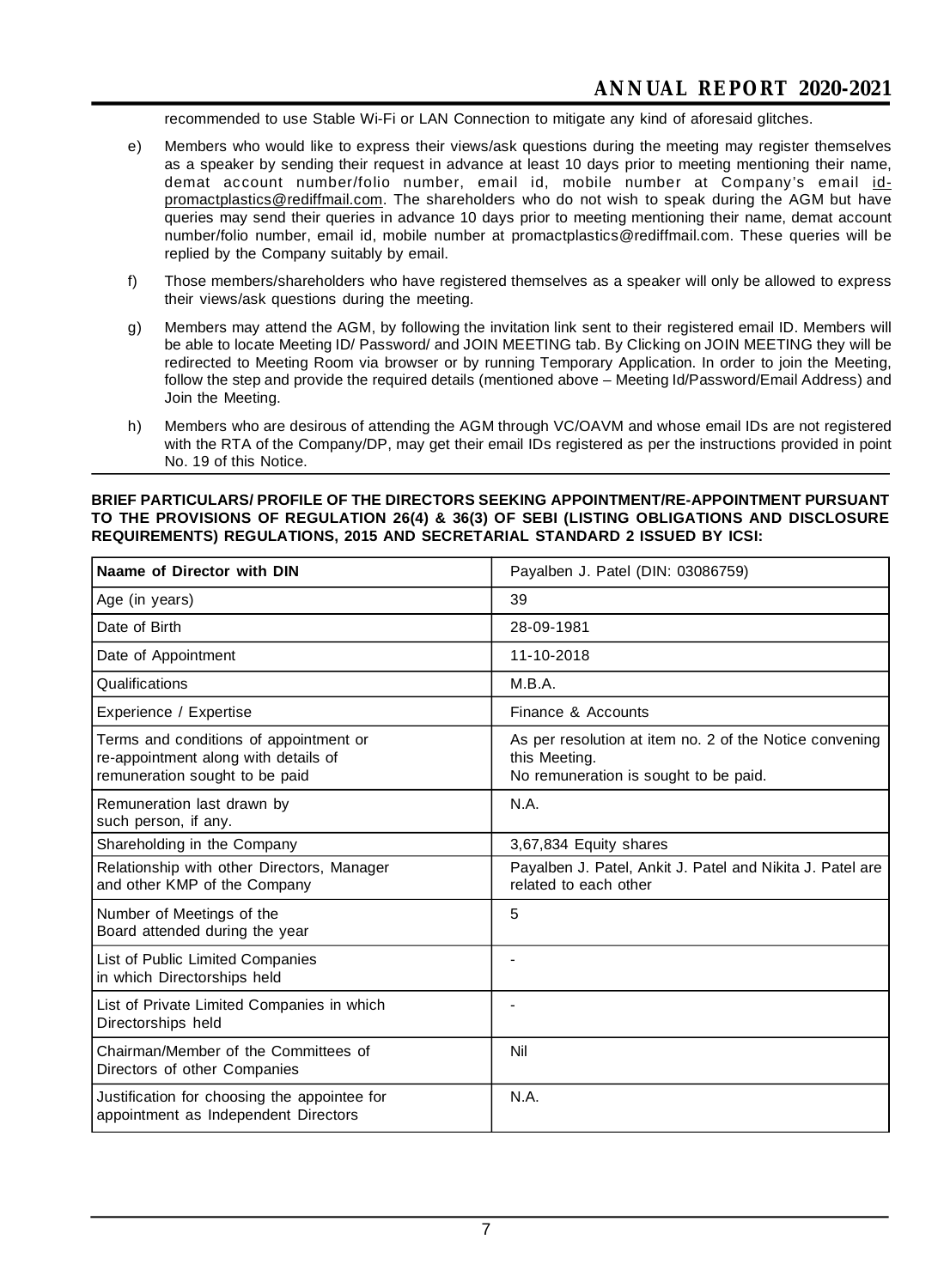### **DIRECTORS' REPORT**

Dear Members,

Your Directors are pleased to present the 37<sup>th</sup> ANNUAL REPORT together with the Audited Financial Statements for the Financial Year 2020-21 ended 31st March, 2021.

 $($  in Lakh)

### **1. FINANCIAL RESULTS:**

|                                                                     |                 | $III$ Lan $II$ |
|---------------------------------------------------------------------|-----------------|----------------|
| <b>Particulars</b>                                                  | 2020-21         | 2019-20        |
| Operating Profit (Before Interest & Depreciation)<br>Less: Interest | 7.56<br>66.32   | 94.07<br>62.93 |
| Profit/(Loss) before Depreciation<br>Less: Depreciation             | (58.75)<br>6.60 | 31.14<br>6.41  |
| Profit/(Loss) Before Tax<br>Less: Provision for taxation            | (65.35)         | 24.73<br>2.45  |
| (Add)/ Less: Tax of earlier years                                   |                 | (2.00)         |
| Profit/(Loss) for the year after Tax                                | (65.36)         | 24.27          |
| (Debit) Balance brought forward from Previous year                  | (868.56)        | (892.84)       |
| (Debit) Balance carried to Balance Sheet                            | (933.91)        | (868.56)       |

There are no material changes and commitment affecting the financial position of the Company which have occurred between 1<sup>st</sup> April, 2021 and date of this report.

### **2. DIVIDEND:**

In view of the large accumulated losses, your Directors regret their inability to recommend any dividend on the Equity Shares of the Company.

### **3. SALES & WORKING RESULTS:**

The Company has generated revenue from operations of Rs. 27.25 lakh during the year under review as compared to Rs. 1647.69 lakh during 2019-20. The Company has earned other income of Rs. 0.78 lakh during the year under review during the year under review as compared to Rs. 9.34 lakh during 2019-20. The Profit before Interest and Depreciation during the year 2020-21 was Rs. 7.56 lakh as compared to Rs. 94.07 lakh during the year 2019-20. As the Company had to provide for Interest of Rs.66.32 lakh during the year under review, the Loss before Depreciation was Rs. 58.75 lakh as compared to Profit before depreciation of Rs. 31.14 lakh during 2019-20. The Company provided Rs. 6.60 lakh for Depreciation during the year under review. After adjusting for taxes, the Net Loss for the year under review stood at Rs. 65.36 lakh as against Net Profit of Rs. 24.27 lakh during 2019-20.

### **4. FINANCE:**

- 4.1 During the year under review, the Company was generally regular in payment of Principal and Interest to the Financial Institutions/Banks. The Company was enjoying Working Capital Facilities from Sarvodaya Commercial Co-op Bank Ltd. during the year under review.
- 4.2 The Income tax and Sales tax Assessment of the Company have been completed up to Assessment Year 2015-16 and the Financial Year 2016 17 respectively.

### **5. COVID-19 PANDEMIC:**

Due to outbreak of Covid-19 globally and in India, the Company's management has made initial assessment of likely adverse impact on business and financial risks on account of Covid-19. There is slow down in the business of the Company due to lockdown which had impact on operations. However, the management does not see any medium to long term risks in the Company's ability to continue as a going concern and meeting its liabilities and compliance with the debt covenants, applicable, if any.

### **6. SHIFTING OF REGISTERED OFFICE OF THE COMPANY:**

With a view to have better administrative and other controls, the Registered Office of the Company has been shifted from 106, Harikrupa Chambers, Behind National Chambers, Ashram Road, Ahmedabad – 380 009 to 12th Floor -1201, City Center-2, B/S. Heer Party Plot, Nr. Shukan Mall Cross Road, Science City Road, Sola, Ahmedabad - 380 060 with effect from 19<sup>th</sup> July, 2021 after complying with necessary requirements of the Companies Act, 2013 and Rules made thereunder and Stock Exchange formalities.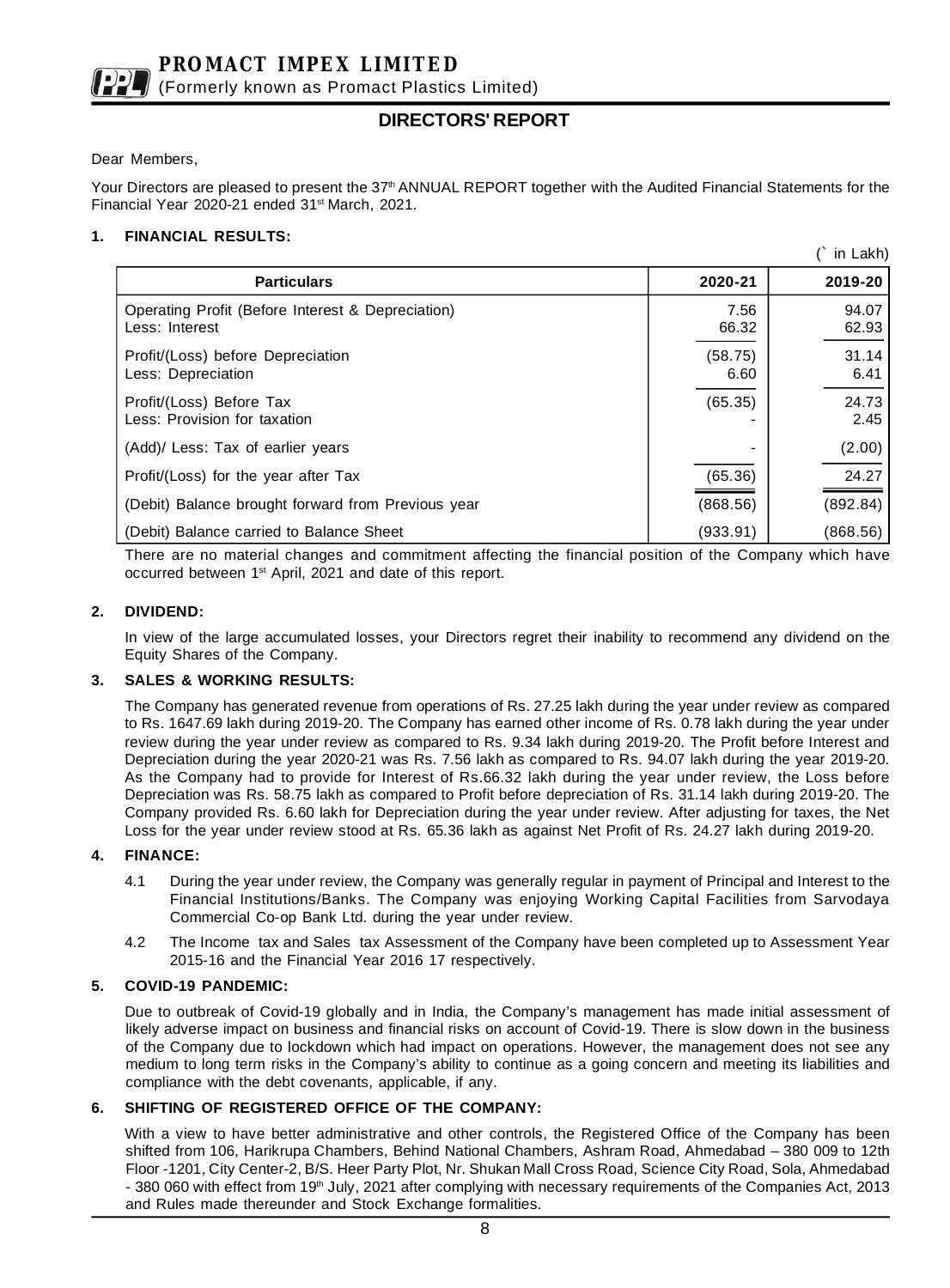### **7. LISTING:**

The Equity Shares of the Company are listed on BSE Limited. The Company is regular in payment of Annual Listing Fees. The Company has paid Listing fees up to the year 2021-22.

### **8. SHARE CAPITAL:**

The paid up Share Capital of the Company as on 31<sup>st</sup> March, 2021 was Rs. 6,51,18,000. As on 31<sup>st</sup> March, 2021, the Company has not issued shares with differential voting rights nor granted stock options nor do sweat equity and none of the Directors of the Company hold any convertible instruments.

### **9. RESERVES:**

Your Company does not propose to transfer any amount to general reserve.

### **10. DIRECTORS:**

- 10.1 One of your Directors viz. Ms. Payalben J. Patel (DIN: 03086759), retires by rotation in terms of the Articles of Association of the Company. However, being eligible offers herself for reappointment.
- 10.2 The re-appointment of Ms. Nikita J. Patel (DIN:03092770) as Managing Director of the Company for a period of 3 years with effect from 23rd September, 2020 to 22nd September, 2023 was approved by the members vide a special resolution passed at the 36<sup>th</sup> Annual General Meeting.
- 10.3 The Company has received necessary declaration from each Independent Director of the Company under Section 149(7) of the Companies Act, 2013 (the Act) that they meet with the criteria of their independence laid down in Section 149(6) of the Act. The Independent Director shall enroll his / her name in the Databank, being maintained by Indian Institute of Corporate Affairs to qualify as an Independent Director. The enrollment of Independent Directors has been completed and they have furnished the declaration affirming their compliance to the Board with the provisions contained under sub rule 1 & 2 of Rule 6 of Companies (Appointment & Qualification of Directors) Rules.
- 10.4 The Board of Directors duly met 5 times during the financial year under review.
- 10.5 Formal Annual Evaluation:

The Nomination and Remuneration Committee adopted a formal mechanism for evaluating the performance of the Board of Directors as well as that of its Committees and individual Directors, including Chairman of the Board, Key Managerial Personnel/ Senior Management etc. The exercise was carried out through an evaluation process covering aspects such as composition of the Board, experience, competencies, governance issues etc.

### 10.6 DIRECTORS' RESPONSIBILITY STATEMENT:

Pursuant to the requirement of Section 134 of the Companies Act, 2013, it is hereby confirmed:

- (i) that in the preparation of the annual accounts, the applicable accounting standards had been followed along with proper explanation relating to material departures;
- (ii) that the Directors had selected such accounting policies and applied them consistently and made judgments and estimates that are reasonable and prudent, so as to give a true and fair view of the state of affairs of the Company at 31<sup>st</sup> March, 2021 being end of the financial year 2020-21 and of the loss of the Company for the year;
- (iii) that the Directors had taken proper and sufficient care for maintenance of adequate accounting records in accordance with the provisions of the Companies Act, 2013 for safeguarding the assets of the Company and for preventing and detecting fraud and other irregularities;
- (iv) that the Directors had prepared the annual accounts on a going concern basis.
- (v) the Directors, had laid down internal financial controls to be followed by the Company and that such internal financial controls are adequate and were operating effectively.
- (vi) the Directors had devised proper systems to ensure compliance with the provisions of all applicable laws and that such systems were adequate and operating effectively.

### **11. INTERNAL FINANCIAL CONTROL AND ITS ADEQUACY:**

The Board has adopted policies and procedures for ensuring the orderly and efficient conduct of its business, including adherence to the Company's policies, safeguarding of assets, prevention and detection of frauds and errors, accuracy and completeness of the accounting records and the timely preparation of reliable financial disclosures.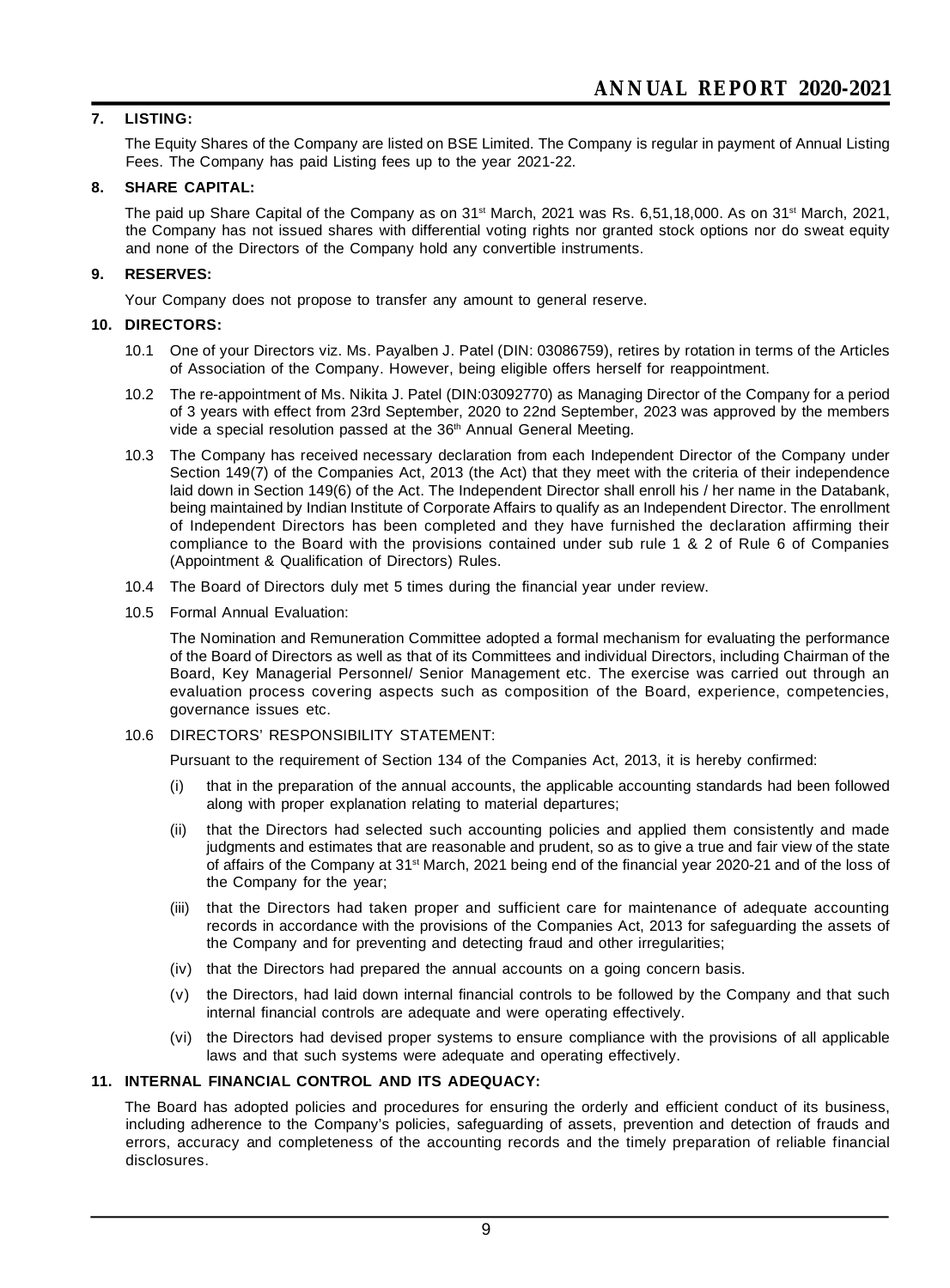

(Formerly known as Promact Plastics Limited)

#### **12. MANAGERIAL REMUNERATION:**

### REMUNERATION OF DIRECTORS:

| lSr. | Name of the<br>No. Director &<br>Designation | Remuneration<br>for the year<br>2020-21 | %<br>increase<br>over last<br>year | <b>Parameters</b> | Median of<br><b>Employees</b><br>l Remunerationl | Ratio | Commission<br>received from<br>Holding/<br><b>Subsidiarv</b> |
|------|----------------------------------------------|-----------------------------------------|------------------------------------|-------------------|--------------------------------------------------|-------|--------------------------------------------------------------|
| ١1.  | Nikita J. Patel<br><b>Managing Director</b>  | 'NIL                                    | N.A.                               |                   | $2.29.000/-$                                     | N.A.  | N.A.                                                         |

The Board of Directors has framed a Remuneration Policy that assures the level and composition of remuneration is reasonable and sufficient to attract, retain and motivate Directors, Key Managerial Personnel and Senior Management to enhance the quality required to run the Company successfully. All the Board Members and Senior Management personnel have affirmed time to time implementation of the said Remuneration policy.

The Nomination and Remuneration Policy are available on the Company's website [www.promactimpex.com.](http://www.promactimpex.com.)

### **13. KEY MANAGERIAL PERSONNEL :**

### **% INCREASE IN REMUNERATION OF DIRECTORS & KMP:**

| l Sr. No. | Name of the Director & KMP | Designation                         | Percentage Increase (If any) |  |
|-----------|----------------------------|-------------------------------------|------------------------------|--|
|           | Ms. Nikita J. Patel        | <b>Managing Director</b>            | N.A.                         |  |
|           | Mr. Vipul Bhavsar          | CFO                                 | <b>NIL</b>                   |  |
| 13.       | Mr. Parth B. Thakkar       | <b>ICS &amp; Compliance Officer</b> | <b>NIL</b>                   |  |

### **14. PERSONNEL AND H. R. D.:**

### 14.1 INDUSTRIAL RELATIONS:

The industrial relations continued to remain cordial and peaceful.

The relationship between average increase in remuneration and Company's performance is as per the appropriate performance benchmarks and reflects short and long term performance objectives appropriate to the working of the Company and its goals.

14.2 PARTICULARS OF EMPLOYEES:

There is no Employee drawing remuneration requiring disclosure under Rule 5(2) of Companies Appointment & Remuneration of Managerial personnel) Rules, 2014.

### **15. RELATED PARTY TRANSACTION AND DETAILS OF LOANS, GUARANTEES, INVESTMENT & SECURITIES PROVIDED:**

Details of Related Party Transactions and Details of Loans, Guarantees and Investments covered under the provisions of Section 188 and 186 of the Companies Act, 2013 respectively are given in the notes to the Financial Statements attached to the Directors' Report.

All transactions entered by the Company during the financial year with related parties were in the ordinary course of business and on an arm's length basis. During the year, the Company had not entered into any transactions with related parties which could be considered as material in accordance with the policy of the Company on materiality of related party transactions.

The Policy on materiality of related party transactions and dealing with related party transactions as approved by the Board may be accessed on the Company's website at [www.promactimpex.com.](http://www.promactimpex.com.)

### **16. DEMATERIALISATION OF EQUITY SHARES:**

Shareholders have an option to dematerialise their shares with either of the depositories viz NSDL and CDSL. The ISIN No. allotted is INE818D01011.

### **17. CONSERVATION OF ENERGY, TECHNOLOGY ABSORPTION AND FOREIGN EXCHANGE EARNINGS AND OUTGO:**

The information required under Section 134(3)(m) of the Companies Act, 2013 and rule 8(3) of Companies (Accounts) Rules, 2014, relating to the conservation of Energy and Technology Absorption are not applicable as there are no manufacturing activities during the year under review. The Company has not earned or spent any foreign exchange during the year under review.

### **18. CORPORATE GOVERNANCE AND MDA:**

As per Regulation 34 (3) read with Schedule V of the SEBI (Listing Obligations and Disclosure Requirements) Regulations, 2015, Report on Corporate Governance (on a voluntary basis), Management Discussion and Analysis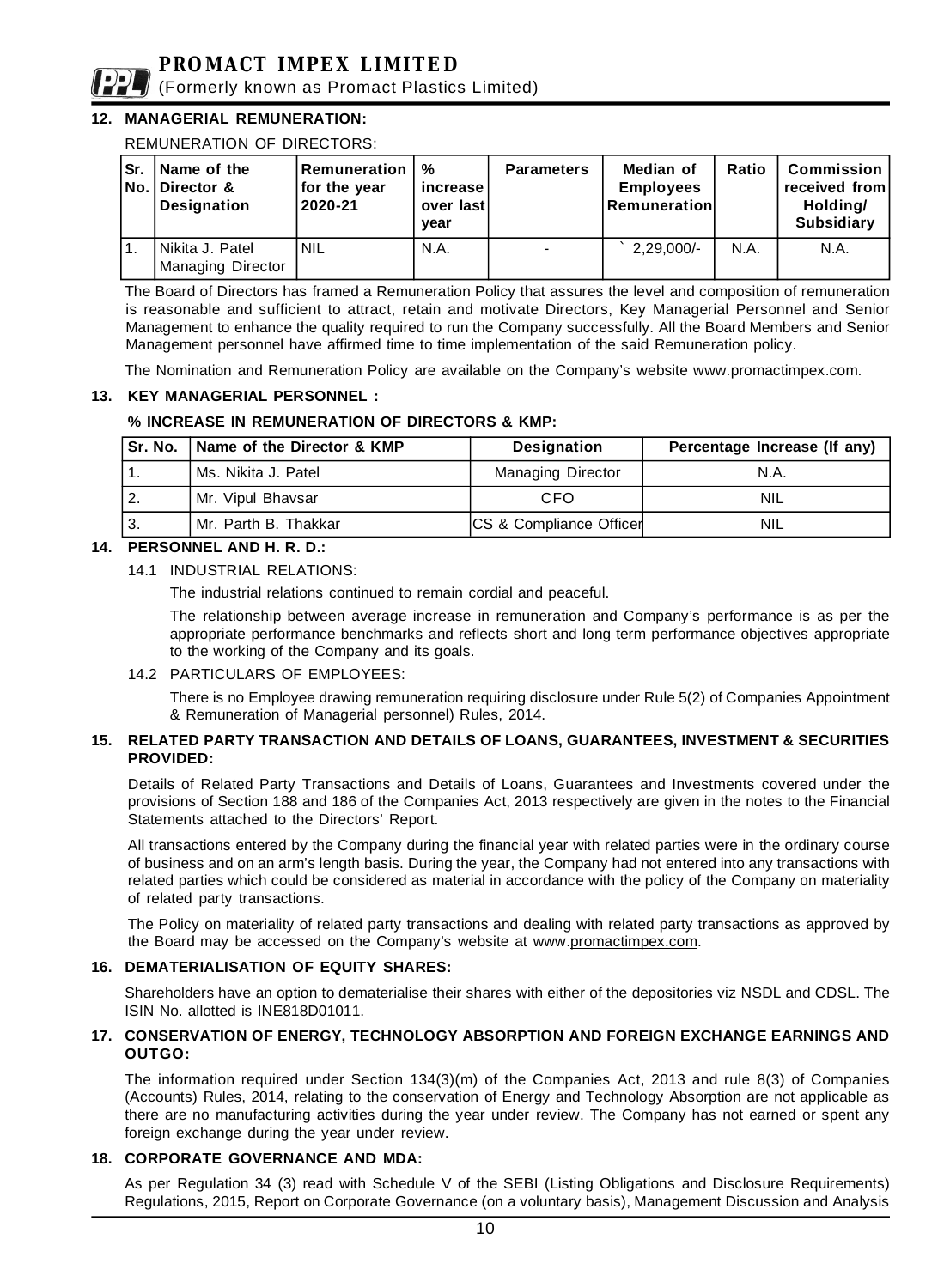(MDA) and a certificate regarding compliance with the conditions of Corporate Governance are appended to the Annual Report as **Annexure - A**.

### **19. SECRETARIAL AUDIT REPORT:**

Your Company has obtained Secretarial Audit Report as required under Section 204(1) of the Companies Act, 2013 from M/s. Kashyap R. Mehta & Associates, Company Secretaries, Ahmedabad. The said Report is attached with this Report as **Annexure – B**.

### **20. EXTRACT OF ANNUAL RETURN:**

Pursuant to Section 92(3) read with Section 134(3)(a) of the Act, the draft Annual Return as on 31<sup>st</sup> March, 2021 is available on the Company's website [www.promactimpex.com](http://www.promactimpex.com) .

### **21. AUDIT COMMITTEE/ NOMINATION AND REMUNERATION COMMITTEE/ STAKEHOLDERS' RELATIONSHIP COMMITTEE:**

The details of various committees and their functions are part of Corporate Governance Report.

### **22. GENERAL:**

22.1. AUDITORS:

STATUTORY AUDITORS:

At the 33<sup>rd</sup> Annual General Meeting held on 22<sup>nd</sup> September, 2017 M/s. B. M. Modi & Co., Chartered Accountants, Ahmedabad were appointed as Statutory Auditors of the Company to hold office for the period of 5 years i.e. for the financial years 2017-18 to 2021-22.

The remarks of Auditor are self explanatory and have been explained in Notes on Accounts.

### 22.2 INSURANCE:

The movable and immovable properties of the Company including plant and Machinery and stocks wherever necessary and to the extent required have been adequately insured against the risks of fire, riot, strike, malicious damage etc. as per the consistent policy of the Company.

### 22.3 DEPOSITS:

The Company has not accepted during the year under review any Deposits and there were no overdue deposits.

### 22.4 RISKS MANAGEMENT POLICY:

The Company has a risk management policy, which from time to time, is reviewed by the Audit Committee of Directors as well as by the Board of Directors. The Policy is reviewed quarterly by assessing the threats and opportunities that will impact the objectives set for the Company as a whole. The Policy is designed to provide the categorization of risk into threat and its cause, impact, treatment and control measures. As part of the Risk Management policy, the relevant parameters for protection of environment, safety of operations and health of people at work are monitored regularly with reference to statutory regulations and guidelines defined by the Company.

22.5 SUBSIDIARIES/ ASSOCIATES/ JVS:

The Company does not have any Subsidiaries/ Associates Companies / JVs.

21.6 CODE OF CONDUCT:

The Board of Directors has laid down a Code of Conduct applicable to the Board of Directors and Senior Management. All the Board Members and Senior Management personnel have affirmed compliance with the code of conduct.

### 22.7 SIGNIFICANT AND MATERIAL ORDERS PASSED BY THE REGULATORS OR COURTS OR TRIBUNALS:

There have been no significant and material orders passed by any regulators or courts or tribunals, impacting the going concern status of the Company and its future operations.

### 22.8 ENVIRONMENT AND SAFETY:

The Company is conscious of the importance of environmentally clean and safe operations. The Company's policy requires conduct of operations in such a manner, so as to ensure safety of all concerned, compliances of environmental regulations and preservation of natural resources.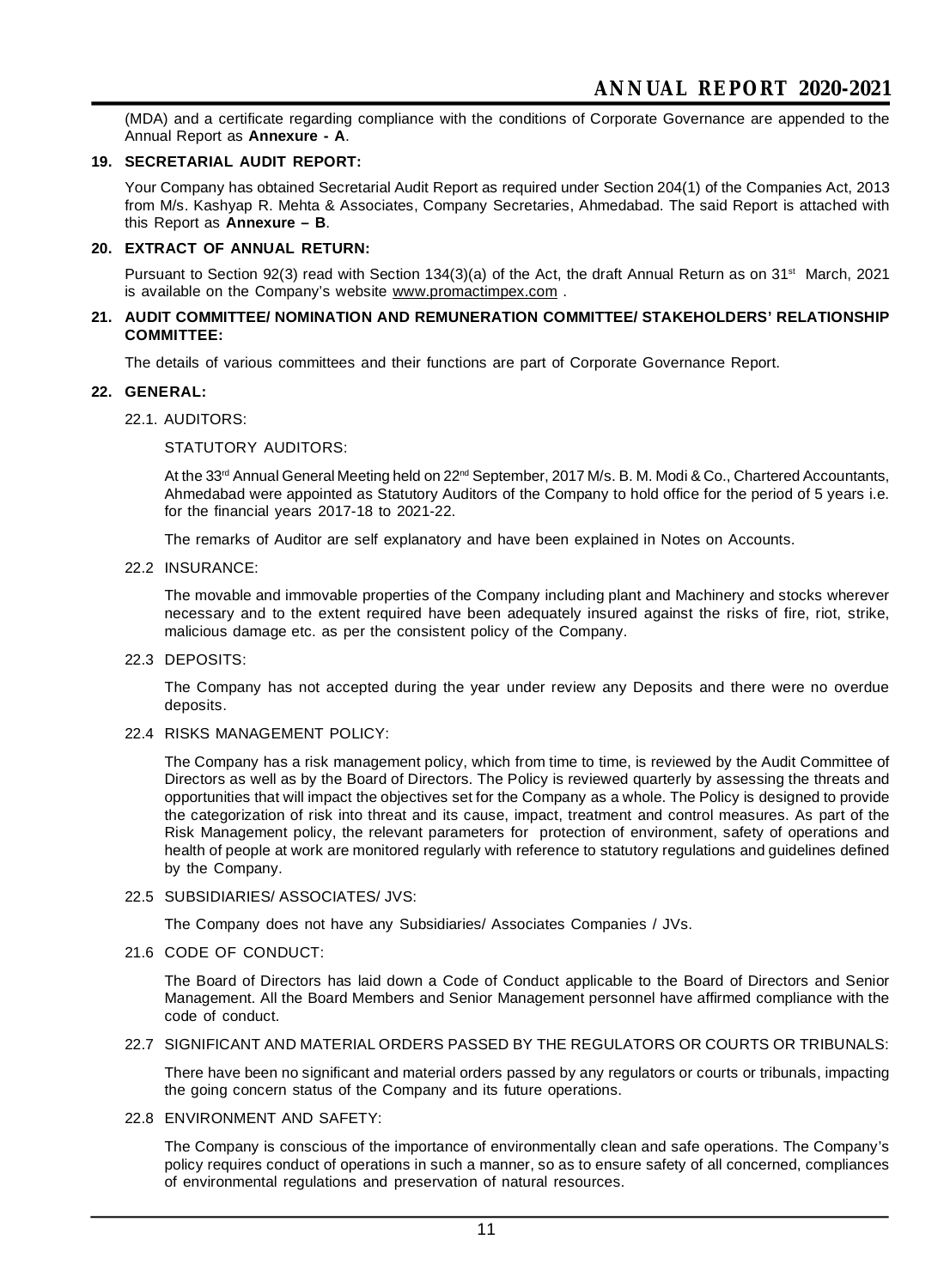### **PROMACT IMPEX LIMITED** (Formerly known as Promact Plastics Limited)

### 22.9 DISCLOSURES UNDER SEXUAL HARASSMENT OF WOMEN AT WORKPLACE (PREVENTION, PROHIBITION & REDRESSAL) ACT, 2013:

The Company has in place an Anti Sexual Harassment Policy, in line with the requirements of the Sexual Harassment of Women at Workplace (Prevention, Prohibition and Redressal) Act, 2013. During the year under review, the Company did not receive any complaint.

22.10 INSTANCES OF FRAUD, IF ANY REPORTED BY THE AUDITORS:

There have been no instances of fraud reported by the Auditors under Section 143(12) of the Companies Act, 2013.

### 22.11SECRETARIAL STANDARDS:

The Company complies with the Secretarial Standards, issued by the Institute of Company Secretaries of India, which are mandatorily applicable to the Company.

### **23. DISCLOSURE OF ACCOUNTING TREATMENT:**

In the preparation of the financial statements, the Company has followed the Accounting Standards referred to in Section 133 of the Companies Act, 2013. The significant accounting policies which are consistently applied are set out in the Notes to the Financial Statements.

### **24. DISCLOSURE OF MAINTENANCE OF COST RECORDS:**

Maintenance of cost records as specified by the Central Government under sub-section (1) of section 148 of the Companies Act, 2013, is not applicable to the Company.

### **25. CORPORATE SOCIAL RESPONSIBILITY INITIATIVES:**

During this period under the provisions under section 135 in respect of CSR is not applicable to the Company. Hence, your Directors have not constituted the Corporate Social Responsibility (CSR) Committee.

### **26. INSIDER TRADING POLICY:**

As required under the Insider Trading Policy Regulations of SEBI, your Directors have framed and approved Insider Trading Policy for the Company i.e. 'Code of Practices and Procedures for Fair Disclosure of Unpublished Price Sensitive Information' and 'Code of Conduct for Regulating Monitoring and Reporting of Trading by Designated Persons/Insiders'. The Policy is available on the company's website.

### **27. ACKNOWLEDGEMENT:**

Your Directors express their sincere thanks and appreciation to Promoters and Shareholders for their constant support and co operation. Your Directors also place on record their grateful appreciation and co operation received from Bankers, Financial Institutions, Government Agencies and employees of the Company.

**For and on behalf of the Board,**

Place : Ahmedabad. **Miteshkumar A. Patel** Date : 26th July, 2021 **Chairman (DIN:06731818)**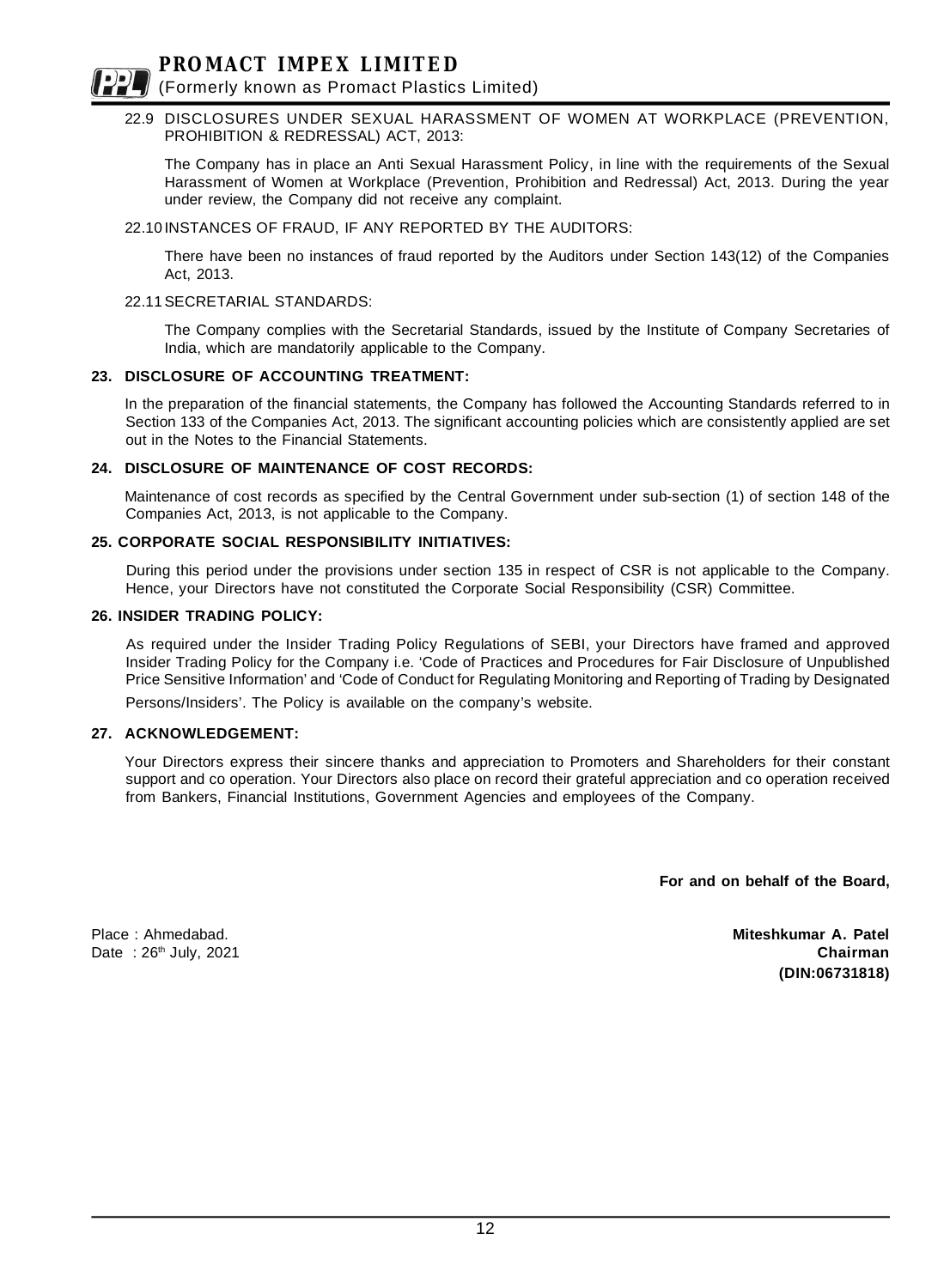### **Annexure - A**

### **VOLUNTARY REPORT ON CORPORATE GOVERNANCE**

### **INTRODUCTION:**

Corporate Governance is important to build confidence and trust which leads to strong and stable partnership with the Investors and all other Stakeholders. The Directors, hereunder, present the Company's Report on Corporate Governance for the year ended 31st March, 2021 and also up to the date of this Report.

### **1. COMPANY'S PHILOSOPHY ON CODE OF GOVERNANCE:**

The Company's philosophy on Corporate Governance lays strong emphasis on transparency, accountability and ability.

Effective Corporate Governance is the key element ensuring investor's protection; providing finest work environment leading to highest standards of management and maximization of everlasting long -term values. Your Company believes in the philosophy on practicing Code of Corporate Governance that provides a structure by which the rights and responsibility of different constituents such as the board, employees and shareholders are carved out.

A Report on compliance with the principles of Corporate Governance as prescribed by SEBI in Chapter IV read with Schedule V of SEBI (Listing Obligation and Disclosure Requirements) Regulations, 2015 (Listing Regulation) is given below:

### **2. BOARD OF DIRECTORS:**

### **a) Composition and Category of Directors as on 31st March, 2021 and on the date of report is:**

| <b>Name of Directors</b>                       | Category of<br>Directorship | No. of<br>other<br><b>Director</b><br>ships @ | No. of Committee<br>position in<br>other<br>Companies** |                 | No. of<br><b>Board</b><br>Meetings held on<br>during | Attendance<br>at the AGM<br>attended   18-09-2020<br>Yes(Y)/No(N) |
|------------------------------------------------|-----------------------------|-----------------------------------------------|---------------------------------------------------------|-----------------|------------------------------------------------------|-------------------------------------------------------------------|
|                                                |                             |                                               |                                                         | Member Chairman | 2020-21                                              |                                                                   |
| Miteshkumar A. Patel.<br>Chairman              | Independent                 |                                               |                                                         |                 | 5                                                    | Y                                                                 |
| Nikitaben J. Patel<br><b>Managing Director</b> | Promoter<br>Executive       |                                               |                                                         |                 | 5                                                    | Υ                                                                 |
| Payalben J. Patel                              | Promoter<br>Non-Executive   |                                               |                                                         |                 | 5                                                    | Υ                                                                 |
| Ankit J. Patel                                 | Promoter<br>Non-Executive   |                                               |                                                         |                 | 5                                                    | Υ                                                                 |
| Akash D. Patel                                 | Independent                 |                                               |                                                         |                 | 5                                                    | Υ                                                                 |
| Ravi L. Patel                                  | Independent                 |                                               |                                                         |                 | 5                                                    | Υ                                                                 |

@ Private Companies, foreign companies and companies under Section 8 of the Companies Act, 2013 are excluded

\*\* for the purpose of reckoning the limit of committees, only chairmanship/membership of the Audit Committee and Stakeholders' Relationship Committee has been considered.

### **b) Directorship in Listed Entities other than Promact Impex Limited (formerly known as Promact Plastics Limited) and the category of directorship as on 31st March, 2021 is as follows:**

| <b>Name of Director</b> | Name of listed Company | <b>Category of Directorship</b> |
|-------------------------|------------------------|---------------------------------|
| l Miteshkumar A. Patel  |                        |                                 |
| l Nikita J. Patel       |                        |                                 |
| Payalben J. Patel       |                        |                                 |
| Ankit J. Patel          |                        |                                 |
| Akash D. Patel          |                        |                                 |
| I Ravi L. Patel         |                        |                                 |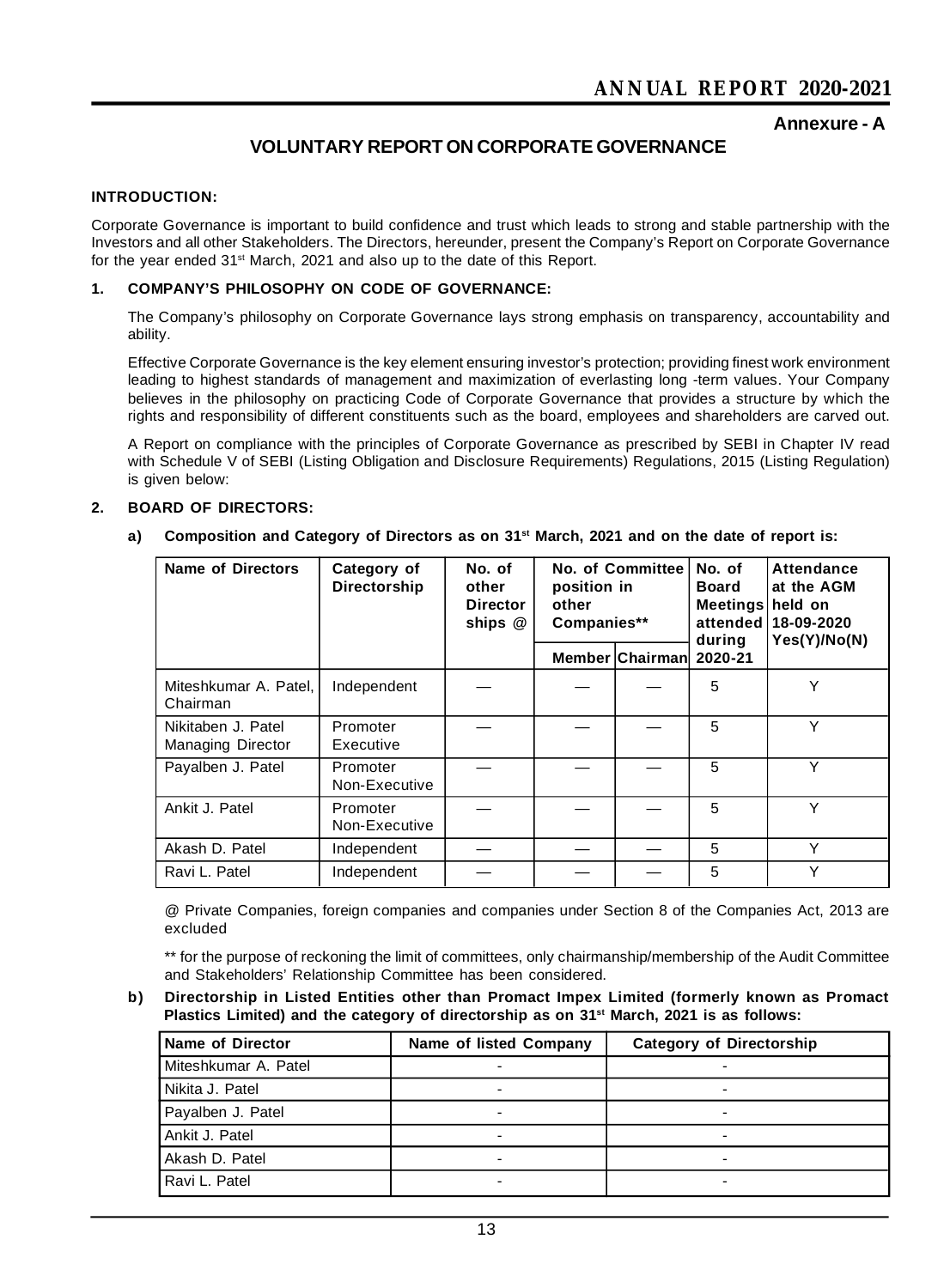(Formerly known as Promact Plastics Limited)

### **c) Relationships between directors inter-se:**

Ms. Nikita J. Patel. Ms. Payalben J. Patel & Mr. Ankit J. Patel are related to each other.

### **d) Board Procedures:**

The Board of Directors meets once a quarter to review the performance and Financial Results. A detailed Agenda File is sent to all the Directors well in time of the Board Meetings. The Chairman/ Managing Director briefs the Directors at every Board Meeting, overall performance of the Company. All major decisions/ approvals are taken at the Meeting of the Board of Directors such as policy formation, business plans, budgets, investment opportunities, Statutory Compliance etc. The meetings of the Board of Directors for a period from 1st April, 2020 to 31st March, 2021 were held 5 times on 30-05-2020; 21-07-2020; 15-09-2020; 10-11-2020; and 13-02-2021.

### **e) Shareholding of Non- Executive Directors as on 31st March, 2021:**

| Name of the Non- Executive Director | No. of Shares held | % Shareholding |
|-------------------------------------|--------------------|----------------|
| Ankit J. Patel                      | 472565             | 7.26           |
| Miteshkumar A. Patel                | 221                | 0.00           |
| Akash D. Patel                      |                    |                |
| Ravi L. Patel                       |                    |                |
| Payalben J. Patel                   | 367834             | 5.65           |

### **f) Familiarization Program for Independent Directors:**

The details of the familiarization program are available on the Company's website [www.promactimpex.com](http://www.promactimpex.com)

### **g) Chart or Matrix setting out the skills/ expertise/ competence of the Board of Directors specifying the following:**

The following is the list of core skills / competencies identified by the Board of Directors as required in the context of the Company's business and that the said skills are available within the Board Members:

| <b>Business Management &amp; Leadership</b> | Leadership experience including in areas of general management,<br>business development, strategic planning and long-term growth.                                                                                                                      |
|---------------------------------------------|--------------------------------------------------------------------------------------------------------------------------------------------------------------------------------------------------------------------------------------------------------|
| <b>Industry Domain Knowledge</b>            | Knowledge about products & business of the Company and<br>understanding of business environment,                                                                                                                                                       |
| <b>Financial Expertise</b>                  | Financial and risk management, Internal control, Experience of<br>financial reporting processes, capital allocation, resource<br>utilization, Understanding of Financial policies and accounting<br>statement and assessing economic conditions.       |
| Governance & Compliance                     | Experience in developing governance practices, serving the best<br>interests of all stakeholders, maintaining board and management<br>accountability, building long-term effective stakeholder<br>engagements and driving corporate ethics and values. |

In the table below, the specific areas of focus or expertise of individual board members have been highlighted.

| Name of Director     | <b>Business</b><br><b>Industry</b><br>Leadership Domain Knowledge |     | <b>Financial</b><br><b>Expertise</b> | Governance &<br>Compliance |
|----------------------|-------------------------------------------------------------------|-----|--------------------------------------|----------------------------|
| Miteshkumar A. Patel |                                                                   | ויו |                                      |                            |
| Nikita J. Patel      |                                                                   |     |                                      |                            |
| Payalben J. Patel    |                                                                   |     |                                      |                            |
| Ankit J. Patel       |                                                                   |     |                                      |                            |
| Akash D. Patel       |                                                                   | N   |                                      |                            |
| Ravi L. Patel        |                                                                   |     |                                      |                            |

Note - Each Director may possess varied combinations of skills/ expertise within the described set of parameters and it is not necessary that all Directors possess all skills/ expertise listed therein.

**h)** In accordance with para C of Schedule V of the Listing Regulations, the Board of Directors of the Company hereby confirm that the Independent Directors of the Company fulfill the conditions specified in the Regulations and are independent of the management.

**i)** None of the Independent Directors of the Company resigned during the financial year and hence no disclosure is required with respect to Clause 2(j) of para C of Schedule V of the SEBI (Listing Obligations and Disclosure Requirements) Regulations, 2015.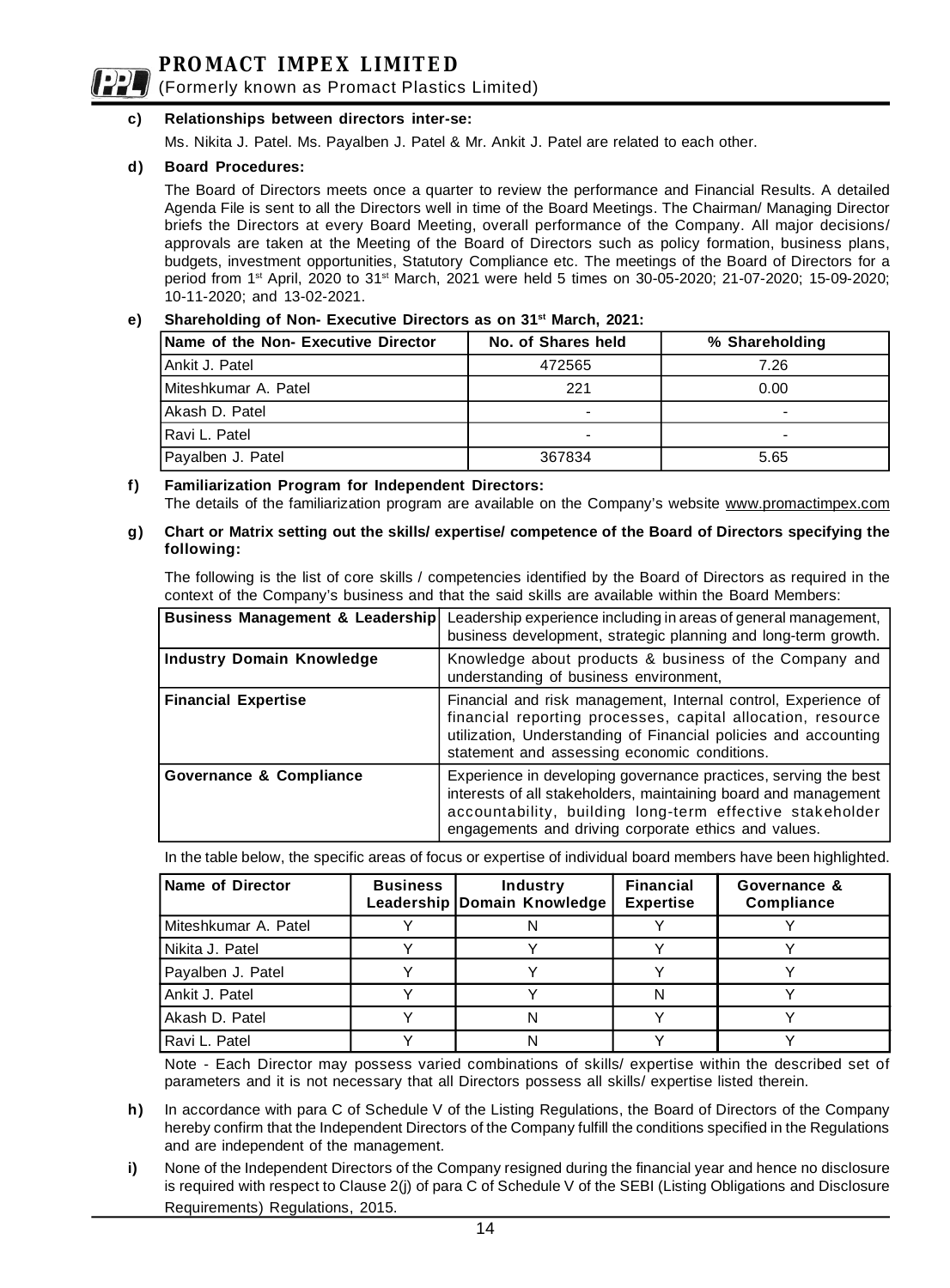### **3. AUDIT COMMITTEE:**

The Audit Committee consists of the following Directors as on date of the Report:

| Name of the<br><b>Directors</b>   | <b>Expertise</b>                                                  | Terms of reference & Functions<br>of the Committee                                                                         | No. of Meetings<br><b>Attended during</b><br>2020-21 |
|-----------------------------------|-------------------------------------------------------------------|----------------------------------------------------------------------------------------------------------------------------|------------------------------------------------------|
| Miteshkumar A. Patel,<br>Chairman | IAII members are<br>Non Executive, Chairman                       | The functions of the Audit<br>Committee are as per Company                                                                 | 4 of 4                                               |
| Akash D. Patel                    | is Independent<br>Director and majorities<br>are independent. One | Law and Listing Agreement with<br>Stock Exchange which include<br>approving and implementing the                           | 4 of 4                                               |
| Ravi L. Patel                     | member has thorough<br>financial and accounting<br>knowledge.     | audit procedures, review of financial<br>reporting system, internal control<br>procedures and risk management<br>policies. | 4 of 4                                               |

The Audit Committee met 4 times during the Financial Year 2020-21. Pursuant to exemption provided in view of Covid Pandemic, vide SEBI Circular No. SEBI/HO/CFD/CMD1/CIR/P/2020/38 dated 19th March, 2020 the stipulated time gap of 120 days between two Audit Committee meetings held between the periods from 1<sup>st</sup> December, 2019 till 30<sup>th</sup> June, 2020 was exempted. The maximum gap between two meetings was not more than 120 days except during the exemption period provided by SEBI. The Committee met on 21-07-2020; 15-09-2020; 10-11-2020 & 13-02-2021. The necessary quorum was present for all Meetings. The Chairman of the Audit Committee was present at the last Annual General Meeting of the Company.

### **4. NOMINATION & REMUNERATION COMMITTEE:**

The Nomination and Remuneration Committee consists of the following Directors as on the date of the Report.

| Name of the Directors       | <b>Functions of the Committee</b>                                                                                                                                   | No. of Meetings<br><b>Attended during</b><br>2020-21 |
|-----------------------------|---------------------------------------------------------------------------------------------------------------------------------------------------------------------|------------------------------------------------------|
| Akash D. Patel,<br>Chairman | All members are Non executive. The Committee<br>is vested with the responsibilities to function as                                                                  | 1 of 1                                               |
| Miteshkumar A. Patel        | per SEBI Guidelines and recommends to the<br>Board Compensation Package for the Managing                                                                            | 1 of 1                                               |
| Ravi L. Patel               | Director. It also reviews from time to time the<br>overall Compensation structure and related<br>policies with a view to attract, motivate and<br>retain employees. | 1 of 1                                               |

Nomination & Remuneration Committee met once during the Financial Year 2020-21 on 21-07-2020. The necessary quorum was present for the Meetings. The Chairman of the Nomination & Remuneration Committee was present at the last Annual General Meeting of the Company.

### **Terms of reference and Nomination & Remuneration Policy:**

The Committee identifies and ascertain the integrity, qualification, expertise and experience of the person for appointment as Director, KMP or at Senior Management level and recommend to the Board his/ her appointment. The Committee has discretion to decide whether qualification, expertise and experience possessed by a person are sufficient / satisfactory for the concerned position.

The Committee fixes remuneration of the Directors on the basis of their performance and also practice in the industry. The terms of reference of the Nomination & Remuneration Committee include review and recommendation to the Board of Directors of the remuneration paid to the Directors. The Committee meets as and when required to consider remuneration of Directors.

### **Performance Evaluation Criteria for Independent Directors:**

The Board evaluates the performance of independent directors (excluding the director being evaluated) on the basis of the contributions and suggestions made to the Board with respect to financial strategy, business operations etc.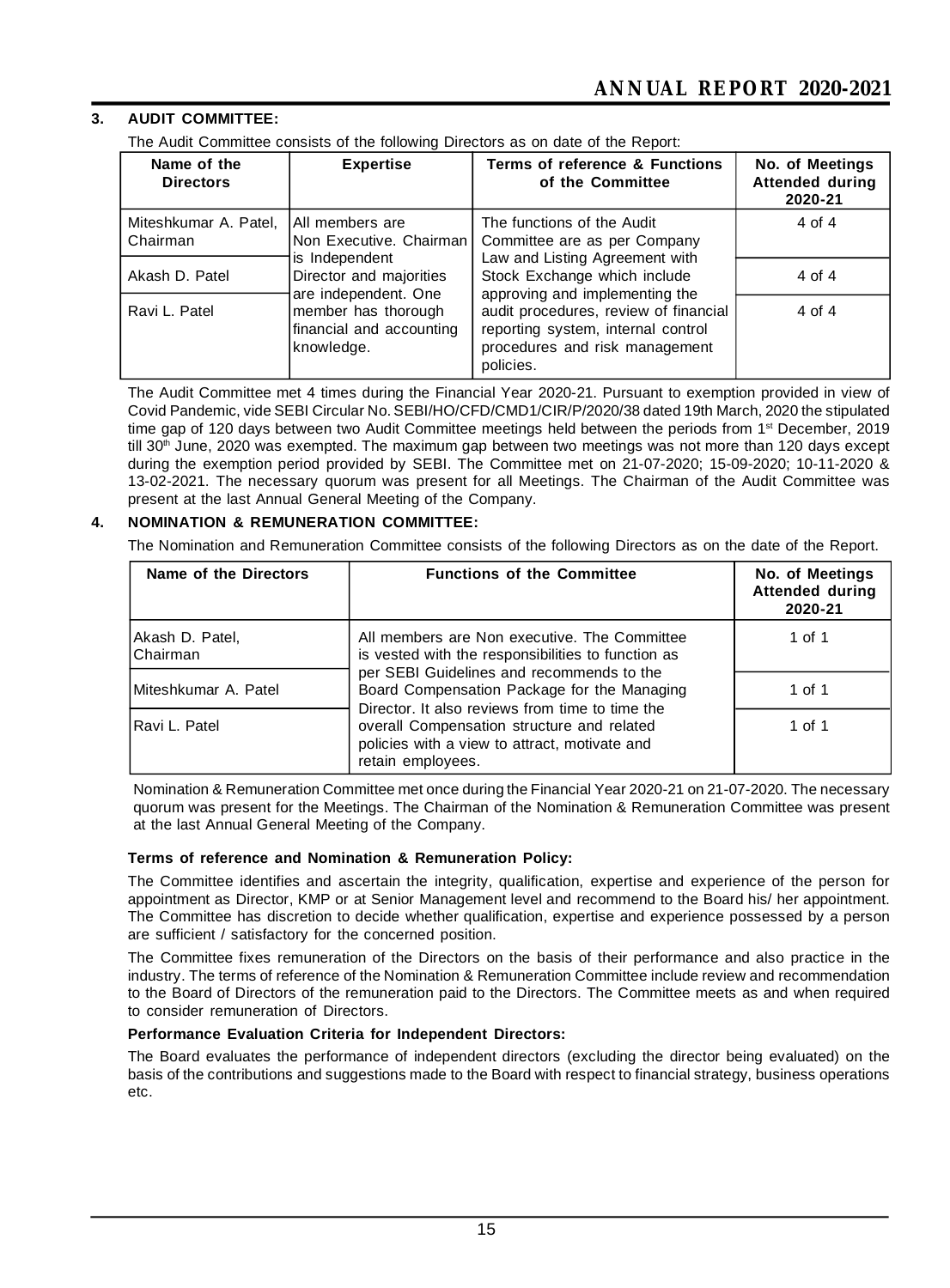(Formerly known as Promact Plastics Limited)

### **5. REMUNERATION OF DIRECTORS:**

- 1. Ms. Nikita J. Patel, Managing Director has not drawn any managerial remuneration during the financial year 2020-21.
- 2. No Sitting Fees, Commission or Stock Option has been offered to any other Directors.
- 3. The terms of appointment of Managing Director/ Whole-time Director are governed by the resolutions of the members and applicable rules of the Company. None of the Directors are entitled to severance fees.
- 4. Commission based on performance criteria, if any, as approved by the Board and subject to maximum limit specified in the Act.
- 5. The Nomination and Remuneration Policy of the Company is given in Directors' Report which specifies the criteria of making payments to Non Executive Directors.
- 6. Service contract and notice period are as per the terms and conditions mentioned in their Letter of Appointments.
- 7. There are no materially significant related party transactions, pecuniary transactions or relationships between the Company and its Non-Executive Directors except those disclosed in the financial statements for the financial year ended on 31st March, 2021.

### **6. STAKEHOLDERS' RELATIONSHIP COMMITTEE:**

The Board has constituted a Stakeholders' Relationship Committee for the purpose of effective Redressal of the complaints and concerns of the shareholders and other stakeholders of the Company.

The Committee comprises the following Directors as members as on the date of the Report:

- 1. Mr. Ravi L. Patel Chairman
- 2. Ms. Nikita J. Patel Member
- 3. Mr. Akash D. Patel Member

The Company has not received any complaints during the year. There was no valid request for transfer of shares pending as on 31st March, 2021.

Mr. Parth B. Thakkar is the Compliance Officer for the above purpose.

### **7. GENERAL BODY MEETINGS:**

Details of last three Annual General Meetings of the Company are given below:

| <b>Financial Year</b> | Date       | <b>Time</b> | Venue                                                                                                                                                                               |  |
|-----------------------|------------|-------------|-------------------------------------------------------------------------------------------------------------------------------------------------------------------------------------|--|
| 2017-18               | 17-09-2018 | $3:00$ p.m. | At Banquet Hall of Hotel Kanak, Opp. Gujarat College,<br>Ellisbridge, Ahmedabad- 380 006                                                                                            |  |
|                       |            |             | Special resolution:-                                                                                                                                                                |  |
|                       |            |             | Elevation of Ms. Nikita J. Patel as Managing Director<br>of the company for a period of three years from<br>23rd september, 2017                                                    |  |
|                       |            |             | To give authority to the Board of Directors under<br>section 186 of the Companies Act, 2013                                                                                         |  |
|                       |            |             | Alteration/ Amendment In Existing Main Object<br>Clause of The Memorandum of Association of<br>The Company                                                                          |  |
|                       |            |             | Change In The Name of The Company From<br>'Promact Plastics Limited' To 'Promact Impex<br>Limited'                                                                                  |  |
| 2018-19               | 12-09-2019 | $3:00$ p.m. | At Pinnacle Grand Hotel & Banquets,<br>Kargil Petrol Pump Lane, Nr. Doctor House, S.G.<br>Highway, Sola Ahmedabad- 380060                                                           |  |
|                       |            |             | Special resolution:-<br>Reappointment of Mr. Miteshkumar A. Patel as an<br>Independent Director of the Company for a term of 5<br><b>Consecutive Years</b>                          |  |
| 2019-20               | 18-09-2020 | 3:00 p.m.   | Held through VC/OAVM                                                                                                                                                                |  |
|                       |            |             | Special resolution:-<br>Reappointment of Ms. Nikita J. Patel as Managing<br>Director of the Company for a period of 3 years w.e.f.<br>23rd September, 2020 to 22nd September, 2023. |  |

Pursuant to the relevant provisions of the Companies Act, 2013, there was no matter required to be dealt by the Company to be passed through postal ballot during 2020-21.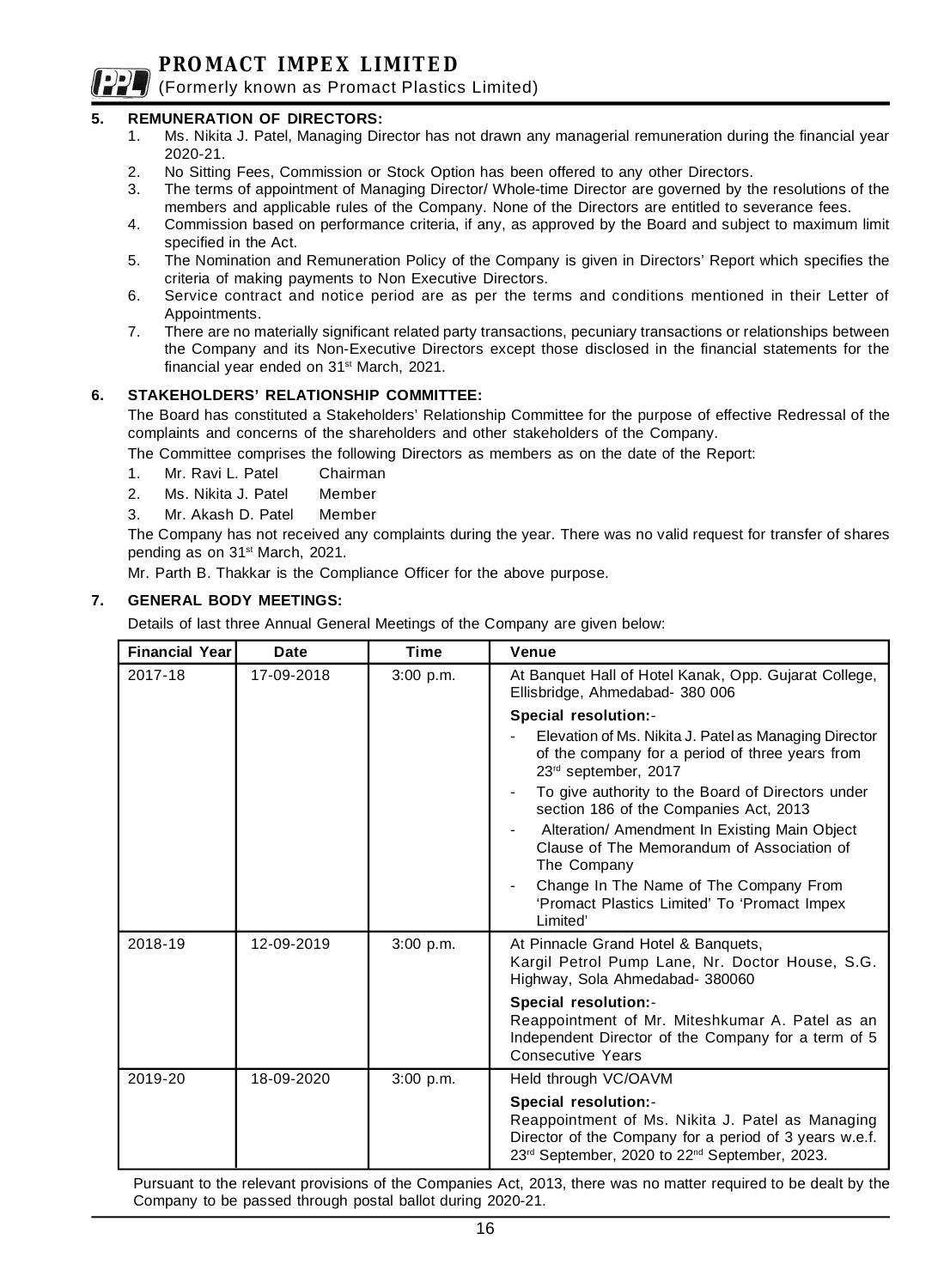### **8. MEANS OF COMMUNICATION:**

In compliance with the requirements of the SEBI (LODR) Regulations, the Company regularly intimates Unaudited / Audited Financial Results to the Stock Exchanges immediately after they are taken on record by the Board of Directors. These Financial Results are normally published in 'Western Times' (English and Gujarati). Results are also displayed on Company's website [www.promactimpex.com.](http://www.promactimpex.com.)

The reports, statements, documents, filings and any other information is electronically submitted to the recognized stock exchanges, unless there are any technical difficulties while filing the same. All important information and official press releases are displayed on the website for the benefit of the public at large.

During the year ended on 31st March, 2021, no presentations were made to Institutional Investors or analyst or any other enterprise.

### **9. GENERAL SHAREHOLDERS' INFORMATION:**

| a) | <b>Registered Office</b>                |   | 12 <sup>th</sup> Floor-1201, City Center-2, B/s. Heer Party Plot,<br>Nr. Shukan Mall Cross Road, Science City Road, Sola,<br>Ahmedabad - 380060                     |
|----|-----------------------------------------|---|---------------------------------------------------------------------------------------------------------------------------------------------------------------------|
| b) | Annual General Meeting                  | ÷ | : Saturday<br>Day                                                                                                                                                   |
|    |                                         |   | : $18th$ September, 2021<br>Date                                                                                                                                    |
|    |                                         |   | $: 3:00$ p.m.<br>Time                                                                                                                                               |
|    |                                         |   | Venue : Through Video Conferencing (VC) /Other Audio Visual<br>Means (OAVM)*Pursuant to MCA / SEBI Circulars. For<br>details please refer to the Notice to the AGM. |
| C) | <b>Financial Year</b>                   |   | 1 <sup>st</sup> April, 2020 to 31 <sup>st</sup> March, 2021                                                                                                         |
| d) | <b>Financial Calendar</b>               |   | 1st Quarter Results<br>: Mid - August, 2021.                                                                                                                        |
|    |                                         |   | Half-yearly Results<br>: Mid - November, 2021.                                                                                                                      |
|    |                                         |   | 3rd Quarter Results<br>: Mid - February, 2022.                                                                                                                      |
|    |                                         |   | Audited yearly Results: End - May, 2022.                                                                                                                            |
| e) | <b>Book Closure Dates</b>               |   | From: Sunday, the 12 <sup>th</sup> September, 2021<br>: Saturday, the $18th$ September, 2021<br>To<br>(Both days inclusive).                                        |
| f) | Dividend Payment Date                   |   | N.A.                                                                                                                                                                |
| g) | Listing of Shares on<br>Stock Exchanges | ÷ | <b>BSE Limited,</b><br>P. J. Towers, Dalal Street,<br>Mumbai - 400 001.                                                                                             |

The Company has paid the annual listing fees for the financial year 2021-22 the Stock Exchange where its securities are listed.

| h) | Stock Exchange Code | Stock Exchange | Code   |
|----|---------------------|----------------|--------|
|    |                     | <b>BSE</b>     | 526494 |

i) Registrar and Share Transfer Agents. :

Registrars and Share Transfer Agents (RTA) for both Physical and Demat Segment of Equity Shares of the Company:

Link Intime India Private Limited. 506-508, Amarnath Business Centre-1, (ABC-1), Besides Gala Business Centre, Near St. Xavier's College Corner, Off C. G. Road, Ahmedabad – 380 006 Tele. No. :(079) 2646 5179 e-mail Address: [ahmedabad@linkintime.co.in](mailto:ahmedabad@linkintime.co.in)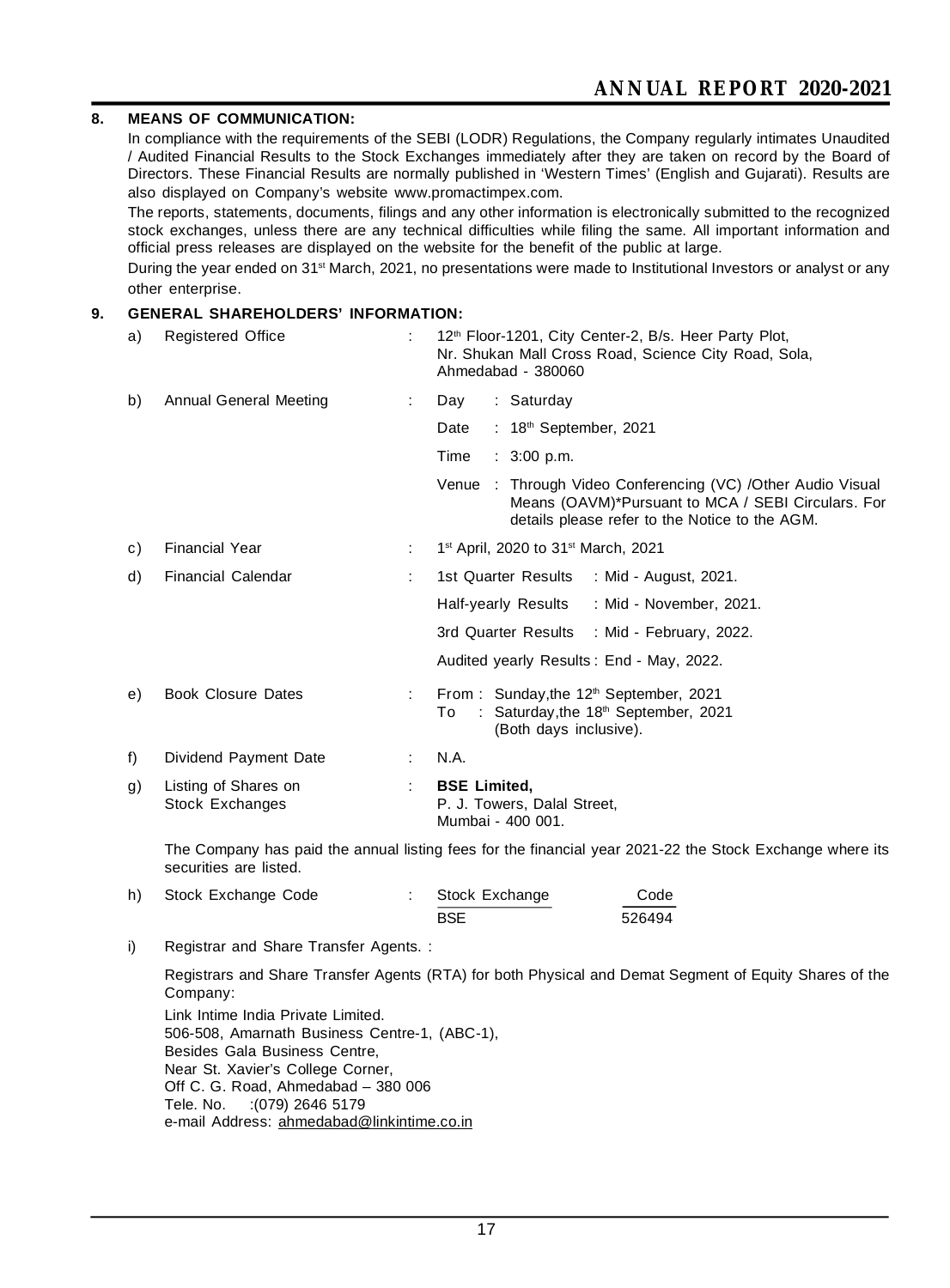

**PROMACT IMPEX LIMITED** (Formerly known as Promact Plastics Limited)

### j) Share Transfer System :

Pursuant to SEBI Notification No. SEBI/LAD-NRO/GN/2018/24 dated 8<sup>th</sup> June, 2018, SEBI has amended Regulation 40 of the Listing regulations effective from 1st April 2019, which deals with transfer or transmission or transposition of securities. According to this amendment, the requests for effecting the transfer of listed securities shall not be processed unless the securities are held in dematerialised form with a Depository. Therefore, for effecting any transfer, the securities shall mandatorily be required to be in Demat form. However, the transfer deed(s) lodged prior to the 1<sup>st</sup> April, 2019 deadline and returned due to deficiency in the document, may be re-lodged for transfer even after the deadline of 1st April 2019 with the Registrar and Share transfer Agents of the Company. Hence, Shareholders are advised to get their shares dematerialized.

In case of Shares in electronic form, the transfers are processed by NSDL/ CDSL through the respective Depository Participants.

k) Stock Price Data :

The shares of the Company were traded on the BSE Limited. The information on stock price data, BSE Sensex details are as under:

| Month               | High $($ ) | Low $( )$ | No. of Shares Traded | <b>BSE Sensex</b> |
|---------------------|------------|-----------|----------------------|-------------------|
| April, 2020         | 2.77       | 2.29      | 3,235                | 33,717.62         |
| May, 2020           | 2.64       | 2.40      | 995                  | 32.424.10         |
| June, 2020          | 3.81       | 2.39      | 20,948               | 34.915.80         |
| July, 2020          | 5.15       | 3.80      | 18.417               | 37,606.89         |
| <b>August, 2020</b> | 5.10       | 5.10      | 1,500                | 38,628.29         |
| September, 2020     | 4.85       | 4.85      | 2.476                | 38.067.93         |
| October, 2020       | 4.85       | 4.85      | 1                    | 39.614.07         |
| November, 2020      | 4.80       | 4.70      | 1,135                | 44.149.72         |
| December, 2020      | 5.30       | 4.85      | 1,380                | 47,751.33         |
| January, 2021       | 5.30       | 5.25      | 2,036                | 46,285.77         |
| February, 2021      | 5.25       | 5.25      | 72                   | 49.099.99         |
| March, 2021         | 5.24       | 5.24      |                      | 49,509.15         |

l) Distribution of Shareholding as on 31st March, 2021:

| No. of Equity<br>Shares held | No. of<br><b>Shareholders</b> | $%$ of<br><b>Shareholders</b> | No. of<br>Shares held | $%$ of<br>Shareholding |
|------------------------------|-------------------------------|-------------------------------|-----------------------|------------------------|
| Upto 500                     | 1689                          | 67.48                         | 286753                | 4.40                   |
| 501 to 1000                  | 348                           | 13.90                         | 260824                | 4.01                   |
| 1001 to 2000                 | 201                           | 8.03                          | 277152                | 4.26                   |
| 2001 to 3000                 | 81                            | 3.24                          | 210487                | 3.23                   |
| 3001 to 4000                 | 24                            | 0.96                          | 87064                 | 1.34                   |
| 4001 to 5000                 | 26                            | 1.04                          | 121770                | 1.87                   |
| 5001 to 10000                | 60                            | 2.40                          | 429028                | 6.59                   |
| 10001 & above                | 74                            | 2.96                          | 4838722               | 74.30                  |
| <b>Grand Total</b>           | 2503                          | 100.00                        | 6511800               | 100.00                 |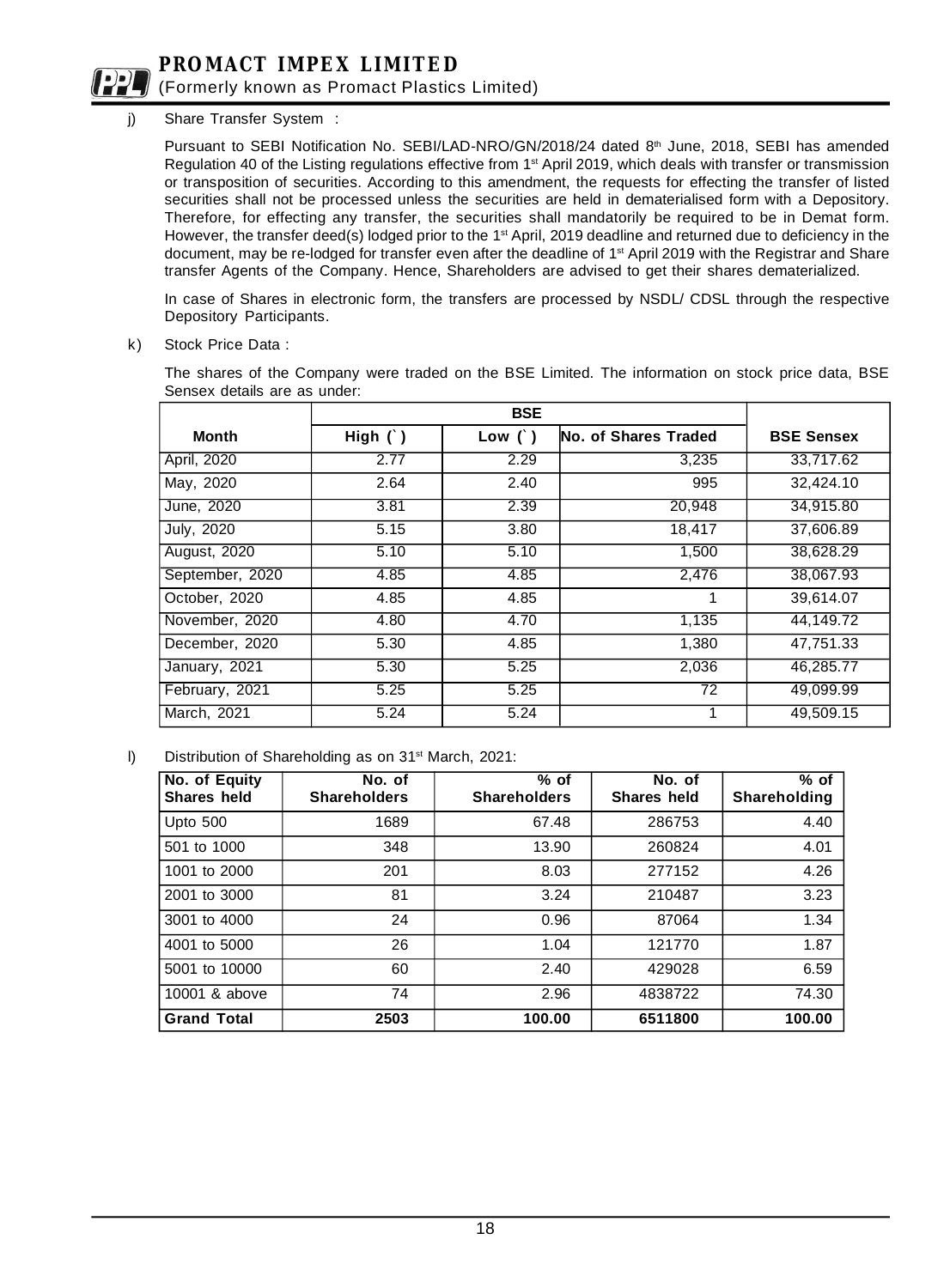m) Category of Shareholders as on 31<sup>st</sup> March, 2021:

| Category                                | No. of<br>Shares held | $%$ of<br>Shareholding |
|-----------------------------------------|-----------------------|------------------------|
| Promoters                               | 2518685               | 38.68                  |
| Financial Institutions/Banks            |                       |                        |
| Mutual Fund                             |                       |                        |
| Other Bodies Corporate/Clearing Members | 26399                 | 0.41                   |
| Non Resident Indians                    | 9064                  | 0.14                   |
| Public                                  | 3957652               | 60.77                  |
| <b>Grand Total</b>                      | 6511800               | 100.00                 |

n) Outstanding GDRs/ADRs/Warrants or any Convertible Instruments, Conversion Date and likely impact on Equity:

The Company has not issued any GDRs/ADRs.

o) Dematerialisation of Shares and liquidity:

The Company's Equity Shares are traded compulsorily in dematerialised form. Approximately 92.15% of the Equity Shares have been dematerialised. ISIN number for dematerialisation of the Equity Shares of the Company is INE818D01011

p) Commodity Price Risks and Commodity Hedging Activities:

Business risk evaluation and management is an ongoing process within the Company. The assessment is periodically examined by the Board. The Company is exposed to the risk of price fluctuation of raw materials as well as finished goods. The Company proactively manages these risks through forward booking Inventory management and proactive vendor development practices.

q) Plant Location:

392 - 403, GIDC Estate, Phase-II, Dediyasan, Mehsana 384002, Gujarat.

r) Address for Correspondence:

For any assistance regarding correspondence dematerialisation of shares, share transfers, transactions, change of address, non receipt of dividend or any other query relating to shares, Shareholders' correspondence should be addressed to the Company's Registrar and Share Transfer Agent at:

Link Intime India Private Limited. 506-508, Amarnath Business Centre-1 (ABC-1), Besides Gala Business Centre, Near St. Xavier's College Corner, Off C. G. Road, Ahmedabad - 380 006<br>Tele, No. (079) 2646 5179  $: (079)$  2646 5179 e-mail Address: [ahmedabad@linkintime.co.in](mailto:ahmedabad@linkintime.co.in)

Compliance Officer : Mr. Parth B. Thakkar

s) CREDIT RATINGS:

The Company has not obtained any Credit Rating during the financial year and hence no disclosure is required with respect to Clause 9(q) of Para C of Schedule V of the SEBI (Listing Obligations and Disclosure Requirements) Regulations, 2015.

### **10. MANAGEMENT DISCUSSION AND ANALYSIS**

### **a. Industry Structure and Developments:**

The industry is dependent on performance of core sectors like agriculture, fertilizer, cement and exports. Due to indifferent monsoon during last few years and in general recessionary economies, the performance of the above sectors was hit.

### **b. Opportunities and Threats:**

The industry is threatened by non existence of exports to European Union due to heavy anti dumping duty levied on Indian products.

### **c. Segment wise Performance:**

The Company is operating only in one segment. The production/ turnover/performance of the Company have been disclosed in the Directors' Report under the Head 'Sales and Working Results'.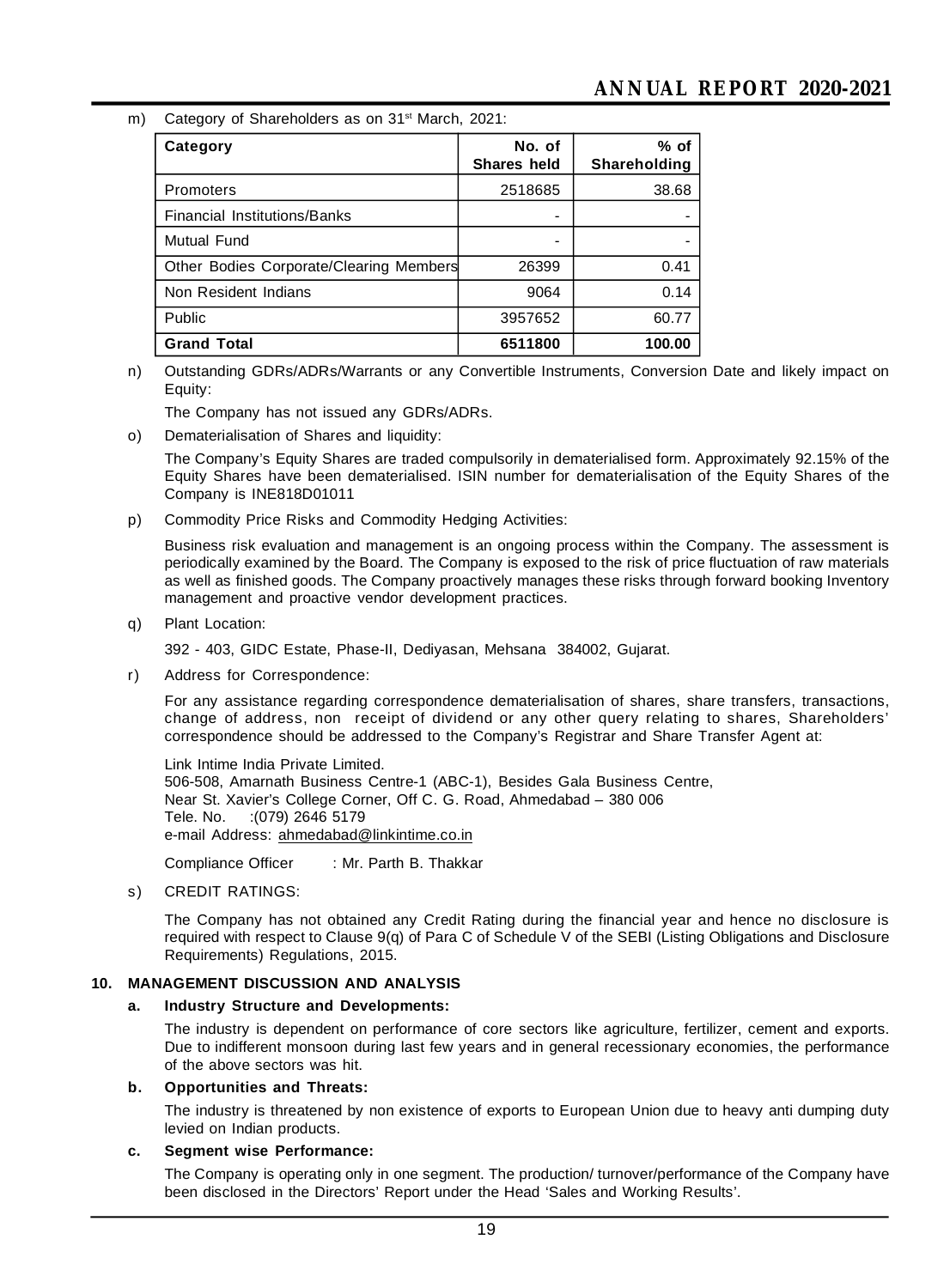

### **d. Recent Trend and Future Outlook:**

The opening up of food grains sector will enable the Woven Sacks industry to see better times again.

### **e. Risks and Concerns:**

The industry is plagued by intense competition due to major petrochemical manufacturers making available cheap raw material abundantly.

### **f. Internal Control Systems and their Adequacy:**

The Company has adequate systems of Internal Controls to ensure orderly and efficient conduct of business. These controls ensure safeguarding of assets, reduction and detection of fraud and error, adequacy and completeness of the accounting records and timely preparation of reliable financial information.

### **g. Financial Performance with respect to Operational Performance:**

The financial performance of the Company for the year 2020-21 is described in the Directors' Report under the head 'Sales and Working Results'.

### **h. Material Developments in Human Resources and Industrial Relations Front:**

The Company has continued to give special attention to Human Resources/Industrial Relations development. Industrial relations remained cordial throughout the year and there was no incidence of strike, lock out etc.

### **i. Key Financial Ratios:**

| <b>Key Ratios</b>           | FY 2020-21 | FY 2019-20 | Change %  | Explanation, if required                                                                                                   |
|-----------------------------|------------|------------|-----------|----------------------------------------------------------------------------------------------------------------------------|
| Debtors Turnover            | 0.05       | 2.99       | $(-) 98%$ | Sharp reduction in sales &<br>delayed payments due to<br>COVID-19 has resulted in the<br>ratio worsening                   |
| <b>Inventory Turnover</b>   |            |            | NA.       | There is no inventory as on<br>31-03-2021 and 31-03-2020                                                                   |
| Interest Coverage Ratio     | 0.01       | 1.39       | $(-) 99%$ | Negative impact due to COVID-<br>19 has resulted in drastically<br>reduced profits and and thus, in<br>the ratio worsening |
| <b>Current Ratio</b>        | 0.51       | 0.54       | $(-)$ 4%  |                                                                                                                            |
| Debt Equity Ratio           | <b>NA</b>  | NA.        | NA.       | The Company has negative net<br>worth                                                                                      |
| Operating Profit Margin (%) | 43.20      | 5.82       | 37%       | Smaller base has inflated the<br>margin numbers in FY 2020-21                                                              |
| Net Profit Margin (%)       | <b>NA</b>  | 1.47       | (-) 53%   | Net loss in FY 2020-21                                                                                                     |
| Return on Networth          | NA.        | NA.        | NA.       | The Company has negative net<br>worth                                                                                      |

### **j. Cautionary Statement:**

Statement in this Management Discussion and Analysis Report, describing the Company's objectives, estimates and expectations may constitute 'Forward Looking Statements' within the meaning of applicable laws or regulations. Actual results might differ materially from those either expressed or implied.

### **11. DISCLOSURES:**

- a) The Company has not entered into any transaction of material nature with the Promoters, the Directors or the Management that may have any potential conflict with the interest of the Company. The Company has no subsidiary.
- b) There has neither been any non compliance of any legal provision of applicable law, nor any penalty, stricture imposed by the Stock Exchange/s or SEBI or any other authorities, on any matters related to Capital Market during the last three years.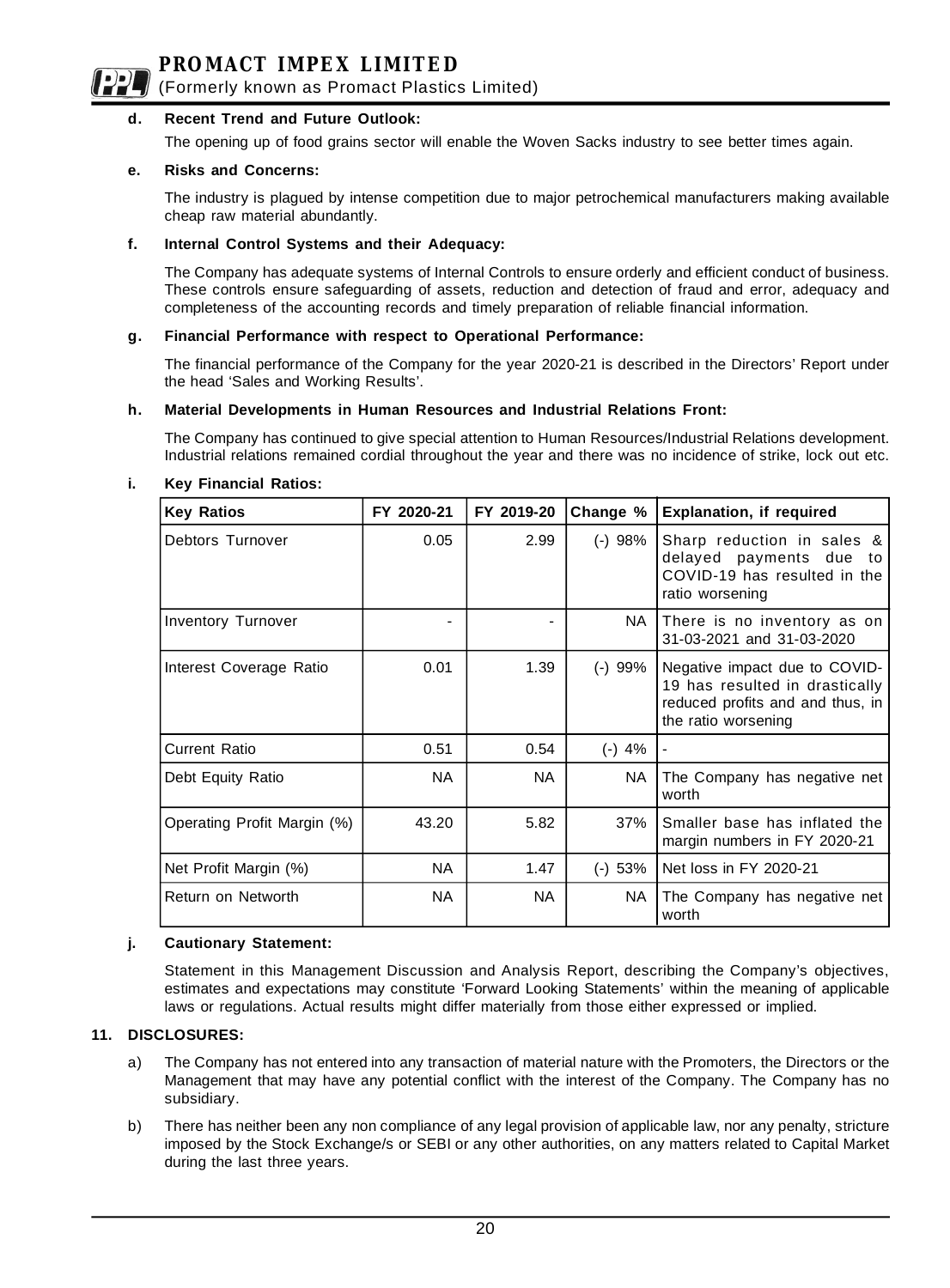- c) The Company has implemented Vigil Mechanism and Whistle Blower Policy and it is hereby affirmed that no personnel have been denied access to the Audit Committee.
- d) The Company is in compliance with all mandatory requirements under Listing Regulations. Adoption of nonmandatory requirements of Listing Regulations is being reviewed by the Board from time to time.
- e) The policy on related party transactions is disclosed on the Company's website viz. [www.promactimpex.com](http://www.promactimpex.com)
- f) Disclosure of Accounting Treatment :

Your Company has followed all relevant Indian Accounting Standards (Ind AS) as per the Companies (Indian Accounting Standards) Rules, 2015 and the Companies (Indian Accounting Standards) (Amendment) Rules, 2016 notified under Section 133 of the Companies Act, 2013 (the 'Act') and other relevant provisions of the Act.

- h) The Company has not raised any funds through Preferential Allotment or Qualified Institutions Placement (QIP) during the financial year and hence no disclosure is required with respect to Clause 10(h) of Para C of Schedule V of the SEBI (Listing Obligations and Disclosure Requirements) Regulations, 2015.
- i) A Certificate from M/s. Kashyap R. Mehta & Associates, Practicing Company Secretaries to the effect that none of the Directors on the Board of the Company have been debarred or disqualified from being appointed or continuing as Directors of Companies by the Board/Ministry of Corporate Affairs or any such statutory authority has been attached as **Annexure –C.**
- j) During the financial year, the Board of Directors of the Company has not rejected any recommendation of any committee of the Board which was mandatorily required under the Companies Act, 2013 or the Listing Regulations.
- k) The details of total fees for all services paid by the Company to the statutory auditor of the Company viz. M/ s. B. M. Modi & Co. and all entities in the network firm/network entity of which the statutory auditor is a part are as follows:

| $ Type\ of\ fee$     | 2020-21 | 2019-20 |
|----------------------|---------|---------|
| <b>Audit Fees</b>    | 50.000  | 50,000  |
| Other fees (specify) |         | -       |

l) Disclosures in relation to the Sexual Harassment of Women at Workplace (Prevention, Prohibition and Redressal) Act, 2013:

| Sr. No.   Particulars                                  | No. of complaints |
|--------------------------------------------------------|-------------------|
| Complaints filed during the financial year             | Nil               |
| Complaints disposed of during the financial year       | Nil               |
| Complaints pending as at the end of the financial year | Nil               |

### **12. DETAILS OF NON COMPLIANCE CORPORATE GOVERNANCE REQUIREMENT:**

There was no non-compliance during the year and no penalties were imposed or strictures passed on the Company by the Stock Exchanges, SEBI or any other statutory authority.

### **13. NON-MANDATORY REQUIREMENTS OF REGULATION 27 (1) & PART E OF SCHEDULE II OF THE LISTING REGULATIONS:**

- i. The Company has a Non Executive Chairman.
- ii. The quarterly / half yearly results are not sent to the shareholders. However, the same are published in the newspapers and also posted on the Company's website.
- iii. The Company's financial statements for the financial year 2020-21 do not contain any audit qualification.
- iv. The internal auditors report to the Audit Committee.
- **14.** The Company, on voluntary basis, is in compliance with the corporate governance requirements specified in Regulation 17 to 27 and Clause (b) to (i) and (t) of sub-regulation (2) of Regulation 46 of SEBI Regulations.

**For and on behalf of the Board,**

Place : Ahmedabad. **Mr. Miteshkumar A. Patel** Date : 26th July, 2021 **Chairman (DIN:06731818)**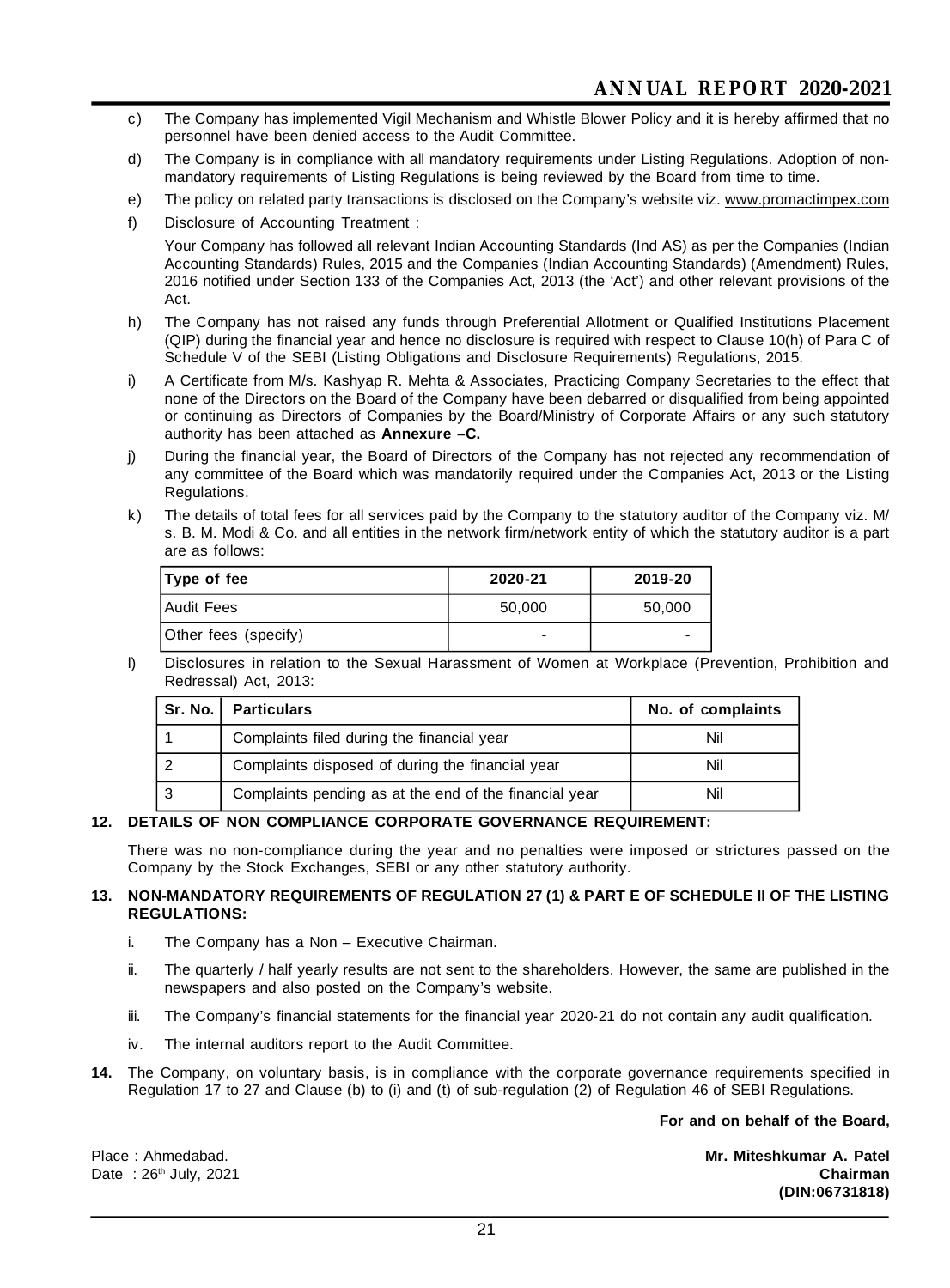**PROMACT IMPEX LIMITED** (Formerly known as Promact Plastics Limited)

### **DECLARATION**

All the Board Members and Senior Management Personnel of the Company have affirmed the compliance with the provisions of the code of conduct of Board of Directors and Senior Management for the year ended on 31<sup>st</sup> March, 2021.

For Promact Impex Limited,

 **Nikita J. Patel Vipul F. Bhavsar** Date : 26th July, 2021 **Managing Director CFO**

### **CERTIFICATE**

**To The Members of Promact Impex Limited (formerly known as Promact Plastics Limited)**

We have examined the compliance of conditions of Corporate Governance by Promact Impex Limited (formerly known as Promact Plastics Limited), for the year ended on 31<sup>st</sup> March, 2021 and also up to the date of this report as stipulated in Securities and Exchange Board of India (Listing Obligations and Disclosure Requirements) Regulations, 2015 (LODR).

The compliance of conditions of corporate governance is the responsibility of the management. Our examination has been limited to procedures and implementation thereof, adopted by the Company for ensuring the compliance of conditions of Corporate Governance as stipulated in LODR. It is neither an audit nor an expression of opinion on the financial statements of the Company.

In our opinion and to the best of our information and according to the explanations given to us, and based on the representations made by the Directors and the Management, we certify that the Company has complied with the conditions of Corporate Governance as stipulated in Regulations 17 to 27, clauses (b) to (i) and (t) of sub-regulation (2) of regulation 46, para C, D and E of Schedule V and Part E of Schedule II of LODR.

We further state that such compliance is neither an assurance as to the future viability of the Company nor the efficiency or effectiveness with which the management has conducted the affairs of the Company.

> **For KASHYAP R. MEHTA & ASSOCIATES COMPANY SECRETARIES**

Place · Ahmedabad

**KASHYAP R. MEHTA** Date : 26th July, 2021 **FCS NO.: 1821 COP NO.: 2052 : PR-583/2019 UDIN: F001821C000686362**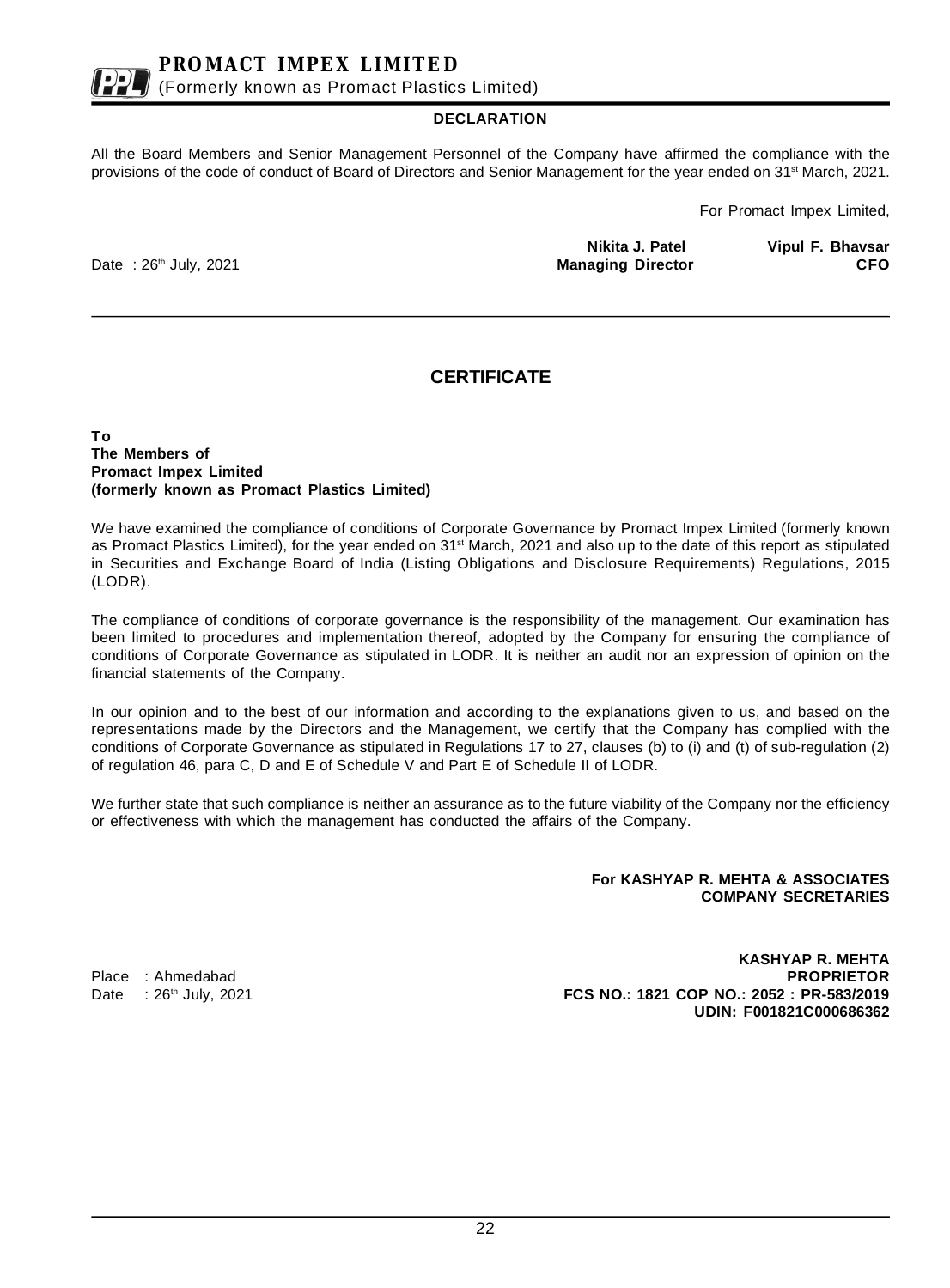### **Annexure - B**

### **FORM NO. MR-3**

### **SECRETARIAL AUDIT REPORT FOR THE FINANCIAL YEAR ENDED ON 31ST MARCH, 2021**

[Pursuant to section 204(1) of the Companies Act, 2013 and Rule No.9 of the Companies (Appointment and Remuneration of Managerial Personnel) Rules, 2014]

To, The Members, **Promact Impex Limited (Formerly known as Promact Plastics Limited)**

We have conducted the Secretarial Audit of the compliance of applicable statutory provisions and the adherence to good corporate practices by **Promact Impex Limited (Formerly known as Promact Plastics Limited)** [CIN: L25200GJ1985PLC007746] ('hereinafter called the Company') having Registered Office at 12<sup>th</sup> Floor-1201, City Center-2, B/s. Heer Party Plot, Nr. Shukan Mall Cross Road, Science City Road, Sola, Ahmedabad - 380060. The Secretarial Audit was conducted in a manner that provided us a reasonable basis for evaluating the corporate conducts / statutory compliances and expressing our opinion thereon.

Based on our verification of the Company's books, papers, minute books, forms and returns filed and other records maintained by the Company and also the information provided by the Company, its officers, agents and authorized representatives **whether electronically or otherwise** during the conduct of secretarial audit, we hereby report that in our opinion, the Company has, during the audit period covering the financial year ended on **31st March, 2021** complied with the statutory provisions listed hereunder and also that the Company has proper Board-processes and compliancemechanism in place to the extent, in the manner and subject to the reporting made hereinafter:

We have examined the books, papers, minute books, forms and returns filed and other records maintained by the Company for the financial year ended on  $31<sup>st</sup>$  March, 2021 according to the provisions of:

- (i) The Companies Act, 2013 (the Act) and the rules made thereunder;
- (ii) The Securities Contracts (Regulation) Act, 1956 ('SCRA') and the rules made thereunder;
- (iii) The Depositories Act, 1996 and the Regulations and Bye-laws framed thereunder;
- (iv) Foreign Exchange Management Act, 1999 and the rules and regulations made thereunder to the extent of Foreign Direct Investment, Overseas Direct Investment and External Commercial Borrowings;
- (v) The following Regulations and Guidelines prescribed under the Securities and Exchange Board of India Act, 1992 ('SEBI Act'):
	- (a) The Securities and Exchange Board of India (Substantial Acquisition of Shares and Takeovers) Regulations, 2011
	- (b) The Securities and Exchange Board of India (Prohibition of Insider Trading) Regulations, 2015
	- (c) The Securities and Exchange Board of India (Issue of Capital and Disclosure Requirements) Regulations, 2018 (Not Applicable during the audit period)
	- (d) Securities and Exchange Board of India (Share Based Employee Benefits) Requirements, 2014 (Not Applicable during the audit period)
	- (e) The Securities and Exchange Board of India (Issue and Listing of Debt Securities) Regulations, 2008 (Not Applicable during the audit period)
	- (f) The Securities and Exchange Board of India (Registrars to an Issue and Share Transfer Agents) Regulations, 1993 regarding the Companies Act and dealing with client
	- (g) The Securities and Exchange Board of India (Delisting of Equity Shares) Regulations, 2009 (Not Applicable during the audit period)
	- (h) The Securities and Exchange Board of India (Buyback of Securities) Regulations, 2018 (Not Applicable during the audit period); and
- (vi) Various common laws applicable to the manufacturing and other activities of the Company such as Labour Laws, Pollution Control Laws, Land Laws etc. and sector specific laws such as The Recycled Plastics Manufacture and Usage Rules, 1999 for which we have relied on Certificates/ Reports/ Declarations/Consents/Confirmations obtained by the Company from the experts of the relevant field such as Advocate, Labour Law Consultants,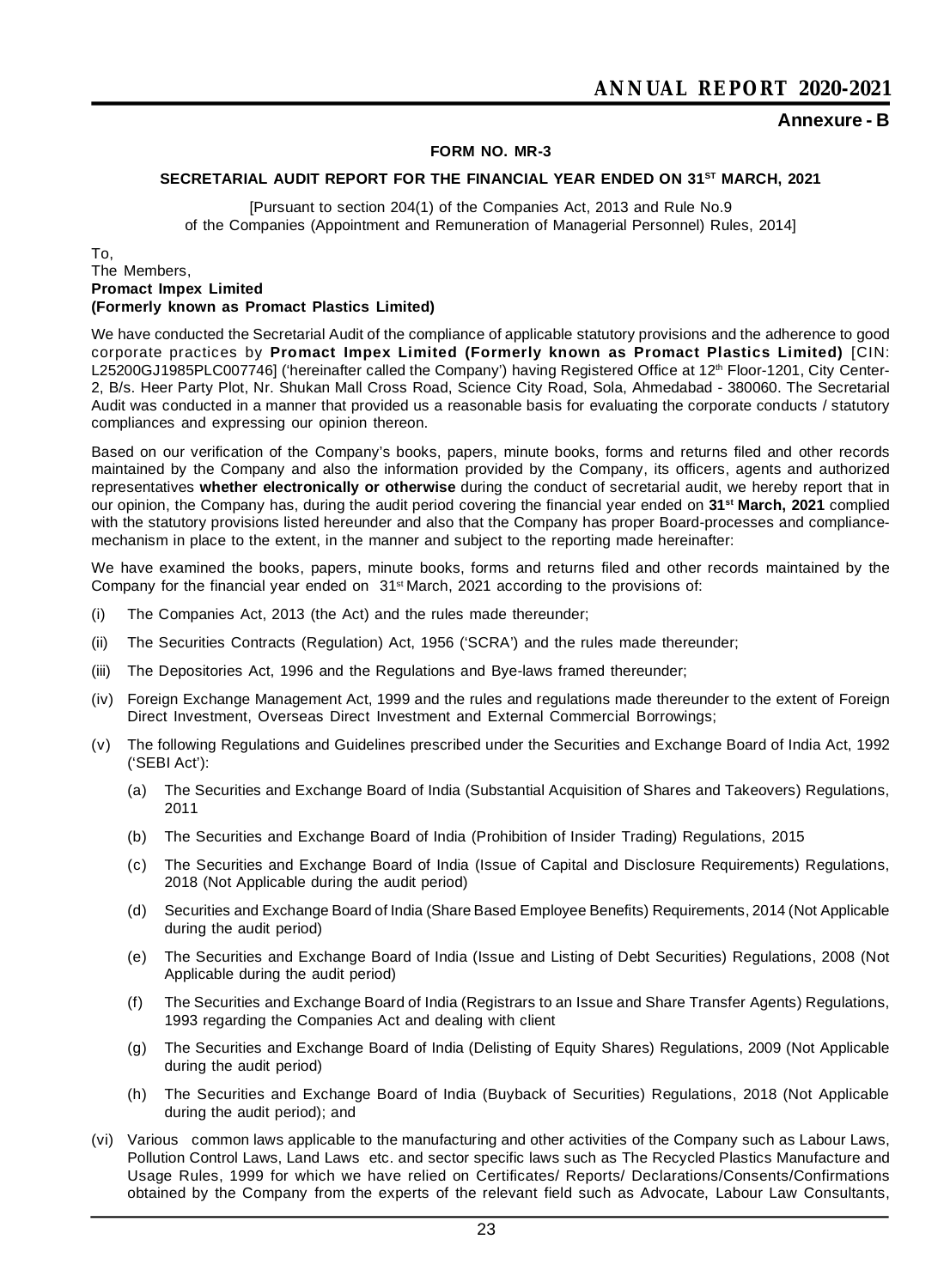### **PROMACT IMPEX LIMITED** (Formerly known as Promact Plastics Limited)

Engineers, Occupier of the Factories, Registered Valuers, Chartered Engineers, Factory Manager, Chief Technology Officer of the Company, Local Authorities, Effluent Treatment Adviser etc. and have found that the Company is generally regular in complying with the provisions of various applicable Acts.

We have also examined compliance with the applicable clauses of the following:

- (i) Secretarial Standards SS 1 & SS 2 issued by The Institute of Company Secretaries of India
- (ii) Securities and Exchange Board of India (Listing Obligations and Disclosure Requirements) Regulations, 2015 and The Listing Agreement entered into by the Company with Stock Exchanges.

During the period under review the Company has complied with the provisions of the Act, Rules, Regulations, Guidelines, Standards, etc. mentioned above.

We further report that:

The Board of Directors of the Company is duly constituted with proper balance of Executive Directors, Non-Executive Directors and Independent Directors. There were no changes in the composition of the Board of Directors that took place during the period under review.

Adequate notice is given to all directors to schedule the Board Meetings, agenda and detailed notes on agenda were sent at least seven days in advance, and a system exists for seeking and obtaining further information and clarifications on the agenda items before the meeting and for meaningful participation at the meeting.

Majority decision is carried through while the dissenting members' views are captured and recorded as part of the minutes.

We further report that there are adequate systems and processes in the Company commensurate with the size and operations of the Company to monitor and ensure compliance with applicable laws, rules, regulations and guidelines.

We further report that during the audit period the Company has duly passed Special Resolutions for re-appointment of Ms. Nikita J. Patel as Managing Director of the Company for a period of three years at the 36<sup>th</sup> Annual General Meeting of the members of the Company held on 18<sup>th</sup> September, 2020 held through Video Conferencing ("VC")/ Other Audio Visual Means ("OAVM").

### **For KASHYAP R. MEHTA & ASSOCIATES COMPANY SECRETARIES**

**KASHYAP R. MEHTA PROPRIETOR** Place : Ahmedabad **FCS-1821 : COP -2052 : PR-583/2019** Date : 26th July, 2021 **UDIN:F001821C000686351**

**Note:** This report is to be read with our letter of even date which is annexed as Annexure 1 and forms an integral part of this report.

**Disclaimer:** Due to restricted movement amid COVID-19 pandemic, we have conducted the assignment by examining the Secretarial Records including Minutes, Documents, Registers and other records etc., and some of them received by way of electronic mode from the Company and could not be verified from the original records. The management has confirmed that the records submitted to us are true and correct. This Report is limited to the Statutory Compliances on laws / regulations /guidelines listed in our report which have been complied by the Company up to the date of this Report pertaining to Financial Year 2020-21. We are not commenting on the Statutory Compliances whose due dates are extended by Regulators from time to time due to COVID-19 or still there is time line to comply with such compliances.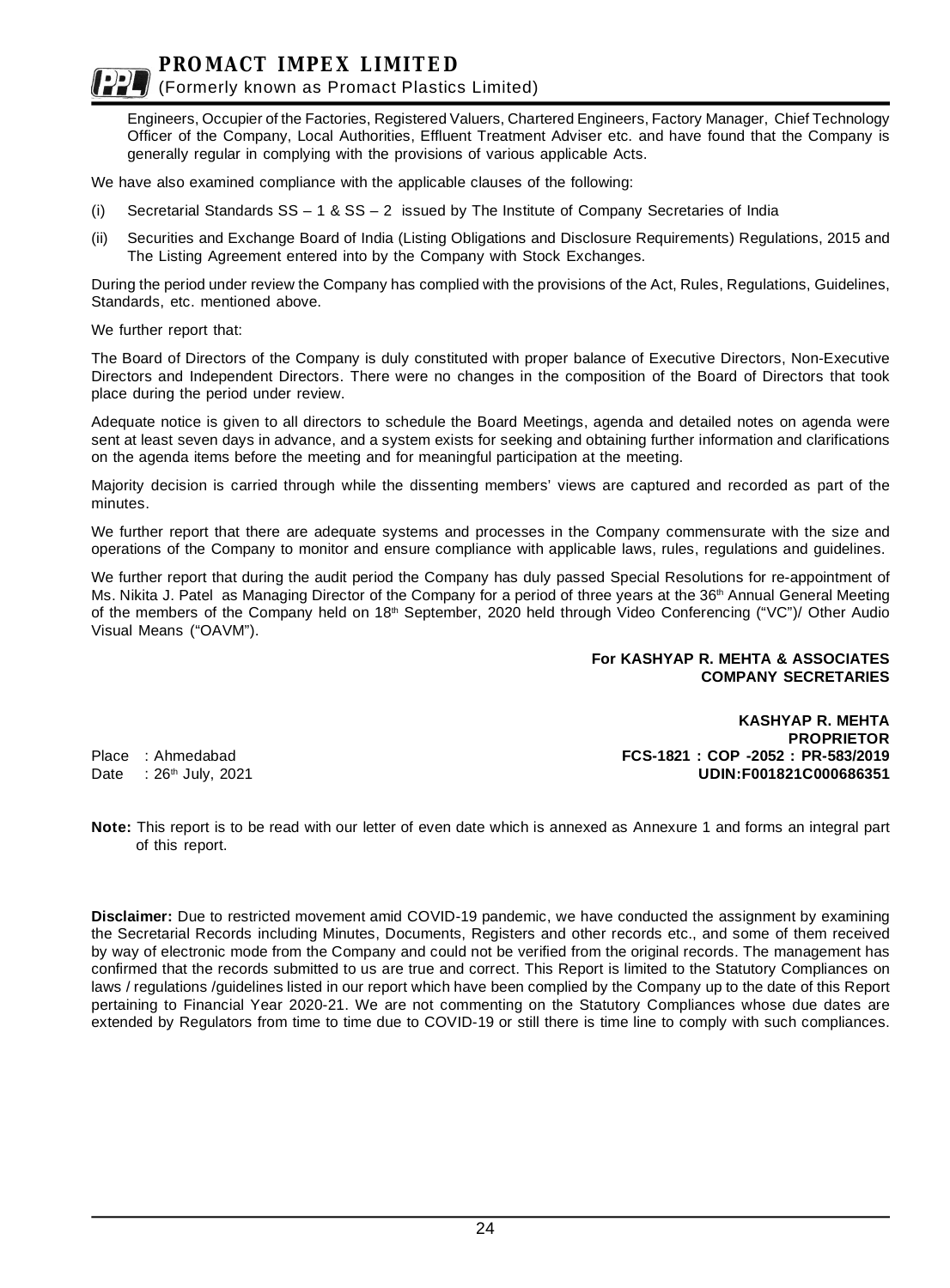**ANNEXURE - 1**

### To, The Members, **Promact Impex Limited (Formerly known as Promact Plastics Limited)**

Our report of even date is to be read along with this letter.

- 1. Maintenance of secretarial record is the responsibility of the management of the company. Our responsibility is to express an opinion on these secretarial records based on our audit.
- 2. We have followed the audit practices and processes as were appropriate to obtain reasonable assurance about the correctness of the contents of the Secretarial records. The verification was done on test basis to ensure that correct facts are reflected in secretarial records. We believe that the processes and practices, we followed provide a reasonable basis for our opinion.
- 3. We have not verified the correctness and appropriateness of financial records and Books of Accounts of the company.
- 4. Where ever required, we have obtained the Management representation about the compliance of laws, rules and regulations and happening of events etc.
- 5. The compliance of the provisions of Corporate and other applicable laws, rules, regulations, standards is the responsibility of management. Our examination was limited to the verification of procedures on test basis.
- 6. The Secretarial Audit report is neither an assurance as to the future viability of the company nor of the efficacy or effectiveness with which the management has conducted the affairs of the company.

**For KASHYAP R. MEHTA & ASSOCIATES COMPANY SECRETARIES**

Date : 26<sup>th</sup> July, 2021

**KASHYAP R. MEHTA PROPRIETOR** Place : Ahmedabad **FCS-1821 : COP -2052 : PR-583/2019**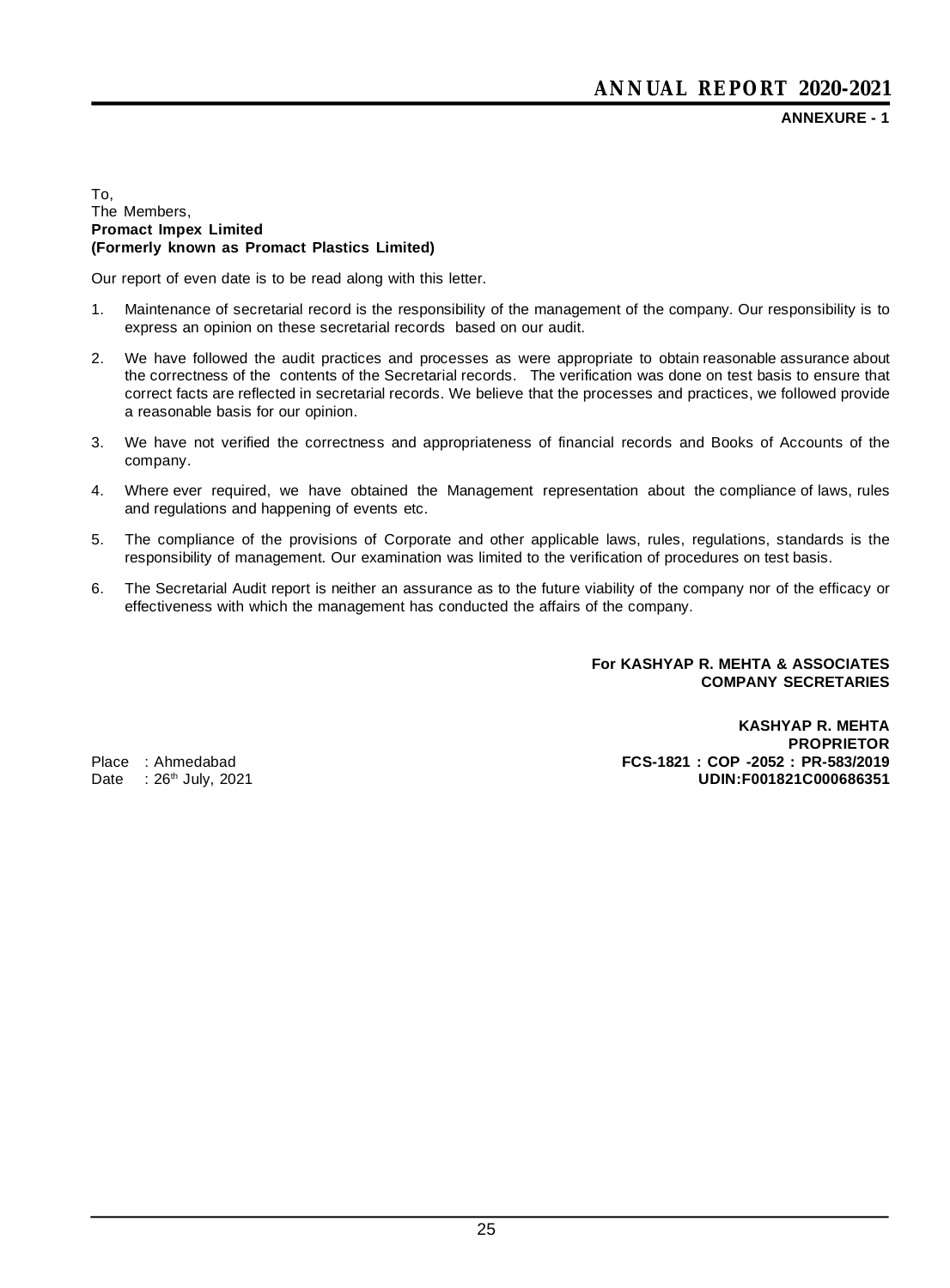

### **Annexure - C**

### **CERTIFICATE OF NON-DISQUALIFICATION OF DIRECTORS**

[Pursuant to Regulation 34(3) and Schedule V Para C clause (10)(i) of the SEBI (Listing Obligations and Disclosure Requirements) Regulations, 2015]

To, The Members of **Promact Impex Limited** (Formerly known as Promact Plastics Limited) 12<sup>th</sup> Floor -1201, City Center-2, B/S. Heer Party Plot, Nr. Shukan Mall Cross Road, Science City Road, Sola, Ahmedabad - 380 060

We have examined the relevant registers, records, forms, returns and disclosures received from the Directors of Promact Impex Limited (Formerly known as Promact Plastics Limited) having CIN: L25200GJ1985PLC007746 and having registered office at 12<sup>th</sup> Floor -1201, City Center-2, B/S. Heer Party Plot, Nr. Shukan Mall Cross Road, Science City Road, Sola, Ahmedabad - 380 060 (hereinafter referred to as 'the Company'), produced before us by the Company for the purpose of issuing this Certificate, in accordance with Regulation 34(3) read with Schedule V Para-C Sub clause 10(i) of the Securities Exchange Board of India (Listing Obligations and Disclosure Requirements) Regulations, 2015.

In our opinion and to the best of our information and according to the verifications (including Directors Identification Number (DIN) status at the portal ([www.mca.gov.in\)](http://www.mca.gov.in)) as considered necessary and explanations furnished to me / us by the Company & its officers, we hereby certify that none of the Directors on the Board of the Company as stated below for the Financial Year ending on 31<sup>st</sup> March, 2021 have been debarred or disqualified from being appointed or continuing as Directors of companies by the Securities and Exchange Board of India, Ministry of Corporate Affairs or any such other Statutory Authority:

| Sr. No.                       | <b>Name of Director</b><br><b>DIN</b> |          | Date of appointment in Company   |  |  |
|-------------------------------|---------------------------------------|----------|----------------------------------|--|--|
|                               | Miteshkumar A. Patel                  | 06731818 | 27-11-2013                       |  |  |
| Nikita J. Patel <sup>\$</sup> |                                       | 03092770 | 23-09-2017 (Current Designation) |  |  |
| Payalben J. Patel             |                                       | 03086759 | 11-10-2018                       |  |  |
| Ankit J. Patel<br>4           |                                       | 02351167 | 29-05-2010                       |  |  |
| Akash D. Patel<br>5           |                                       | 07941021 | 23-09-2017                       |  |  |
| 6                             | Ravi L. Patel                         | 07941039 | 23-09-2017                       |  |  |

\$ re-appointed as Managing Director of the Company for a period of 3 years w.e.f. 23-09-2020 vide special resolution passed at the 36<sup>th</sup> Annual General Meeting held on 18<sup>th</sup> September, 2020.

Ensuring the eligibility of for the appointment / continuity of every Director on the Board is the responsibility of the management of the Company. Our responsibility is to express an opinion on these based on our verification. This certificate is neither an assurance as to the future viability of the Company nor of the efficiency or effectiveness with which the management has conducted the affairs of the Company.

### **For KASHYAP R. MEHTA & ASSOCIATES COMPANY SECRETARIES**

**KASHYAP R. MEHTA PROPRIETOR** Place : Ahmedabad **FCS - 1821 COP - 2052 : PR-583/2019** Date : 26th July, 2021 **UDIN: F001821C000686331**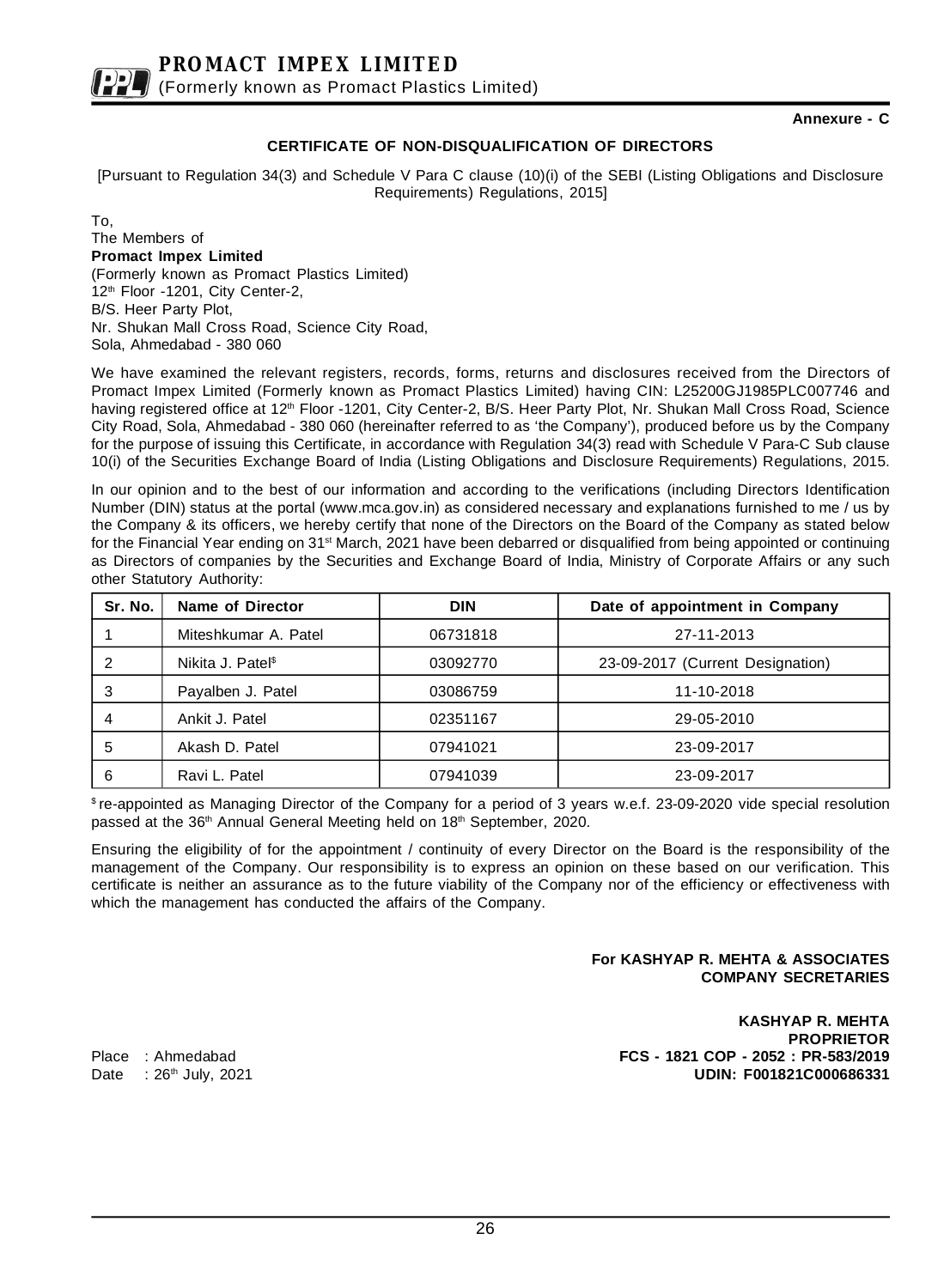### **INDEPENDENT AUDITORS' REPORT**

#### **To, The Members of PROMACT IMPEX LIMITED**

### **Report on the Audit of the Financial Statements**

### **Opinion**

We have audited the accompanying financial statements of **Promact Impex Limited (formerly known as Promact Plastics Limited)** ("the Company"), which comprise the Balance Sheet as at March 31, 2021, the Statement of Profit and Loss, including the Statement of Other Comprehensive Income, the Statement of Changes in Equity and the Statement of Cash Flowsfor the year then ended, and notes to the financial statements, including a summary of the significant accounting policies and other explanatory information.

In our opinion and to the best of our information and according to the explanations given to us, the aforesaid financial statements give the information required by the Companies Act, 2013 ("the Act") in the manner so required and give a true and fair view in conformity with the accounting principles generally accepted in India, of the state of affairs of the Company as at March 31, 2021, its profit including other comprehensive income, the changes in equity and its cash flows for the year ended on that date.

### **Basis for Opinion**

We conducted our audit of the financial statements in accordance with the Standards on Auditing (SAs),as specified under section 143(10) of the Act. Our responsibilities under those Standards are further described in the Auditor's Responsibilities for the Audit of the Financial Statements section of our report. We are independent of the Company in accordance with the'Code of Ethics'issued by the Institute of Chartered Accountants of India together with the ethical requirements that are relevant to our audit of the financial statements under the provisions of the Act and the Rules made thereunder, and we have fulfilled our other ethical responsibilities in accordance with these requirements and the Code of Ethics. We believe that the audit evidence we have obtained is sufficient and appropriate to provide a basis for our opinion on the financial statements.

### **Key Audit Matters**

Key audit matters are those matters that, in our professional judgment, were of most significance in our audit of the financial statements for the financial year ended March 31, 2021. These matters were addressed in the context of our audit of the financial statements as a whole, and in forming our opinion thereon, and we do not provide a separate opinion on these matters.

We have determined that there are no key audit matters to communicate in our report.

### **Information Other than the Financial Statements and Auditor's Report Thereon**

The Company's Board of Directors is responsible for the other information. The other information comprises the information included in the Company's annual report but does not include the financial statements and our auditor's report thereon.

Our opinion on the financial statements does not cover the other information and we do not express any form of assurance conclusion thereon.

In connection with our audit of the financial statements, our responsibility is to read the other information and, in doing so, consider whether the other information is materially inconsistent with the financial statements or our knowledge obtained in the audit or otherwise appears to be materially misstated.If, based on the work we have performed, we conclude that there is a material misstatement of this other information, we are required to report that fact. We have nothing to report in this regard.

### **Responsibilities of Management and Those Charged with Governance for the Financial Statements**

The Company's Board of Directors is responsible for the matters stated in section 134(5) of the Act with respect to the preparation of these financial statements that give a true and fair view of the financial position, financial performance including other comprehensive income, changes in equity and cash flows of the Company in accordance with the Ind AS and other accounting principles generally accepted in India. This responsibility also includes maintenance of adequate accounting records in accordance with the provisions of the Act for safeguarding of the assets of the Company and for preventing and detecting frauds and other irregularities; selection and application of appropriate accounting policies;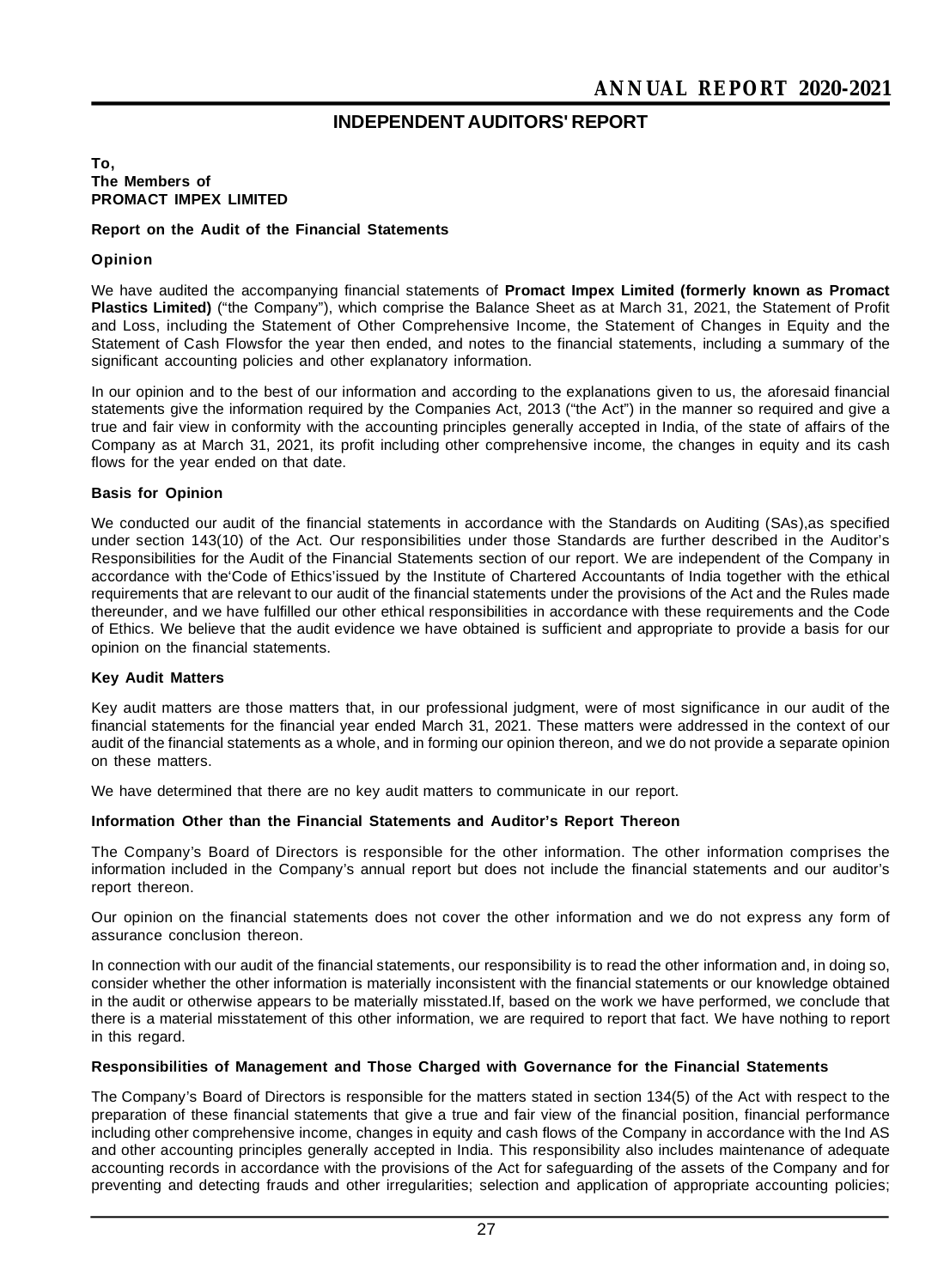making judgments and estimates that are reasonable and prudent; and the design, implementation and maintenance of adequate internal financial controls, that were operating effectively for ensuring the accuracy and completeness of the accounting records, relevant to the preparation and presentation of the financial statements that give a true and fair view and are free from material misstatement, whether due to fraud or error.

In preparing the financial statements, management is responsible for assessing the Company's ability to continue as a going concern, disclosing, as applicable, matters related to going concern and using the going concern basis of accounting unless management either intends to liquidate the Company or to cease operations, or has no realistic alternative but to do so.

The Board of Directors are responsible for overseeing the Company's financial reporting process.

### **Auditor's Responsibility for the Audit of the Financial Statements**

Our objectives are to obtain reasonable assurance about whether the financial statements as a whole are free from material misstatement, whether due to fraud or error, and to issue an auditor's report that includes our opinion. Reasonable assurance is a high level of assurance, but is not a guarantee that an audit conducted in accordance with SAs will always detect a material misstatement when it exists. Misstatements can arise from fraud or error and are considered material if, individually or in the aggregate, they could reasonably be expected to influence the economic decisions of users taken on the basis of these financial statements.

As part of an audit in accordance with SAs, we exercise professional judgment and maintain professional scepticism throughout the audit. We also:

- Identify and assess the risks of material misstatement of the financial statements, whether due to fraud or error, design and perform audit procedures responsive to those risks, and obtain audit evidence that is sufficient and appropriate to provide a basis for our opinion. The risk of not detecting a material misstatement resulting from fraud is higher than for one resulting from error, as fraud may involve collusion, forgery, intentional omissions, misrepresentations, or the override of internal control.
- Obtain an understanding of internal financial controls relevant to the audit in order to design audit procedures that are appropriate in the circumstances. Under section 143(3)(i) of the Act, we are also responsible for expressing our opinion on whether the Company has adequate internal financial controls system in place and the operating effectiveness of such controls.
- Evaluate the appropriateness of accounting policies used and the reasonableness of accounting estimates and related disclosures made by management.
- Conclude on the appropriateness of management's use of the going concern basis of accounting and, based on the audit evidence obtained, whether a material uncertainty exists related to events or conditions that may cast significant doubt on the Company's ability to continue as a going concern. If we conclude that a material uncertainty exists, we are required to draw attention in our auditor's report to the related disclosures in the financial statements or, if such disclosures are inadequate, to modify our opinion. Our conclusions are based on the audit evidence obtained up to the date of our auditor's report. However, future events or conditions may cause the Company to cease to continue as a going concern.
- Evaluate the overall presentation, structure and content of the financial statements, including the disclosures, and whether the financial statements represent the underlying transactions and events in a manner that achieves fair presentation.

We communicate with those charged with governance regarding, among other matters, the planned scope and timing of the audit and significant audit findings, including any significant deficiencies in internal control that we identify during our audit.

We also provide those charged with governance with a statement that we have complied with relevant ethical requirements regarding independence, and to communicate with them all relationships and other matters that may reasonably be thought to bear on our independence, and where applicable, related safeguards.

From the matters communicated with those charged with governance, we determine those matters that were of most significance in the audit of the financial statements of the current period and are therefore the key audit matters. We describe these matters in our auditor's report unless law or regulation precludes public disclosure about the matter or when, in extremely rare circumstances, we determine that a matter should not be communicated in our report because the adverse consequences of doing so would reasonably be expected to outweigh the public interest benefits of such communication.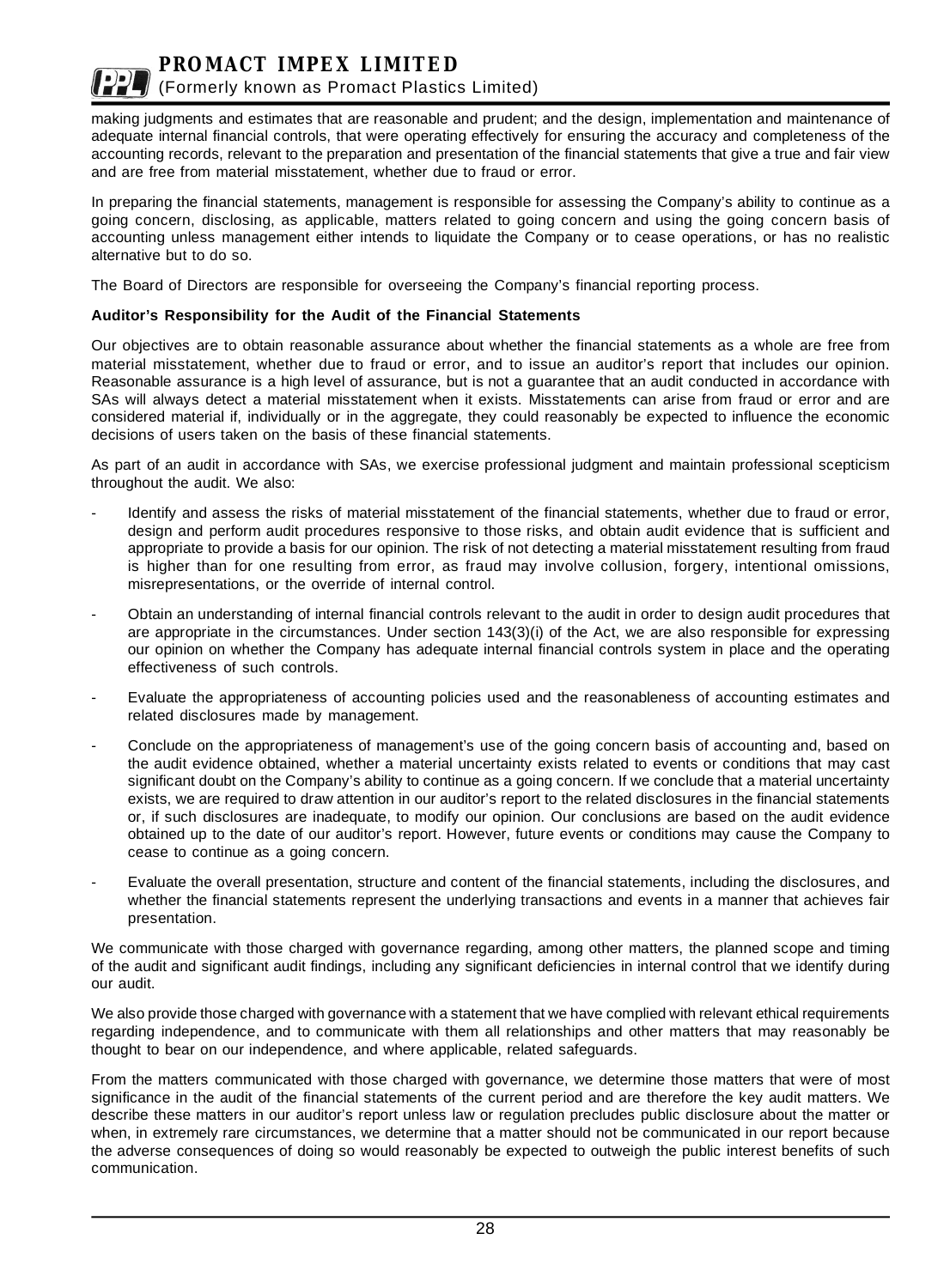### **Report on Other Legal and Regulatory Requirements**

- 1. As required by the Companies (Auditor's Report) Order, 2016 ("the Order"), issued by the Central Government of India in terms of sub-section (11) of section 143 of the Act, we give in the **"Annexure A"** a statement on the matters specified in paragraphs 3 and 4 of the Order, to the extent applicable.
- 2. As required by Section 143(3) of the Act, we report that:
	- a. We have sought and obtained all the information and explanations which to the best of our knowledge and belief were necessary for the purposes of our audit;
	- b. In our opinion, proper books of account as required by law have been kept by the Company so far as it appears from our examination of those books;
	- c. The Balance Sheet, the Statement of Profit and Loss including Other Comprehensive Income, Statement of Changes in Equity and the Statement of Cash Flow dealt with by this Report are in agreement with the books of account;
	- d. In our opinion, the aforesaid financial statements comply with the Ind AS specified under Section 133 of the Act, read with Rule 7 of the Companies (Accounts) Rules, 2014 as amended;
	- e. On the basis of the written representations received from the directors as on March 31, 2021 taken on record by the Board of Directors, none of the directors is disqualified as on March 31, 2021 from being appointed as a director in terms of Section 164(2) of the Act;
	- f. With respect to the adequacy of the internal financial controls over financial reporting of the Company and the operating effectiveness of such controls, refer to our separate Report in "Annexure B". Our report expresses an unmodified opinion on the adequacy and operating effectiveness of the Company's internal financial controls over financial reporting;
	- g. With respect to the other matters to be included in the Auditor's Report in accordance with the requirements of section 197 of the act, as amended in our opinion, the managerial remuneration for the year ended March 31, 2021 has been paid / provided by the Company to its directors in accordance with the provisions of section 197 read with Schedule V to the Act;
	- h. With respect to the other matters to be included in the Auditor's Report in accordance with Rule 11 of the Companies (Audit and Auditors) Rules, 2014, as amended, in our opinion and to the best of our information and according to the explanations given to us:
		- i. The Company does not have any pending litigations which would impact its financial position.
		- ii. The Company did not have any long-term contracts including derivative contracts for which there were any material foreseeable losses;
		- iii. There were no amounts which were required to be transferred to the Investor Education and Protection Fund by the Company.

**For B.M. Modi & Co.** Chartered Accountants Firm's Registration No. 0106477W

Place : Mehsana **(B.M. Modi)** Date : 30/06/2021 Proprietor. M. No. 034060 UDIN :21034060AAAADH6539

### **Annexure "A" to the Independent Auditor's Report**

(**Referred to in paragraph 1 under 'Report on Other Legal and Regulatory Requirements' section of our report to the Members of Promact Impex Limited (formerly known as Promact Plastics Limited) of even date**

**Report on the matters specified in paragraph 3 of the Companies (Auditor's Report) Order, 2016 ("the Order') issued by the Central Government of India in terms of section 143(11) of the Companies Act, 2013 ("the Act")**

- **i.** In respect of Company's fixed assets:
	- a. The Company has maintained proper records showing full particulars, including quantitative details and situation of fixed assets.
	- b. The Company has a program of verification to cover all the items of fixed assets in a phased manner which, in our opinion, is reasonable having regard to the size of the Company and the nature of its assets. Pursuant to the program, certain fixed assets were physically verified by the management during the year. According to the information and explanations given to us, no material discrepancies were noticed on such verification.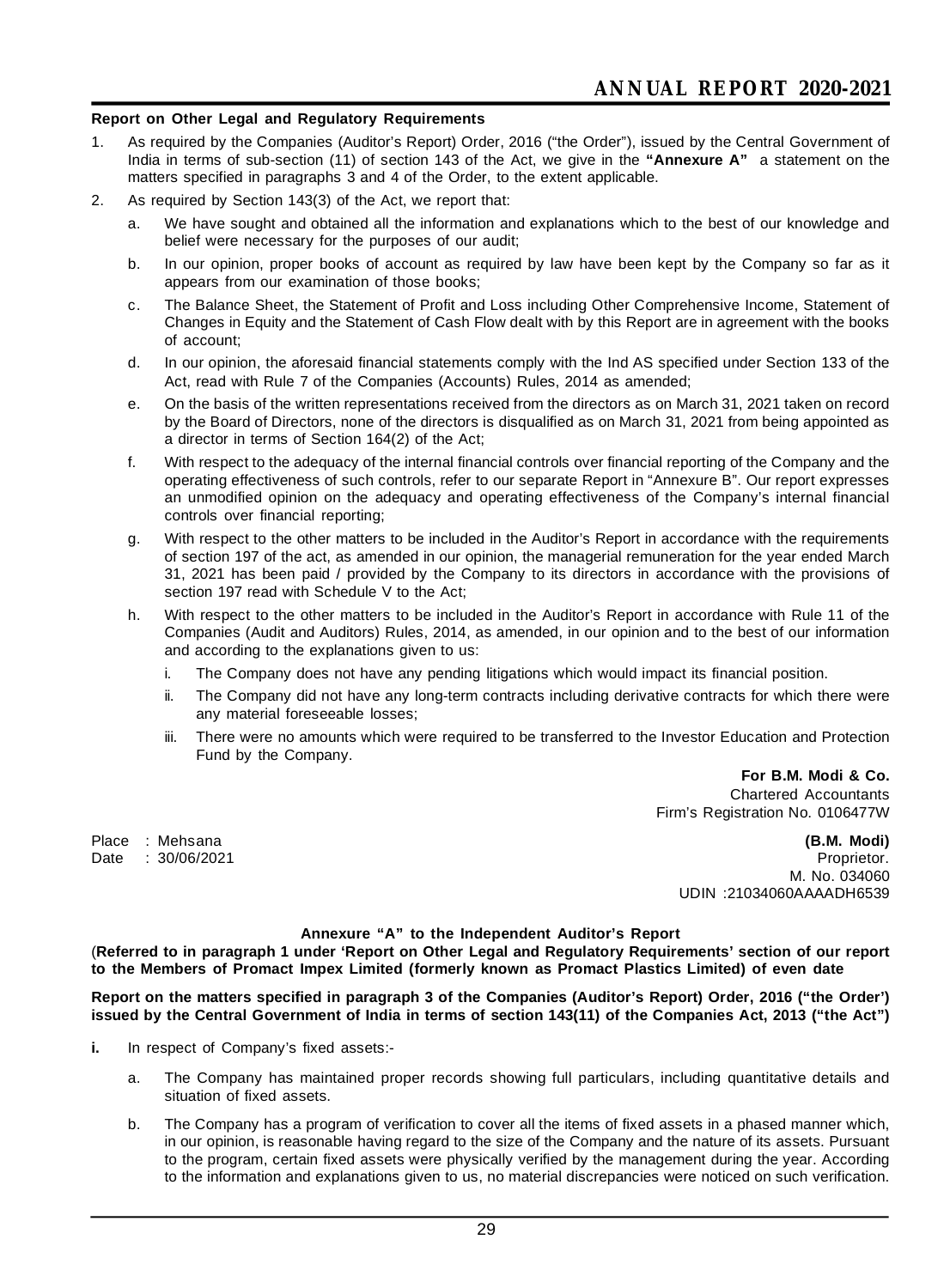### **PROMACT IMPEX LIMITED** (Formerly known as Promact Plastics Limited)

- c. According to the information and explanations given to us and on the basis of our examination of the records of the Company, the title deeds of immovable properties are held in the name of the Company.
- ii. The company has conducted physical verification of its inventories (excluding materials in transit and stock lying with third parties) at reasonable intervals. No material discrepancies were noticed during physical verification, if any.
- iii. According to the information and explanations given to us, the Company has not granted any loans, secured or unsecured, to companies, firms, Limited Liability Partnerships or other parties covered in the register maintained under Section 189 of the Companies Act, 2013.
- iv. As informed to us, the company has not given any loan, made investments, given guarantees and securities to any person or party covered under Section 185 and 186 of the Companies Act, 2013.
- v. According to the information and explanations given to us, the Company has not accepted any deposit and hence reporting under paragraph 3(v) of the Order is not applicable.
- vi. The Central Government has not prescribed maintenance of cost records under Section 148(1) of the Companies Act, 2013 for the Company.
- vii. According to the information and explanations given to us, in respect of statutory dues:
	- a. Undisputed statutory dues including provident fund, employees' state insurance, income-tax, sales-tax, service tax, duty of custom, value added tax, goods and service tax, cess and other statutory dues have generally been regularly deposited with the appropriate authorities.
	- b. There were no undisputed amounts payable in respect of Provident Fund, Employees' State Insurance, Income-Tax, Service Tax, Sales Tax, Goods and Services Tax, Duty of Custom, Duty of Excise, Value Added Tax, Cess and Other Statutory Dues were outstanding, at the year end, for a period of more than six months from the date they become payable.
	- c. According to the records and information and explanation given to us, there is no dues outstanding in respect of income tax , Sales Tax, Goods and Services Tax, Duty of Custom, Duty of Excise, Value Added Tax, Cess and Other Statutory Dues on account of any dispute as at the end of the period.
- viii. In our opinion and according to the information and explanations given to us, the Company has not defaulted in the repayment of loans or borrowings to financial institution, banks.
- ix. According to the information and explanations given by the management, the Company has not raised any money by way of initial public offer / further public offer / debt instruments) / term loan during the period.
- x. According to the information and explanations given to us and to the best of our knowledge, no fraud by the Company and no material fraud on the Company by its officers or employees has been noticed or reported during the year.
- xi. In our opinion and according to the information and explanations given to us, the Company has paid/ provided managerial remuneration in accordance with the requisite approvals mandated by the provisions of section 197 read with Schedule V to the Companies Act, 2013.
- xii. In our opinion and according to the information and explanations given to us the Company is not a Nidhi Company and hence reporting under paragraph 3(xii) of the Order is not applicable.
- xiii. According to the information and explanation and records made available by the company, the Company has complied with the provision of Section 177 and 188 of the Companies Act, 2013 where applicable, for all transactions with the related parties and the details of related party transactions have been disclosed in the financial statements as required by the applicable accounting standards.
- xiv. According to the information and explanation give to us, the company has not made any preferential allotment or private placement of shares or fully or partly convertible debentures during the period under review.
- xv. In our opinion and according to the information and explanations given to us, during the year the Company has not entered into any non-cash transactions with its directors or persons connected with him
- xvi. The Company is not required to be registered under section 45-I of the Reserve Bank of India Act, 1934.

**For B.M. Modi & Co.** Chartered Accountants Firm's Registration No. 0106477W

Place : Mehsana **(B.M. Modi)** Date : 30/06/2021 Proprietor M. No. 034060 UDIN :21034060AAAADH6539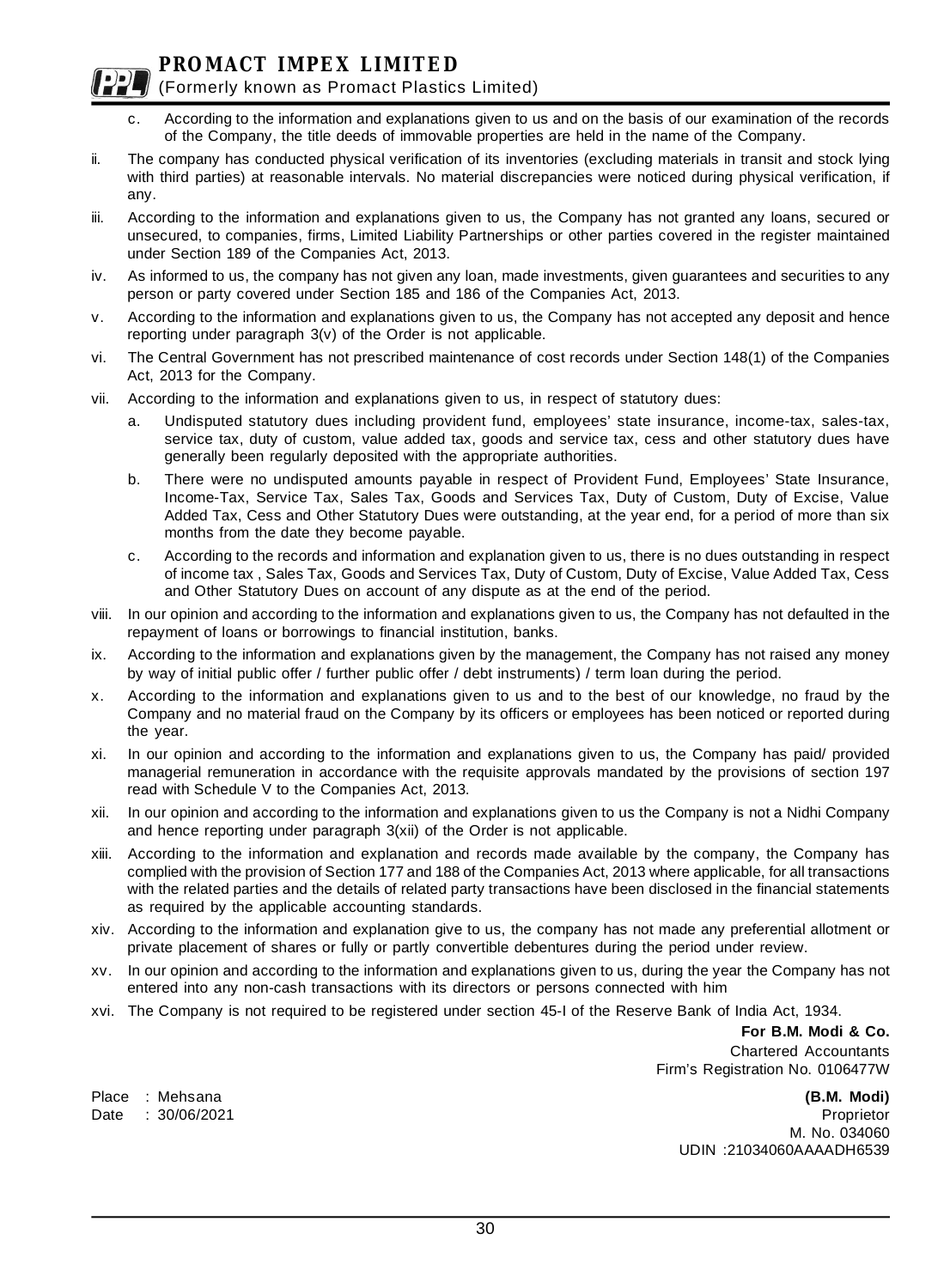### **Annexure "B" to the Independent Auditor's Report**

**(Referred to in paragraph 2(f) under 'Report on Other Legal and Regulatory Requirements' section of our report to the members of Promact Impex Limited (formerly known as Promact Plastics Limited) of even date) Report on the Internal Financial Controls Over Financial Reporting under Clause (i) of Sub-section 3 of Section 143 of the Companies Act, 2013 ("the Act")**

We have audited the internal financial controls over financial reporting of **Promact Impex Limited (formerly known as Promact Plastics Limited)** ("the Company") as of March 31, 2021 in conjunction with our audit of the financial statements of the Company for the year ended on that date.

### **Management's Responsibility for Internal Financial Controls**

The Company's management is responsible for establishing and maintaining internal financial controls based on the internal control over financial reporting criteria established by the Company considering the essential components of internal control stated in the Guidance Note on Audit of Internal Financial Controls Over Financial Reporting (the "Guidance Note") issued by the Institute of Chartered Accountants of India. These responsibilities include the design, implementation and maintenance of adequate internal financial controls that were operating effectively for ensuring the orderly and efficient conduct of its business, including adherence to company's policies, the safeguarding of its assets, the prevention and detection of frauds and errors, the accuracy and completeness of the accounting records, and the timely preparation of reliable financial information, as required under the Companies Act, 2013 ("the Act") .

#### **Auditor's Responsibility**

Our responsibility is to express an opinion on the Company's internal financial controls over financial reporting based on our audit. We conducted our audit in accordance with the Guidance Note of Internal Financial Controls over Financial Reporting issued by the Institute of Chartered Accountants of India ('the Guidance Note') and the Standards on Auditing, prescribed under Section 143(10) of the Companies Act, 2013, to the extent applicable to an audit of internal financial controls. Those Standards and the Guidance Note require that we comply with ethical requirements and plan and perform the audit to obtain reasonable assurance about whether adequate internal financial controls over financial reporting was established and maintained and if such controls operated effectively in all material respects.

Our audit involves performing procedures to obtain audit evidence about the adequacy of the internal financial controls system over financial reporting and their operating effectiveness. Our audit of internal financial controls over financial reporting included obtaining an understanding of internal financial controls over financial reporting, assessing the risk that a material weakness exists, and testing and evaluating the design and operating effectiveness of internal control based on the assessed risk. The procedures selected depend on the auditor's judgment, including the assessment of the risks of material misstatement of the financial statements, whether due to fraud or error.

We believe that the audit evidence we have obtained is sufficient and appropriate to provide a basis for our audit opinion on the Company's internal financial controls system over financial reporting.

### **Meaning of Internal Financial Controls over Financial Reporting**

A company's internal financial control over financial reporting is a process designed to provide reasonable assurance regarding the reliability of financial reporting and the preparation of financial statements for external purposes in accordance with generally accepted accounting principles. A company's internal financial control over financial reporting includes those policies and procedures that (1) pertain to the maintenance of records that, in reasonable detail, accurately and fairly reflect the transactions and dispositions of the assets of the company; (2) provide reasonable assurance that transactions are recorded as necessary to permit preparation of financial statements in accordance with generally accepted accounting principles, and that receipts and expenditures of the company are being made only in accordance with authorizations of management and directors of the company; and (3) provide reasonable assurance regarding prevention or timely detection of unauthorized acquisition, use, or disposition of the company's assets that could have a material effect on the financial statements.

### **Limitations of Internal Financial Controls over Financial Reporting**

Because of the inherent limitations of internal financial controls over financial reporting, including the possibility of collusion or improper management override of controls, material misstatements due to error or fraud may occur and not be detected. Also, projections of any evaluation of the internal financial controls over financial reporting to future periods are subject to the risk that the internal financial control over financial reporting may become inadequate because of changes in conditions, or that the degree of compliance with the policies or procedures may deteriorate.

### **Opinion**

In our opinion, to the best of our information and according to the explanations given to us, the Company has, in all material respects, an adequate internal financial controls system over financial reporting and such internal financial controls over financial reporting were operating effectively as at March 31, 2021, based on the internal control over financial reporting criteria established by the Company considering the essential components of internal control stated in the Guidance Note on Audit of Internal Financial Controls Over Financial Reporting issued by the Institute of Chartered Accountants of India.

> **For B.M. Modi & Co.** Chartered Accountants Firm's Registration No. 0106477W

Place : Mehsana **(B.M. Modi)** Date : 30/06/2021 Proprietor M. No. 034060 UDIN :21034060AAAADH6539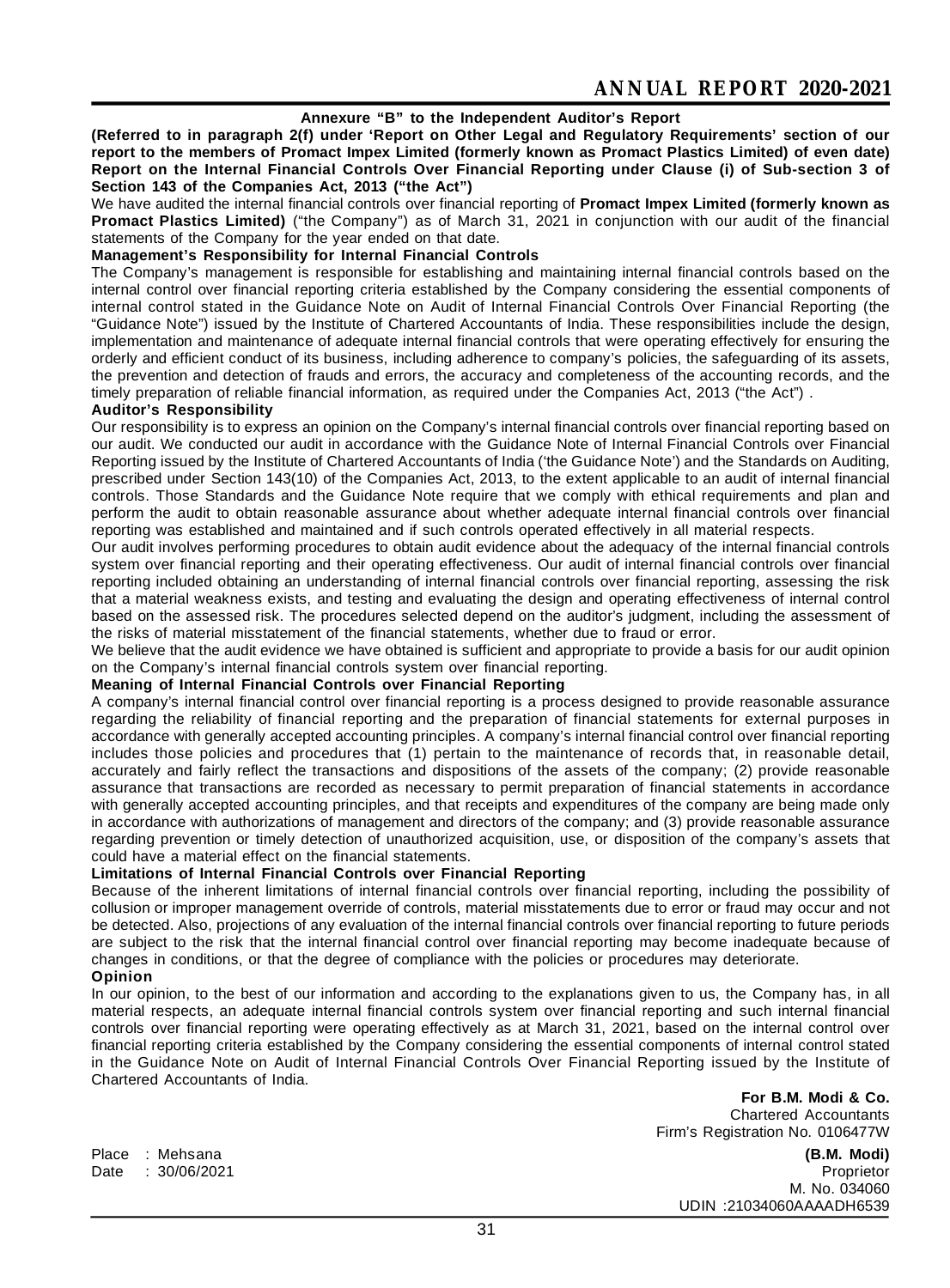

**PROMACT IMPEX LIMITED** (Formerly known as Promact Plastics Limited)

### **BALANCE SHEET AS AT 31ST MARCH, 2021**

|     |                    |                                                                                    |                |                                                | Amount in                                   |
|-----|--------------------|------------------------------------------------------------------------------------|----------------|------------------------------------------------|---------------------------------------------|
|     | <b>Particulars</b> |                                                                                    | Note No.       | As at 31st<br><b>March 2021</b>                | As at 31 <sup>st</sup><br><b>March 2020</b> |
|     | <b>ASSETS</b>      |                                                                                    |                |                                                |                                             |
| (1) | (a)                | <b>Non-current assets</b><br>Property, Plant and Equipment                         | 2              | 1,92,15,746                                    | 1,97,20,894                                 |
|     | (b)<br>(c)         | Capital work-in-progress<br>Intangible assets                                      |                |                                                |                                             |
|     | (d)                | <b>Financial Assets</b><br>(i) Investments                                         | 3              | 55,600                                         | 55,600                                      |
|     | (e)<br>(f)         | (ii) Other Financial Assets<br>Non-current tax assets (Net)<br>Other assets        | 4<br>5         | 22,59,138<br>1,34,35,186                       | 22,06,719<br>1,34,35,186<br>32,00,000       |
|     |                    | <b>Total Non-current assets</b>                                                    |                | 3,49,65,670                                    | 3,86,18,399                                 |
| (2) |                    | <b>Current assets</b>                                                              |                |                                                |                                             |
|     | (a)<br>(b)         | Inventories<br><b>Financial assets</b><br>(i) Investments                          | 6              |                                                |                                             |
|     |                    | (ii) Trade receivables                                                             | $\overline{7}$ | 4,97,80,800                                    | 5,26,92,283                                 |
|     |                    | (iii) Cash and cash equivalents                                                    | 8              | 3,37,343                                       | 1,27,269                                    |
|     |                    | (iv) Bank Balances other than (iii) above                                          | 9              |                                                |                                             |
|     | (c)                | (v) Other Financial assets<br>Other current assets                                 | 10<br>11       | 69,08,557<br>1,571                             | 66,30,522<br>1,571                          |
|     |                    | <b>Total current assets</b>                                                        |                | 5,70,28,271                                    | 5,94,51,645                                 |
|     |                    | <b>TOTAL ASSETS</b>                                                                |                | 9.19.93.941                                    | 9,80,70,044                                 |
|     |                    | <b>EQUITY AND LIABILITIES</b>                                                      |                |                                                |                                             |
| (1) | <b>Equity</b>      |                                                                                    |                |                                                |                                             |
|     | (a)<br>(b)         | Equity share capital<br>Other equity                                               | 12<br>13       | 6,51,18,000<br>$(8,42,95,228)$ $(7,77,59,595)$ | 6,51,18,000                                 |
|     |                    | Total equity attributable to<br>owners of the company                              |                | $(1,91,77,228)$ $(1,26,41,595)$                |                                             |
| (2) |                    | <b>Non-current liabilities</b>                                                     |                |                                                |                                             |
|     | (a)                | <b>Financial liabilities</b>                                                       |                |                                                |                                             |
|     | (b)                | (i) Borrowings<br>Provisions                                                       | 14<br>15       |                                                |                                             |
|     | (c)                | Deferred tax liabilities (Net)                                                     |                |                                                |                                             |
|     |                    | <b>Total non-current liabilities</b>                                               |                |                                                |                                             |
| (3) |                    | <b>Current liabilities</b>                                                         |                |                                                |                                             |
|     |                    | (a) Financial liabilities                                                          |                |                                                |                                             |
|     |                    | (i) Borrowings                                                                     | 17<br>18       | 6,40,92,896                                    | 6,16,12,927                                 |
|     |                    | (ii) Trade payables<br>(iii) Other financial liabilities                           | 19             | 3,34,428                                       | 16,53,713<br>3,45,948                       |
|     | (b)                | Other current liabilities                                                          | 20             | 4,67,43,844                                    | 4,68,54,052                                 |
|     | (c)                | Provisions                                                                         | 21             |                                                |                                             |
|     | (d)                | Liabilities for current tax (Net)                                                  | 22             |                                                | 2,45,000                                    |
|     |                    | <b>Total current liabilities</b>                                                   |                |                                                | 11,11,71,169 11,07,11,640                   |
|     |                    | <b>TOTAL EQUITY &amp; LIABILITIES</b>                                              |                | 9,19,93,941                                    | 9,80,70,044                                 |
|     |                    | The accompanying notes form an integral part of the financial statements - 1 to 48 |                |                                                |                                             |

| As per our report of even date                                                                           | For and on behalf of the Board of Director                 |                                                                             |  |  |  |
|----------------------------------------------------------------------------------------------------------|------------------------------------------------------------|-----------------------------------------------------------------------------|--|--|--|
| For B.M. Modi & Co.<br><b>Chartered Accountants</b><br>Firm registration number: 0106477W<br>(B.M. Modi) | Nikitaben J. Patel<br>(Managing Director)<br>DIN: 03092770 | Ankitbhai J. Patel<br>(Director)<br>DIN: 02351167                           |  |  |  |
| Proprietor<br>M.No.: 034060<br><b>UDIN: 21034060AAAADH6539</b>                                           | Vipul F. Bhavsar<br>[Chief financial officer]              | Parth B. Thakkar<br>[Company Secretary & Compliance Officer]<br>ACS - 56974 |  |  |  |
| Place: Mehsana<br>Date: 30/06/2021                                                                       | Place: Ahmedabad<br>Date: 30/06/2021                       |                                                                             |  |  |  |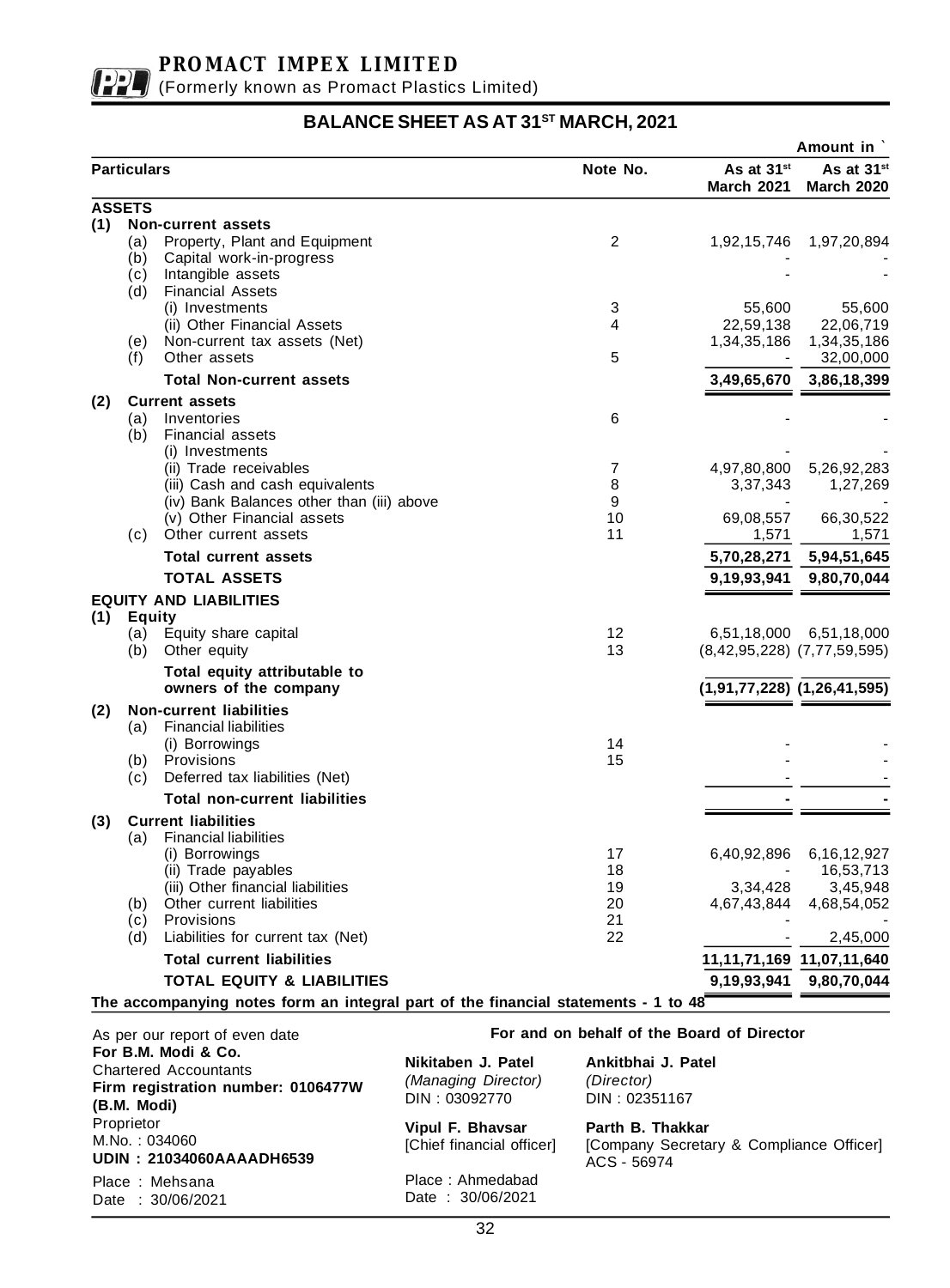### **ANNUAL REPORT 2020-2021**

## **STATEMENT OF PROFIT AND LOSS FOR THE YEAR ENDED 31ST MARCH, 2021**

| <b>Particulars</b><br>Note No.<br>For the year<br>ended<br>31 <sup>st</sup> March 2021<br>г<br><b>REVENUE</b><br>Revenue from operations<br>23<br>27,24,600<br>Other Income<br>24<br>77,888<br>28,02,488<br>Total Income (I)<br>Ш<br><b>EXPENSES</b><br>Cost of materials consumed<br>25<br>Purchases of Stock-in-Trade<br>26<br>Changes in inventories of finished goods,<br>27<br>Stock-in-Trade and workin progress<br>28<br>Excise duty | For the year<br>ended<br>31st March 2020<br>16,47,68,984<br>9,34,218<br>16,57,03,202<br>15,36,58,200<br>8,87,300<br>62,92,931<br>6,41,086<br>17,50,859 |
|---------------------------------------------------------------------------------------------------------------------------------------------------------------------------------------------------------------------------------------------------------------------------------------------------------------------------------------------------------------------------------------------------------------------------------------------|--------------------------------------------------------------------------------------------------------------------------------------------------------|
|                                                                                                                                                                                                                                                                                                                                                                                                                                             |                                                                                                                                                        |
|                                                                                                                                                                                                                                                                                                                                                                                                                                             |                                                                                                                                                        |
|                                                                                                                                                                                                                                                                                                                                                                                                                                             |                                                                                                                                                        |
|                                                                                                                                                                                                                                                                                                                                                                                                                                             |                                                                                                                                                        |
|                                                                                                                                                                                                                                                                                                                                                                                                                                             |                                                                                                                                                        |
|                                                                                                                                                                                                                                                                                                                                                                                                                                             |                                                                                                                                                        |
|                                                                                                                                                                                                                                                                                                                                                                                                                                             |                                                                                                                                                        |
|                                                                                                                                                                                                                                                                                                                                                                                                                                             |                                                                                                                                                        |
|                                                                                                                                                                                                                                                                                                                                                                                                                                             |                                                                                                                                                        |
|                                                                                                                                                                                                                                                                                                                                                                                                                                             |                                                                                                                                                        |
|                                                                                                                                                                                                                                                                                                                                                                                                                                             |                                                                                                                                                        |
| Employee benefits expense<br>29<br>8,87,300                                                                                                                                                                                                                                                                                                                                                                                                 |                                                                                                                                                        |
| Finance costs<br>30<br>66,31,524                                                                                                                                                                                                                                                                                                                                                                                                            |                                                                                                                                                        |
| Depreciation and amortization expense<br>2<br>6,60,182                                                                                                                                                                                                                                                                                                                                                                                      |                                                                                                                                                        |
| 31<br>Other expenses<br>11,59,115                                                                                                                                                                                                                                                                                                                                                                                                           |                                                                                                                                                        |
| 93,38,121<br><b>Total Expenses (II)</b>                                                                                                                                                                                                                                                                                                                                                                                                     | 16,32,30,356                                                                                                                                           |
| (65, 35, 632)<br>Ш<br>Profit before exceptional items and tax (I-II)                                                                                                                                                                                                                                                                                                                                                                        | 24,72,846                                                                                                                                              |
| IV<br><b>Exceptional Items</b>                                                                                                                                                                                                                                                                                                                                                                                                              |                                                                                                                                                        |
| ٧<br>(65, 35, 632)<br>Profit before tax (III-IV)                                                                                                                                                                                                                                                                                                                                                                                            | 24,72,846                                                                                                                                              |
| ٧I<br>Tax expense:                                                                                                                                                                                                                                                                                                                                                                                                                          |                                                                                                                                                        |
| 16A<br>(1) Current tax.                                                                                                                                                                                                                                                                                                                                                                                                                     | 2,45,000                                                                                                                                               |
| Tax Of Earlier years (Excess I.T. Provision)<br>(2)<br>Deferred tax<br>(3)                                                                                                                                                                                                                                                                                                                                                                  | (1,99,576)                                                                                                                                             |
| Total tax expenses                                                                                                                                                                                                                                                                                                                                                                                                                          | 45,424                                                                                                                                                 |
| VII<br>Profit for the year<br>(65, 35, 632)                                                                                                                                                                                                                                                                                                                                                                                                 | 24,27,422                                                                                                                                              |
| <b>Other Comprehensive Income</b>                                                                                                                                                                                                                                                                                                                                                                                                           |                                                                                                                                                        |
| (i)<br>Other Comprehensive Income that will not                                                                                                                                                                                                                                                                                                                                                                                             |                                                                                                                                                        |
| be reclassified to profit or loss in subsequent periods:                                                                                                                                                                                                                                                                                                                                                                                    |                                                                                                                                                        |
| Remeasurements of the defined benefit plans<br>(a)                                                                                                                                                                                                                                                                                                                                                                                          |                                                                                                                                                        |
| Income Tax effect                                                                                                                                                                                                                                                                                                                                                                                                                           |                                                                                                                                                        |
|                                                                                                                                                                                                                                                                                                                                                                                                                                             |                                                                                                                                                        |
| Other Comprehensive Income that will be reclassified<br>(ii)                                                                                                                                                                                                                                                                                                                                                                                |                                                                                                                                                        |
| to profit or loss in subsequent periods:                                                                                                                                                                                                                                                                                                                                                                                                    |                                                                                                                                                        |
| Income Tax effect                                                                                                                                                                                                                                                                                                                                                                                                                           |                                                                                                                                                        |
|                                                                                                                                                                                                                                                                                                                                                                                                                                             |                                                                                                                                                        |
| VIII Total Other Comprehensive Income (i+ii)                                                                                                                                                                                                                                                                                                                                                                                                |                                                                                                                                                        |
| Total Comprehensive Income for the year (VII+VIII)<br>(65, 35, 632)<br>IΧ                                                                                                                                                                                                                                                                                                                                                                   | 24,27,422                                                                                                                                              |
| Earning per share (Face Value of ` 10 each)                                                                                                                                                                                                                                                                                                                                                                                                 |                                                                                                                                                        |
| Basic & Diluted<br>32<br>(1.00)                                                                                                                                                                                                                                                                                                                                                                                                             | 0.37                                                                                                                                                   |

**The accompaying notes form an integral part of the financial statements** 

| As per our report of even date                                                                           | For and on behalf of the Board of Director                 |                                                                             |  |  |  |
|----------------------------------------------------------------------------------------------------------|------------------------------------------------------------|-----------------------------------------------------------------------------|--|--|--|
| For B.M. Modi & Co.<br><b>Chartered Accountants</b><br>Firm registration number: 0106477W<br>(B.M. Modi) | Nikitaben J. Patel<br>(Managing Director)<br>DIN: 03092770 | Ankitbhai J. Patel<br>(Director)<br>DIN: 02351167                           |  |  |  |
| Proprietor<br>M.No.: 034060<br><b>UDIN: 21034060AAAADH6539</b>                                           | Vipul F. Bhavsar<br>[Chief financial officer]              | Parth B. Thakkar<br>[Company Secretary & Compliance Officer]<br>ACS - 56974 |  |  |  |
| Place: Mehsana<br>Date: 30/06/2021                                                                       | Place: Ahmedabad<br>Date: 30/06/2021                       |                                                                             |  |  |  |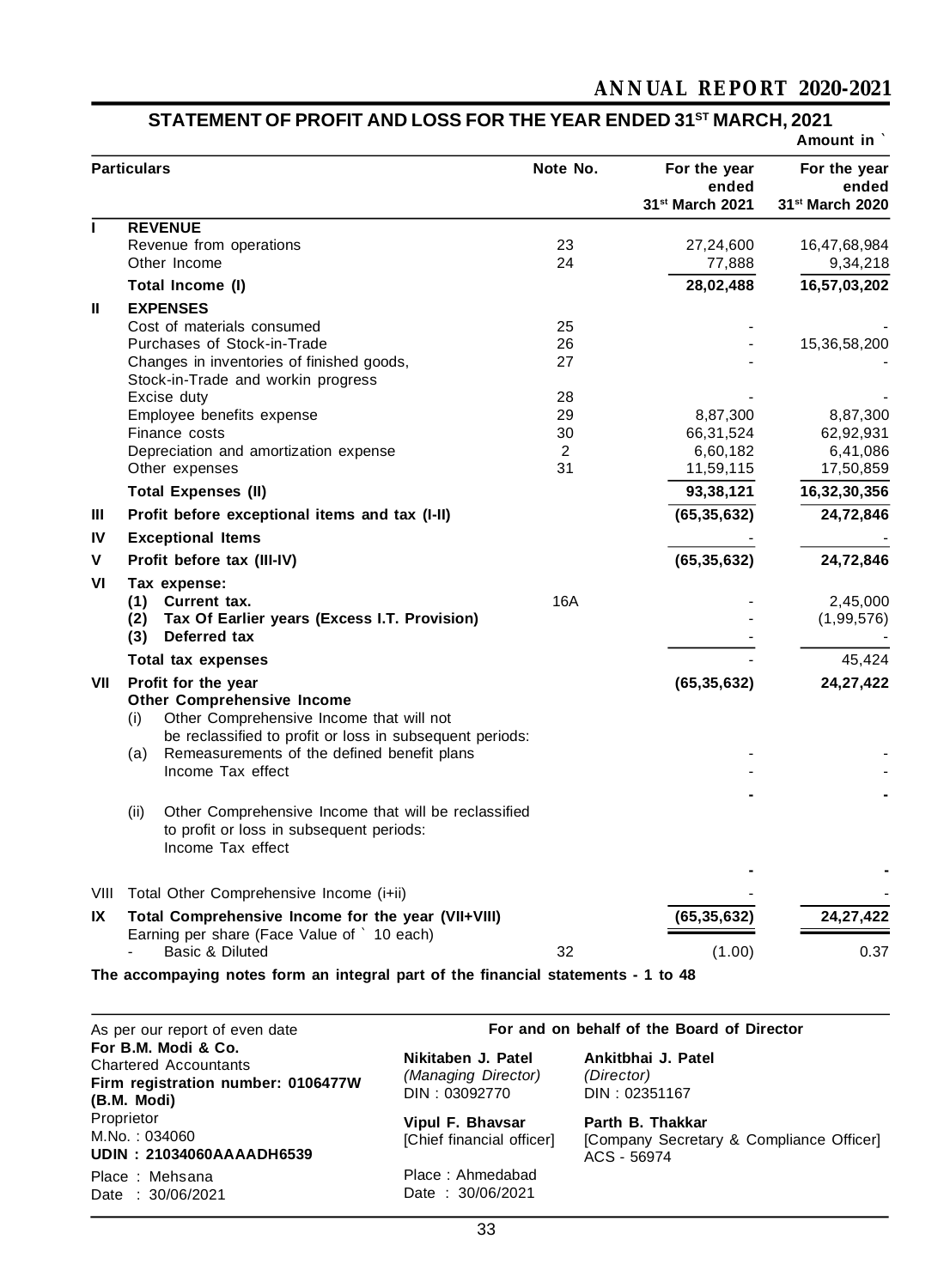

(Formerly known as Promact Plastics Limited)

### **STATEMENT OF CASH FLOW FOR THE YEAR ENDED 31ST MARCH, 2021**

|   | <b>Particulars</b>                                                                                                                                                                | 31/03/2021     | $(\ln)$<br>31/03/2020 |
|---|-----------------------------------------------------------------------------------------------------------------------------------------------------------------------------------|----------------|-----------------------|
| A | <b>CASH FLOW FROM OPERATING ACTIVITIES:</b>                                                                                                                                       |                |                       |
|   | Net profit before Tax & Extra ordinary items                                                                                                                                      | -65,35,632     | 26,72,422             |
|   | Adjustments for:                                                                                                                                                                  |                |                       |
|   | Depreciation                                                                                                                                                                      | 6,60,182       | 6,41,086              |
|   | <b>Financial Charges</b>                                                                                                                                                          | 66,31,524      | 62,92,931             |
|   | Profit/ Loss on Sales of Fixed Assets (Net).                                                                                                                                      | 0              | $\Omega$              |
|   | Dividend Income                                                                                                                                                                   | -5             | $-8,291$              |
|   | Interest Received.                                                                                                                                                                | $-21,196$      | $-96,815$             |
|   | Interest Received on FDR                                                                                                                                                          | $-56,687$      | $-53,453$             |
|   | Interest Received on I.T.R. and Other                                                                                                                                             | 0              | $-7,75,660$           |
|   | Other Income (Excess I.T. Provision)                                                                                                                                              | $\Omega$       | $-1,99,576$           |
|   | Operating Profit before working capital changes<br>Adjustment for:                                                                                                                | 6,78,186       | 84,72,644             |
|   | Trade & other receivables / Sundry Debtors                                                                                                                                        | 29,11,483      | 49,50,544             |
|   | Inventories                                                                                                                                                                       | 0              |                       |
|   | Loans & Advances & Deposits                                                                                                                                                       | 26,43,563      | 87,29,277             |
|   | Current liabilities (Trade Payable)                                                                                                                                               | $-20,20,441$   | 2,01,60,579           |
|   | Cash generated from operations                                                                                                                                                    | 42,12,791      | 4,23,13,044           |
|   | Direct taxes paid                                                                                                                                                                 | 2,25,983       | 4,91,470              |
|   | Net Cash from operating activities (A)                                                                                                                                            | 44,38,774      | 4,28,04,514           |
| в | <b>CASH FLOW FROM INVESTING ACTIVITIES:</b>                                                                                                                                       |                |                       |
|   | Purchase of Fixed Assets/Capital Work in Progress                                                                                                                                 | $-1,55,033$    | -23,438               |
|   | Sale of Fixed Assets. (Less Profit /Loss)                                                                                                                                         | 0              |                       |
|   | Profit on Sales of fixed Assets (Net)                                                                                                                                             | 0              | $\Omega$              |
|   | Increase/(Decrease) in Investment                                                                                                                                                 | 0              | $-50$                 |
|   | Dividend, Interest & other income                                                                                                                                                 | 77,888         | 11,33,795             |
|   | Net Cash used in Investing Activities (B)                                                                                                                                         | $-77,145$      | 11,10,307             |
| C | <b>CASH FLOW FROM FINANCING ACTIVITIES:</b>                                                                                                                                       |                |                       |
|   | Increase/(Decrease) in cash credit                                                                                                                                                | 24,79,969      | $-34, 17, 562$        |
|   | Increase/(Decrease) in Industrial O.D.                                                                                                                                            | 0              | 0                     |
|   | Increase/(Decrease) in term loan                                                                                                                                                  | 0              | $\Omega$              |
|   | Receipt/(Repayment) of loans/deposits                                                                                                                                             | 0              | $-3,42,82,308$        |
|   | Inter Corporate Deposits Received /(Placed)                                                                                                                                       | 0              |                       |
|   | <b>Currrent Year Tax</b>                                                                                                                                                          | $\Omega$       | $\Omega$              |
|   | <b>Financial Charges</b>                                                                                                                                                          | $-66, 31, 524$ | $-62,92,931$          |
|   | Net Cash used in Financing Activities (C)                                                                                                                                         | $-41,51,555$   | -4,39,92,801          |
|   | Net increase / (Decrease) in Cash & Cash Equivalent (A+B+C)                                                                                                                       | 2,10,074       | $-77,980$             |
|   | Opening Cash & Cash Equivalent-Opening Balance                                                                                                                                    | 1,27,269       | 2,05,250              |
|   | Closing cash & Cash Equivalent-Closing Balance                                                                                                                                    | 3,37,344       | 1,27,269              |
|   | Notes on Cash Flow Statement for the year ended 31st March 2021 :<br>The Cash Flow Statement is prepared in accordance with the format prescribed in Accounting Standard 3 issued |                |                       |

1. The Cash Flow Statement is prepared in accordance with the format prescribed in Accounting Standard-3 issued by the Institute of Chartered Accountants of India.

2. In part A of the Cash Flow Statement, figures in brackets indicate deductions made from Net Profit for deriving cash flow from operating activities. In Parts (B) and (C), figures in brackets indicate cash outflows.

3. Figures of the previous year have been regrouped wherever necessary, to confform to current year's presentation

| As per our report of even date                                                                           | For and on behalf of the Board of Director                 |                                                                             |  |  |  |
|----------------------------------------------------------------------------------------------------------|------------------------------------------------------------|-----------------------------------------------------------------------------|--|--|--|
| For B.M. Modi & Co.<br><b>Chartered Accountants</b><br>Firm registration number: 0106477W<br>(B.M. Modi) | Nikitaben J. Patel<br>(Managing Director)<br>DIN: 03092770 | Ankitbhai J. Patel<br>(Director)<br>DIN: 02351167                           |  |  |  |
| Proprietor<br>M.No.: 034060<br><b>UDIN: 21034060AAAADH6539</b>                                           | Vipul F. Bhavsar<br>[Chief financial officer]              | Parth B. Thakkar<br>[Company Secretary & Compliance Officer]<br>ACS - 56974 |  |  |  |
| Place: Mehsana<br>Date: 30/06/2021                                                                       | Place: Ahmedabad<br>Date: 30/06/2021                       |                                                                             |  |  |  |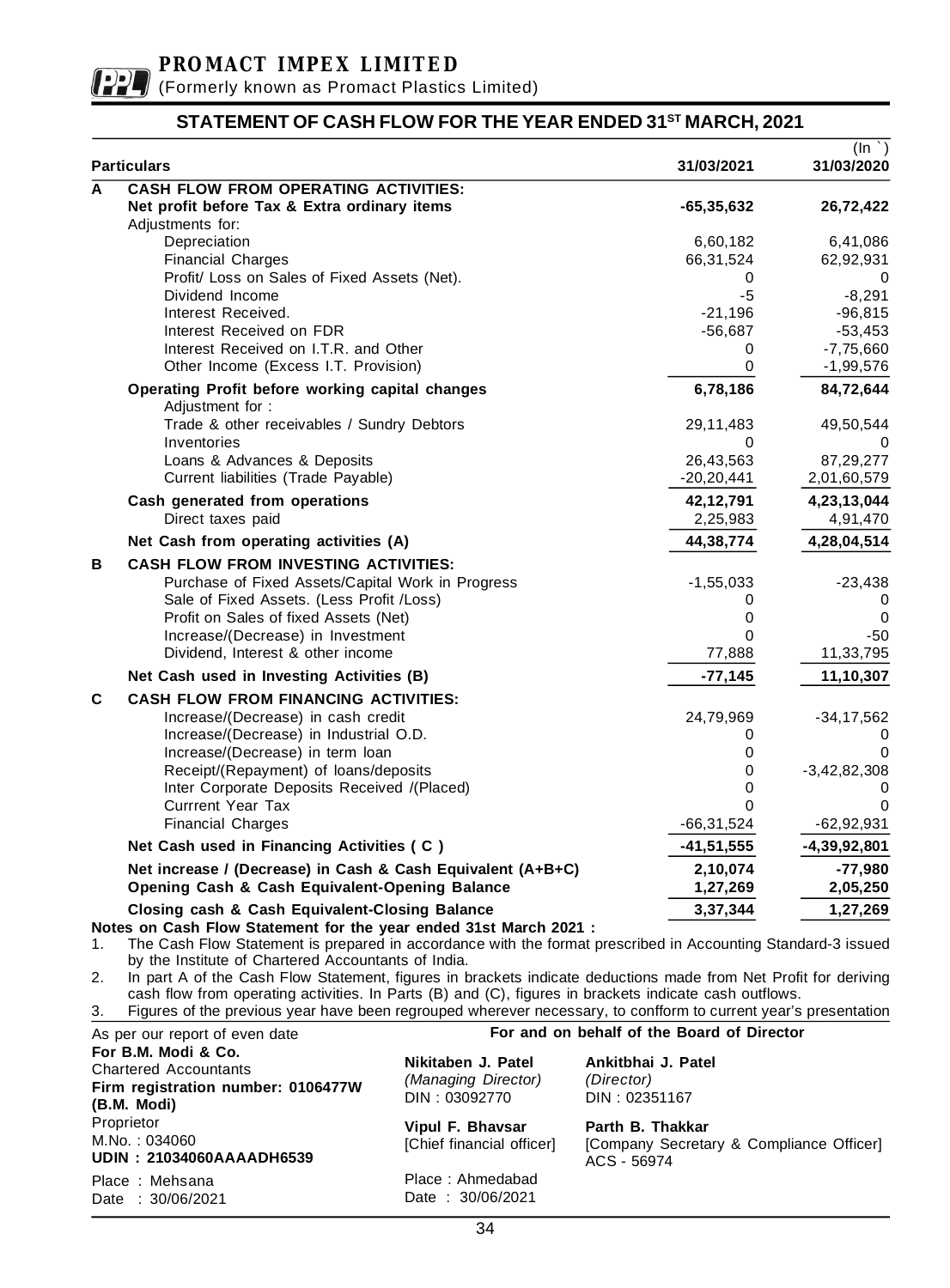### **STATEMENT OF CHANGES IN EQUITY FOR THE YEAR ENDED 31ST MARCH 2021**

|                                                                         |                                                   |                          |           |         |                               | $(\ln)$           |
|-------------------------------------------------------------------------|---------------------------------------------------|--------------------------|-----------|---------|-------------------------------|-------------------|
| <b>Particulars</b>                                                      | Attributable to the equity holders of the company |                          |           |         |                               |                   |
|                                                                         |                                                   | Total                    |           |         |                               |                   |
|                                                                         | Equity                                            | <b>Retained Earnings</b> |           |         | <b>Securities Revalaution</b> |                   |
|                                                                         | share                                             | <b>Net</b>               | General   | premium | reserve                       |                   |
|                                                                         | capital                                           | Surplus in               | Reserve   | Account |                               |                   |
|                                                                         |                                                   | <b>Statement</b>         |           |         |                               |                   |
|                                                                         |                                                   | of Profit<br>& Loss      |           |         |                               |                   |
| As at April 1, 2020                                                     | 6,51,18,000                                       | (8,92,83,544)            | 90,96,527 |         |                               | $- (1,50,69,018)$ |
| Add: Profit for the year                                                |                                                   | 24, 27, 422              |           |         |                               | 24, 27, 422       |
| Add [Less]: Other<br>Comprehensive income                               |                                                   |                          |           |         |                               |                   |
|                                                                         |                                                   |                          |           |         |                               |                   |
| <b>Total Comprehensive Income</b>                                       |                                                   |                          |           |         |                               |                   |
| As at March 31, 2020                                                    | 6,51,18,000                                       | (8,68,56,122)            | 90,96,527 |         |                               | - (1,26,41,596)   |
| Add: Profit for the year                                                |                                                   | (65, 35, 632)            |           |         |                               | (65, 35, 632)     |
| Add [Less]: Other                                                       |                                                   |                          |           |         |                               |                   |
| Comprehensive income                                                    |                                                   |                          |           |         |                               |                   |
| <b>Total Comprehensive Income</b>                                       |                                                   |                          |           |         |                               |                   |
| As at March 31, 2021                                                    | 6,51,18,000                                       | (9,33,91,754)            | 90,96,527 |         |                               | - (1,91,77,228)   |
| The accompaying notes form an integral part of the financial statements |                                                   |                          |           |         |                               |                   |

As per our report of even date **For B.M. Modi & Co.** Chartered Accountants **Firm registration number: 0106477W (B.M. Modi)** Proprietor M.No. : 034060 **UDIN : 21034060AAAADH6539** Place : Mehsana Date : 30/06/2021

### **For and on behalf of the Board of Director**

**Nikitaben J. Patel Ankitbhai J. Patel** *(Managing Director) (Director)* DIN : 03092770 DIN : 02351167

**Vipul F. Bhavsar Parth B. Thakkar**

Place : Ahmedabad Date : 30/06/2021

[Company Secretary & Compliance Officer] ACS - 56974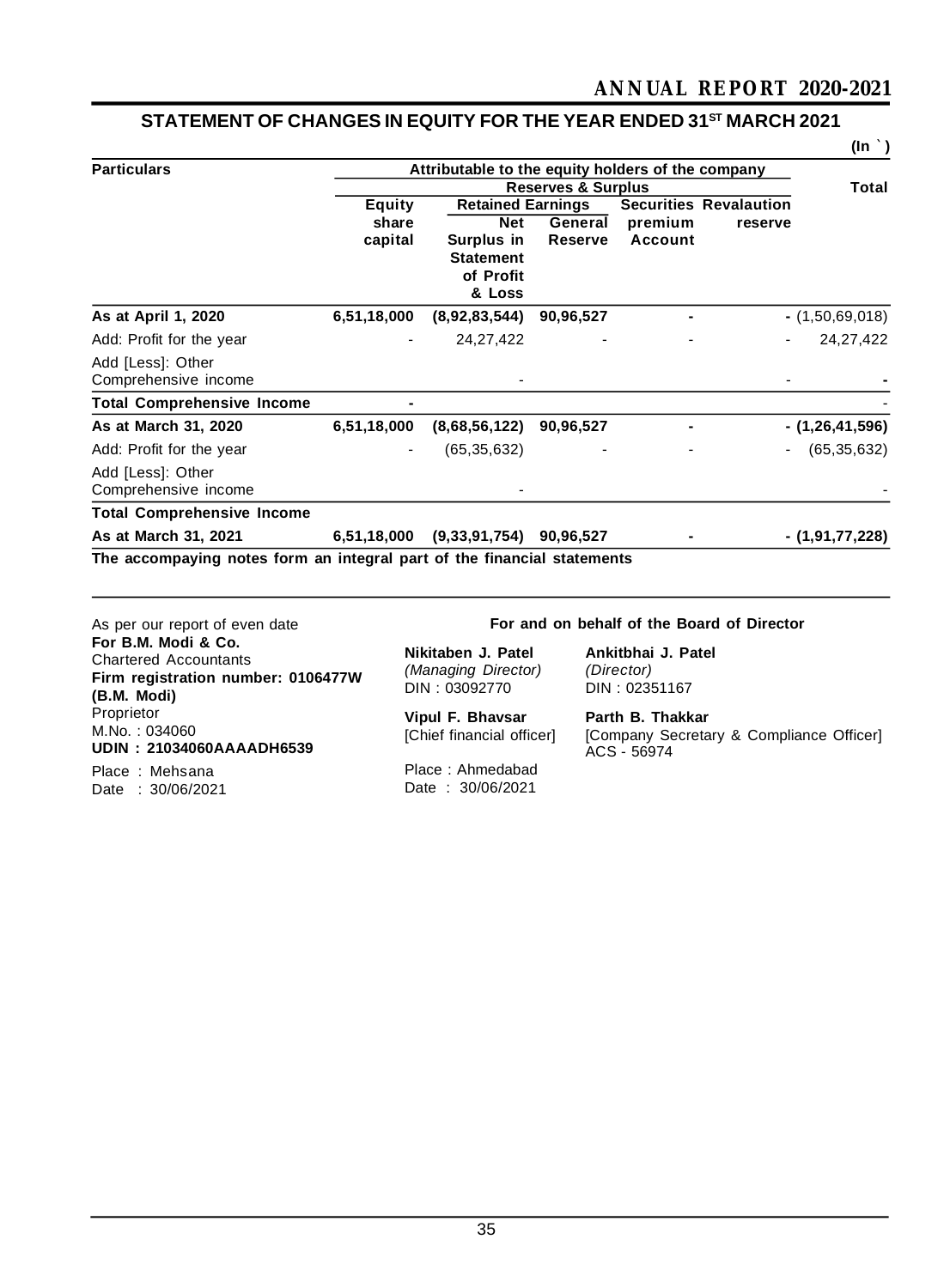

**PROMACT IMPEX LIMITED** (Formerly known as Promact Plastics Limited)

### **NOTES FORMING PARTS OF FINANCIAL STATEMENT FOR THE YEAR ENDED 31ST MARCH 2021.**

#### **Corporate Information:**

Promact Impex Limited (Formerly Known as Promact Plastics Limited) a listed company at Bombay Stock Exchange Ltd. The company is engaged in manufacturing of HDPE / PP Woven Bags, Fabrics, Tarpauline, at Plot No. 392 to 403, G.I.D.C. Phase –II, Dediyasan, Mehsana, Gujarat, India since more than Thirty Six years, Presently company engaged in Import & Export of Agro commodities, Minerals, Metals & etc.

#### **Note No. 1 Accounting Policies**

#### **1. Basis of preparation**

### **i. Compliance with Ind AS**

The financial statements of the Company have been prepared in accordance with Indian Accounting Standards (Ind AS) notified under the Companies (Indian Accounting Standards) Rules, 2015 as amended and other relevant provisions of the Act.

Accounting policies have been consistently applied except where a newly issued accounting standard is initially adopted or a revision to an existing accounting standard requires a change in the accounting policy hitherto in use.

The financial statements are presented in Indian Rupee ('INR') which is also the functional and presentation currency of the company.

### **ii. Historical cost convention**

The financial statements have been prepared on a historical cost basis.

### **iii. Use of estimates**

In preparing the financial statements in conformity with accounting principles, management is required to make estimates and assumptions that may affect the reported amounts of assets and liabilities and the disclosure of contingent liabilities as at the date of financial statements and the amounts of revenue and expenses during the reported period. Actual results could differ from those estimates. Any revision to such estimates is recognised in the period the same is determined.

#### **2. Revenue recognition**

Revenue is recognized at the fair value of the consideration received or receivable. The amount disclosed as revenue is net of returns, trade discounts.The company recognizes revenue when the amount of revenue can be measured reliably and it is probable that the economic benefits associated with the transaction will flow to the entity.

### **Sale of products:**

Timing of recognition- Revenue from sale of products is recognised when significant risks and rewards in respect of ownership of products are transferred to customers based on the terms of sale.

Measurement of revenue- Revenue from sales is based on the price specified in the sales contracts, net of all discounts and returns at the time of sale.

Revenue from interest is recognized on accrual basis.

### **3. Property, plant and equipment**

Tangible fixed assets are carried at cost of acquisition less accumulated depreciation. The cost of an item of tangible fixed asset comprises its purchase price, including import duties and others non-refundable taxes or levies and any directly attributable cost of bringing the asset to its working condition for its intended use; any trade discounts and rebates are deducted in arriving at the purchase price.

Tangible fixed assets under construction are disclosed as capital work in progress.

### **Recognition:**

The cost of an item of property, plant &equipment shall be recognized as an asset if, and only if:

(a) it is probable that future economic benefits associated with the item will flow to the entity; and

(b) the cost of the item can be measured reliably.

Gains or losses arising from de-recognition of fixed assets are measured as the difference between the net disposal proceeds and the carrying amount of the asset and are recognized in the Statement of profit and loss when the asset is derecognized.

The residual values, useful lives and methods of depreciation of property, plant and equipment are reviewed at each financial year end and adjusted prospectively, if appropriate.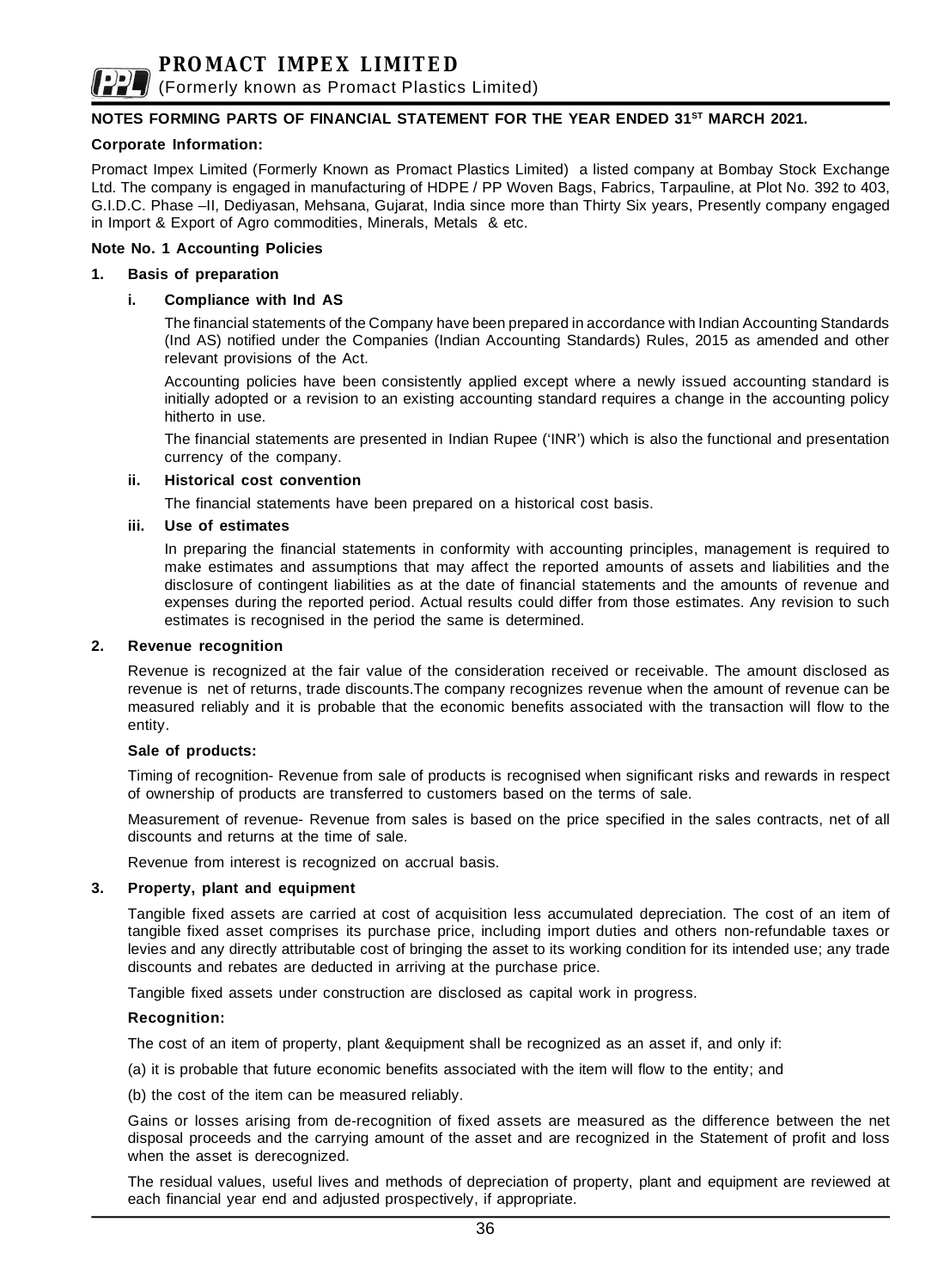### **4. Intangible assets**

Intangible assets are stated at cost less accumulated amortisation and net of impairments, if any. An intangible asset is recognized if it is probable that the expected future economic benefits that are attributable to the asset will flow to the company and its cost can be measured reliably. Intangible assets are amortised on straight line basis over their estimated useful lives.

### **5. Depreciation and amortization expenses**

Depreciation on tangible fixed assets and amortisation of intangible fixed assets is provided on the straight line method, except plant & machinery, because nonuse of plant, as per useful life prescribed in Schedule II to the Companies Act, 2013.

Depreciation on additions is provided on a pro-rata basis from the month of acquisition/installation. Depreciation on sale/deduction from fixed assets is provided for upto the date of sale/adjustment, as the case may be.

### **6. Income tax**

Income tax expense represents the sum of current and deferred tax (including MAT). Current income-tax is measured at the amount expected to be paid to the tax authorities in accordance with the Income-tax Act, 1961 enacted in India.

Deferred tax is recognised on differences between the carrying amounts of assets and liabilities in the Balance sheet and the corresponding tax bases used in the computation of taxable profit and are accounted for using the liability method. Deferred tax liabilities are generally recognised for all taxable temporary differences, and deferred tax assets are generally recognized for all deductible temporary differences, carry forward tax losses and allowances to the extent that it is probable that future taxable profits will be available against which those deductible temporary differences, carry forward tax losses and allowances can be utilised. Deferred tax assets and liabilities are measured at the applicable tax rates. Deferred tax assets and deferred tax liabilities are off set and presented as net.

The carrying amount of deferred tax assets is reviewed at each balance sheet date and reduced to the extent that it is no longer probable that sufficient taxable profits will be available against which the temporary differences can be utilised.

Credit of MAT is recognised as an asset only when and to the extent there is convincing evidence that the Company will pay normal income tax during the specified period, i.e., the period for which MAT credit is allowed to be carried forward. In the year in which the MAT credit becomes eligible to be recognized as an asset, the said asset is created by way of a credit to the profit and loss account and shown as MAT credit entitlement. The Company reviews the same at each balance sheet date and writes down the carrying amount of MAT credit entitlement to the extent there is no longer convincing evidence to the effect that the Company will pay normal income tax during the specified period.

### **7. Borrowing costs**

General and specific borrowing costs that are directly attributable to the acquisition, construction or production of a qualifying asset are capitalized as part of the cost of respective assets during the period of time that is required to complete and prepare the asset for its intended use. Qualifying assets are assets that necessarily take a substantial period of time to get ready for their intended use or sale. Other borrowing costs are expensed in the period in which they are incurred.

### **8. Inventories**

Raw materials and stores, work-in-progress, traded and finished goods are stated at the lower of cost and net realizable value. Cost of raw materials and traded goods comprise of cost of purchase. Cost of work-in-progress and finished goods comprises direct materials, direct labour and an appropriate proportion of variable and fixed overhead expenditure, the later being allocated on the basis of normal operating capacity. Cost of inventories also include all other cost incurred in bringing the inventories to their present location and condition. Net realizable value is the estimated selling price in the ordinary course of business less the estimated costs of completion and the estimated costs necessary to make the sale.

### **9. Cash and cash equivalents**

The Cash and cash equivalent in the balance sheet comprise cash at banks and on hand and short-term deposits with a maturity period of three months or less from the balance sheet date, which are subject to an insignificant risk of changes in value

### **10. Provisions, contingent liabilities and contingent assets**

A provision is recognized when there is a present obligation as a result of past event and it is probable that there will be an outflow of resources in respect of which a reliable estimate can be made. Contingent liabilities are disclosed when there is a possible obligation arising from past events, the existence of which will be confirmed only by the occurrence or non-occurrence of one or more uncertain future events not wholly within the control of the Company or a present obligation that arises from past events where it is either not probable that an outflow of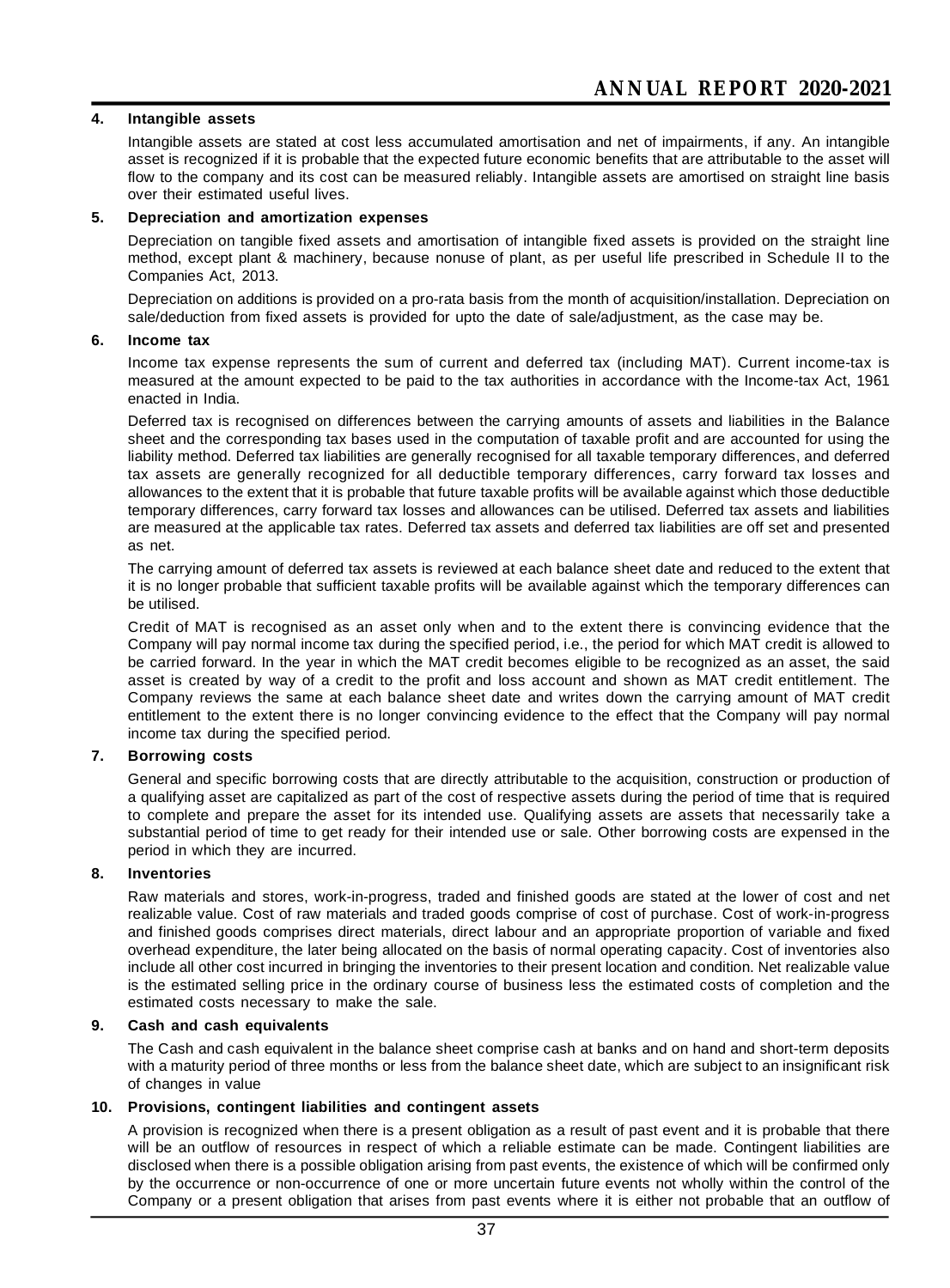resources will be required to settle or a reliable estimate of the amount cannot be made. Information on contingent liability is disclosed in the Notes to the Financial Statements. Contingent assets are not recognized.

### **11. Earnings per share**

Basic earnings per equity share is computed by dividing the net profit attributable to the equity holders of the company by the weighted average number of equity shares outstanding during the period. Diluted earnings per equity share is computed by dividing the net profit attributable to the equity holders of the company by the weighted average number of equity shares considered for deriving basic earnings per equity share and also the weighted average number of equity shares that could have been issued upon conversion of all dilutive potential equity shares. The dilutive potential equity shares are adjusted for the proceeds receivable had the equity shares been actually issued at fair value.

### **12. Impairment of assets**

### **(i) Financial assets:**

The Company recognizes loss allowances using the expected credit loss (ECL) model for the financial assets which are not fair valued through profit or loss.Loss allowance for trade receivables with no significant financing component is measured at an amount equal to lifetime ECL. For all other financial assets, expected credit losses are measured at an amount equal to the 12-month ECL, unless there has been a significant increase in credit risk from initial recognition in which case those are measured at lifetime ECL. The amount of expected credit losses (or reversal) that is required to adjust the loss allowance at the reporting date to the amount that is required to be recognised is recognized as an impairment gain or loss in statement of profit or loss.

### **(ii) Non-financial assets:**

The carrying amounts of assets are reviewed at each balance sheet date in accordance with Ind AS 36 'Impairment of Assets', to determine whether there is any indication of impairment. If any such indication exists, the asset's recoverable amount is estimated. An impairment loss is recognised whenever the carrying amount of an asset exceeds its recoverable amount. Impairment losses are recognised in the Statement of Profit and Loss. An impairment loss is reversed if there has been a change in the estimates used to determine the recoverable amount. An impairment loss is reversed only to the extent that the asset's carrying amount does not exceed the carrying amount that would have been determined net of depreciation or amortisation, if no impairment loss had been recognized. But impairment of plant & machinery be considered, if any.

### **13. Employee benefits**

### **Short-term obligations:**

The undiscounted amount of short term employee benefits expected to be paid in exchange for the service rendered by employee is recognized during the period when the employee render the service.

Post Employee Benefits: Contribution to defined contribution scheme such as provident fund etc is charged to P&L Account as incurred.

### **14. Investments.**

Long-term investments are valued at cost.

### **15. Research and Development.**

No such expenditure incurred during the year.

### **16. Foreign Currency Transactions.**

Foreign currency transactions are recorded in reporting currency at the date of transaction and exchange difference arise from initial transaction on settlement recorded as income or expenses in the year in which arise and have no foreign currency contract and also not have transaction on capital account if any.

### **17. Contingent Liabilities and Provision.**

Contingent Liabilities are not provided for in the accounts and are disclosed separately in Notes to Accounts if any.

### **18. Borrowing Cost.**

No such cost has been made during the year.

### **19. CSR Policy.**

The provision of section 135 of companies Act, 2013, the corporate Social Responsibility is not applicable.

### **20. Recent Accounting Pronouncements**

Ministry of Corporate Affairs ("MCA") notifies new standard or amendments to the existing standards. There is no such notification which would have been applicable from April 1, 2021.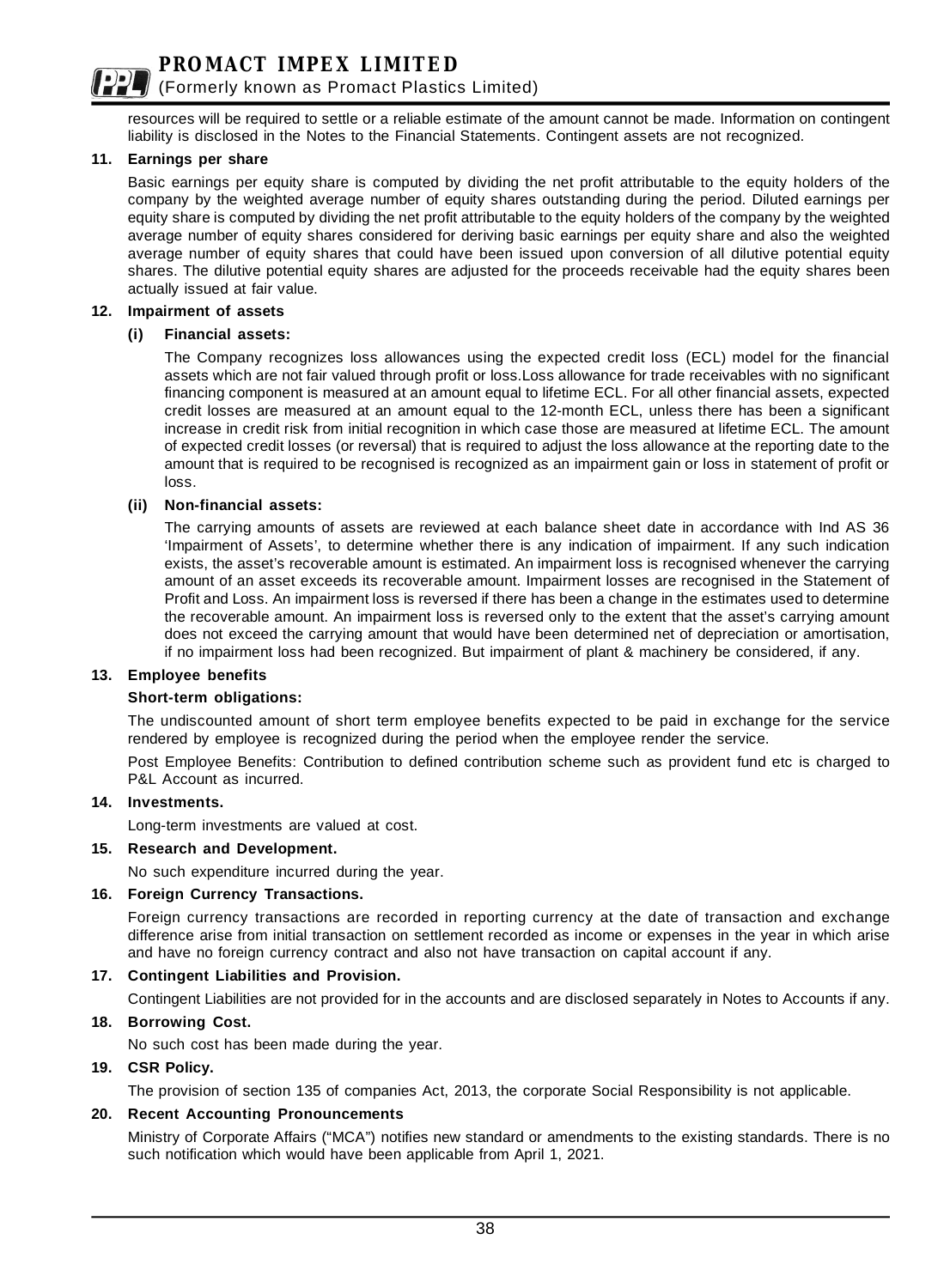### **ANNUAL REPORT 2020-2021**

|                | Sr. Particulars                                      |             |                    | <b>Gross Block</b>                   |                                      |              |                    | Depreciaton        |                                                  |                                                         |              | <b>Net Block</b> |
|----------------|------------------------------------------------------|-------------|--------------------|--------------------------------------|--------------------------------------|--------------|--------------------|--------------------|--------------------------------------------------|---------------------------------------------------------|--------------|------------------|
| No             |                                                      | 01.04.2020  | durina<br>the year | As at Addition Deduction<br>the year | Asat<br>during 31.03.2021 01.04.2020 | <b>As at</b> | during<br>the year | during<br>the year | <b>Addition Deduction Adjustment</b><br>the year | <b>As at</b><br>during 31.03.2021 31.03.2021 31.03.2020 | Asat         | Asat             |
| 1              | Lease hold Land.                                     | 1446568     | $\theta$           | $\Omega$                             | 1446568                              | $\Omega$     | $\theta$           | $\mathbf{0}$       | 0                                                | $\Omega$                                                | 1446568      | 1446568          |
| 2              | <b>Factory Building</b>                              | 19269105    | $\Omega$           | $\Omega$                             | 19269105                             | 13304917     | 607372             | $\Omega$           | 0                                                | 13912289                                                | 5356816      | 5964188          |
| 3              | Plant and Machnery                                   | 24986595    | $\Omega$           | $\Omega$                             | 24986595                             | 13302196     | $\Omega$           | $\Omega$           | 0                                                | 13302196                                                | 11684399     | 11684399         |
| 4              | <b>Electrical Installations</b>                      | $\Omega$    | $\Omega$           | $\Omega$                             | $\Omega$                             | $\Omega$     | $\Omega$           | $\Omega$           | 0                                                | $\Omega$                                                | $\Omega$     | $\Omega$         |
| 5              | Air Condition                                        | 282594      | $\Omega$           | $\Omega$                             | 282594                               | 264885       | $\Omega$           | $\Omega$           | 0                                                | 264885                                                  | 17709        | 17709            |
| 6              | Air Conditioner (Mistubishi)                         | $\Omega$    | 70288              | $\Omega$                             | 70288                                | $\Omega$     | 1495               | $\Omega$           | $\Omega$                                         | 1495                                                    | 68793        | $\Omega$         |
| $\overline{7}$ | Computer                                             | 132590      | $\Omega$           | $\Omega$                             | 132590                               | 132590       | $\Omega$           | $\Omega$           | 0                                                | 132590                                                  | $\Omega$     | $\Omega$         |
| 8              | Equipment.                                           | 237633      | $\Omega$           | $\Omega$                             | 237633                               | 161294       | $\Omega$           | $\Omega$           | 0                                                | 161294                                                  | 76339        | 76339            |
| 9              | Staff Quarter.                                       | 804818      | $\Omega$           | $\Omega$                             | 804818                               | 370656       | 30408              | $\Omega$           | 0                                                | 401064                                                  | 403754       | 434162           |
| 10             | Furnitur and Fixture.                                | 91781       | $\Omega$           | $\Omega$                             | 91781                                | 14384        | 0                  | $\Omega$           | 0                                                | 14384                                                   | 77397        | 77397            |
| 11             | Furniture                                            | $\Omega$    | 84746              | $\Omega$                             | 84746                                | $\Omega$     | 775                | $\Omega$           | $\Omega$                                         | 775                                                     | 83971        | $\Omega$         |
| 12             | Mobile                                               | $\Omega$    | $\Omega$           | $\Omega$                             | $\Omega$                             | $\Omega$     | $\Omega$           | $\Omega$           | $\Omega$                                         | $\Omega$                                                | $\Omega$     | $\Omega$         |
| 13             | Television                                           | 23438       | $\Omega$           | $\Omega$                             | 23438                                | 3306         | 20132              |                    |                                                  | 23438                                                   | $\Omega$     | 20132            |
|                | SUB TOTAL (A)                                        | 47275122    | 155033             | 0                                    | 47430155                             | 27554228     | 660182             | $\bf{0}$           | 0                                                | 28214410                                                | 19215746     | 19720894         |
| Ш              | <b>Intangible Assets</b>                             | $\Omega$    | 0                  | 0                                    | 0                                    | $\Omega$     | $\mathbf 0$        | 0                  | 0                                                | $\Omega$                                                | $\Omega$     | $\mathbf{0}$     |
|                | SUB TOTAL (B)                                        | $\Omega$    | $\Omega$           | $\Omega$                             | $\Omega$                             | $\Omega$     | $\Omega$           | $\Omega$           | 0                                                | $\Omega$                                                | 0            | $\mathbf{0}$     |
| Ш              | <b>Capital Work-in-progress</b>                      | $\Omega$    | $\Omega$           | $\Omega$                             | $\Omega$                             | $\Omega$     | $\Omega$           | $\Omega$           | 0                                                | $\Omega$                                                | $\Omega$     | $\mathbf 0$      |
|                | SUB TOTAL (C)                                        | $\Omega$    | $\mathbf{0}$       | 0                                    | 0                                    | $\mathbf 0$  | 0                  | $\mathbf 0$        | 0                                                | 0                                                       | $\mathbf{0}$ | $\mathbf{0}$     |
| IV             | <b>Intangible Assets</b><br><b>Under Development</b> | $\mathbf 0$ | 0                  | 0                                    | 0                                    | $\Omega$     | $\mathbf 0$        | $\mathbf 0$        | 0                                                | $\Omega$                                                | $\mathbf{0}$ | 0                |
|                | SUB TOTAL (D)                                        | $\Omega$    | $\Omega$           | $\Omega$                             | $\Omega$                             | $\Omega$     | $\Omega$           | $\Omega$           | $\Omega$                                         | $\Omega$                                                | $\Omega$     | $\Omega$         |
|                | Total [A+B+C+D]<br>(Current Year)                    | 47275121    | 155033             | 0                                    | 47430155                             | 27554228     | 660182             | 0                  | o                                                | 28214410                                                | 19215746     | 19720894         |
|                | (Previous Year)                                      | 47251683    | 23438              | 0                                    | 47275121                             | 26913142     | 641086             | 0                  | 0                                                | 27554228                                                | 19720894     | 20338543         |

### **Property, Plant and Equipment (Refer Note No 02)**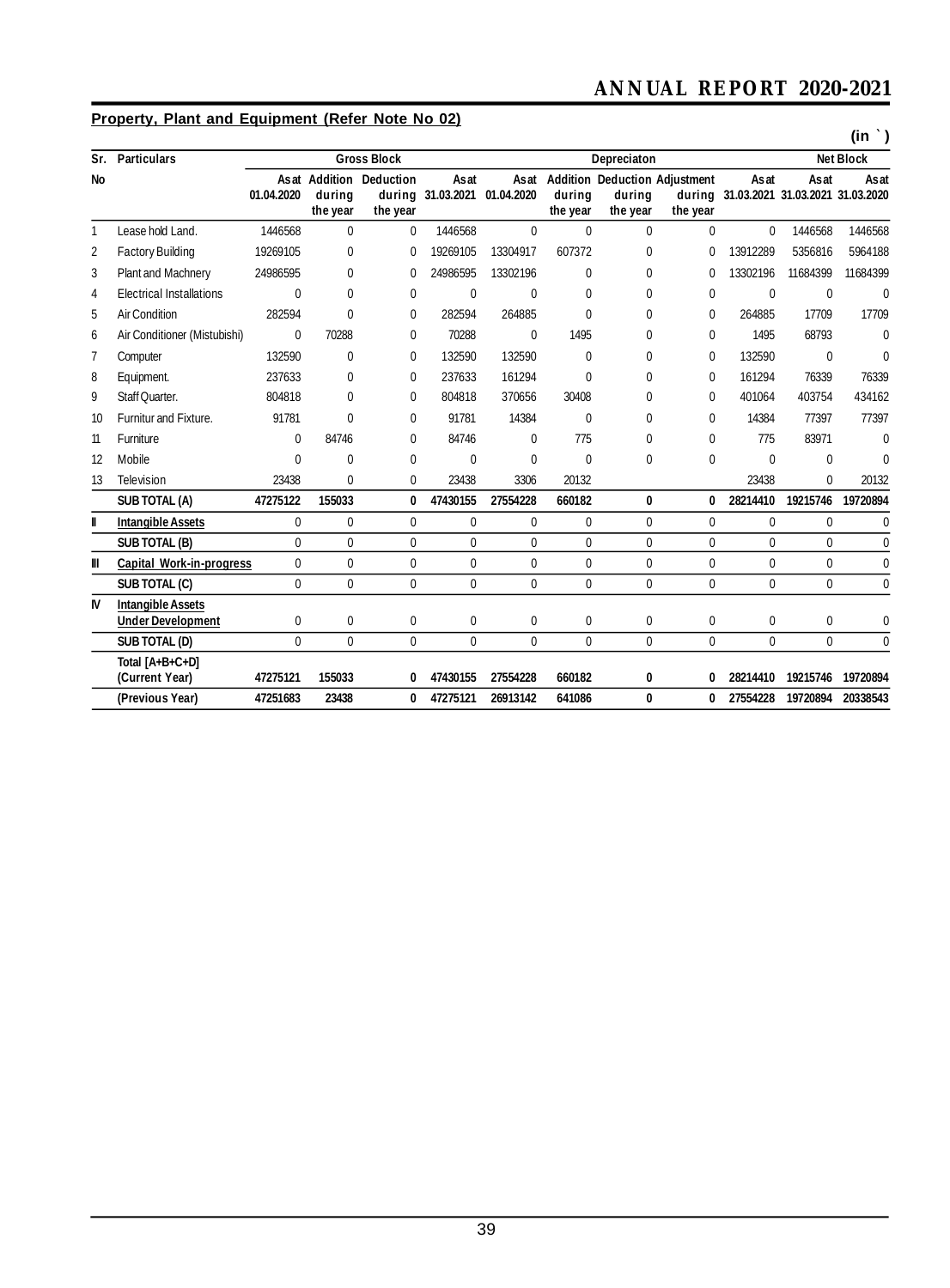**(PPP** (Formerly known as Promact Plastics Limited)

### **NOTES TO THE FINANCIAL STATEMENTS**

|                | <b>Particulars</b>                                                                                                                                                                                                                                                                       | 31 <sup>st</sup> March,<br>2021 | 31 <sup>st</sup> March,<br>2020 |
|----------------|------------------------------------------------------------------------------------------------------------------------------------------------------------------------------------------------------------------------------------------------------------------------------------------|---------------------------------|---------------------------------|
| $\overline{3}$ | <b>Non-current Investments</b>                                                                                                                                                                                                                                                           |                                 |                                 |
|                | Investment in equity instruments (Unquoted)<br>(1)                                                                                                                                                                                                                                       |                                 |                                 |
|                | The Mehsana Urban Co-Op. Bank Ltd.                                                                                                                                                                                                                                                       |                                 |                                 |
|                | 2220 (PY: 1,10,020) Share of ` 25/- each                                                                                                                                                                                                                                                 | 55,500                          | 55,500                          |
|                | (II) PNCPS Shares 04 Nos. (PY: 02 Share of Rs. 25/-each S.C.C.B Mehsana)                                                                                                                                                                                                                 | 100                             | 100                             |
|                | Sub Total (1)                                                                                                                                                                                                                                                                            | 55,600                          | 55,600                          |
|                | AGGREGATE AMOUNT OF QUOTED INVESTMENTS<br>AGGREGATE AMOUNT OF UNQUOTED INVESTMENTS (in `)<br>FAIR VALUE OF QUOTED INVESTMENTS (in `)<br>AGGREGATE AMOUNT OF IMPAIRMENT IN                                                                                                                | 55,600                          | 55,600                          |
|                | VALUE OF INVESTMENTS (in `)                                                                                                                                                                                                                                                              |                                 |                                 |
|                |                                                                                                                                                                                                                                                                                          |                                 |                                 |
| 4              | <b>Other Non-current Financial Assets</b>                                                                                                                                                                                                                                                |                                 |                                 |
|                | Security deposits<br>Margin Money Fixed Deposits with original maturity                                                                                                                                                                                                                  | 14,17,850                       | 14,17,850                       |
|                | of more than 12 months                                                                                                                                                                                                                                                                   | 8,41,288                        | 7,88,869                        |
|                |                                                                                                                                                                                                                                                                                          | 22,59,138                       | 22,06,719                       |
|                |                                                                                                                                                                                                                                                                                          |                                 |                                 |
| 5              | <b>Other Non-current Assets</b>                                                                                                                                                                                                                                                          |                                 |                                 |
|                | Provision for Income                                                                                                                                                                                                                                                                     |                                 | 32,00,000                       |
|                |                                                                                                                                                                                                                                                                                          | $\qquad \qquad \blacksquare$    | 32,00,000                       |
| 6              | Inventories (valued at lower of cost and net realizable value)<br>(Refer Note No 1.13)<br>Raw materials<br>Work-in-progress<br>Finished goods<br>Waste<br>Stores & spares, Fuel                                                                                                          |                                 |                                 |
|                |                                                                                                                                                                                                                                                                                          |                                 |                                 |
| 7              | Trade receivables                                                                                                                                                                                                                                                                        |                                 |                                 |
|                | Trade receivables<br>Secured - Considered Good                                                                                                                                                                                                                                           |                                 |                                 |
|                | Unsecured - Considered Good                                                                                                                                                                                                                                                              | 4,97,80,800                     | 5,26,92,283                     |
|                | <b>Considered Doubtful</b>                                                                                                                                                                                                                                                               |                                 |                                 |
|                | Less: Allowance for Doubtful trade receivables                                                                                                                                                                                                                                           |                                 |                                 |
|                |                                                                                                                                                                                                                                                                                          | 4,97,80,800                     | 5,26,92,283                     |
|                | No trade or other receivables are due from director or other officers of the company either severally or jointly with<br>any other person. Nor any trade receivables are due from firms or private companies respectively in which any<br>director is a partner, a director or a member. |                                 |                                 |
|                | Reconciliation of allowances for doubtful debts                                                                                                                                                                                                                                          |                                 |                                 |
|                | Balance at the beginning of the year<br>Add: Allowance for the year                                                                                                                                                                                                                      |                                 |                                 |
|                | (Less): Actual Write off during the year (net of recovery)                                                                                                                                                                                                                               |                                 |                                 |
|                | Balance at the end of the year                                                                                                                                                                                                                                                           |                                 |                                 |
|                |                                                                                                                                                                                                                                                                                          |                                 |                                 |
| 8              | <b>Cash and Cash Equivalents</b>                                                                                                                                                                                                                                                         |                                 |                                 |
|                | Cash on hand                                                                                                                                                                                                                                                                             | 1,10,354                        | 98,474                          |
|                | Balances with banks                                                                                                                                                                                                                                                                      |                                 |                                 |
|                | (i)<br>On current accounts                                                                                                                                                                                                                                                               | 2,26,990                        | 28,795                          |

**Total 3,37,344 1,27,269**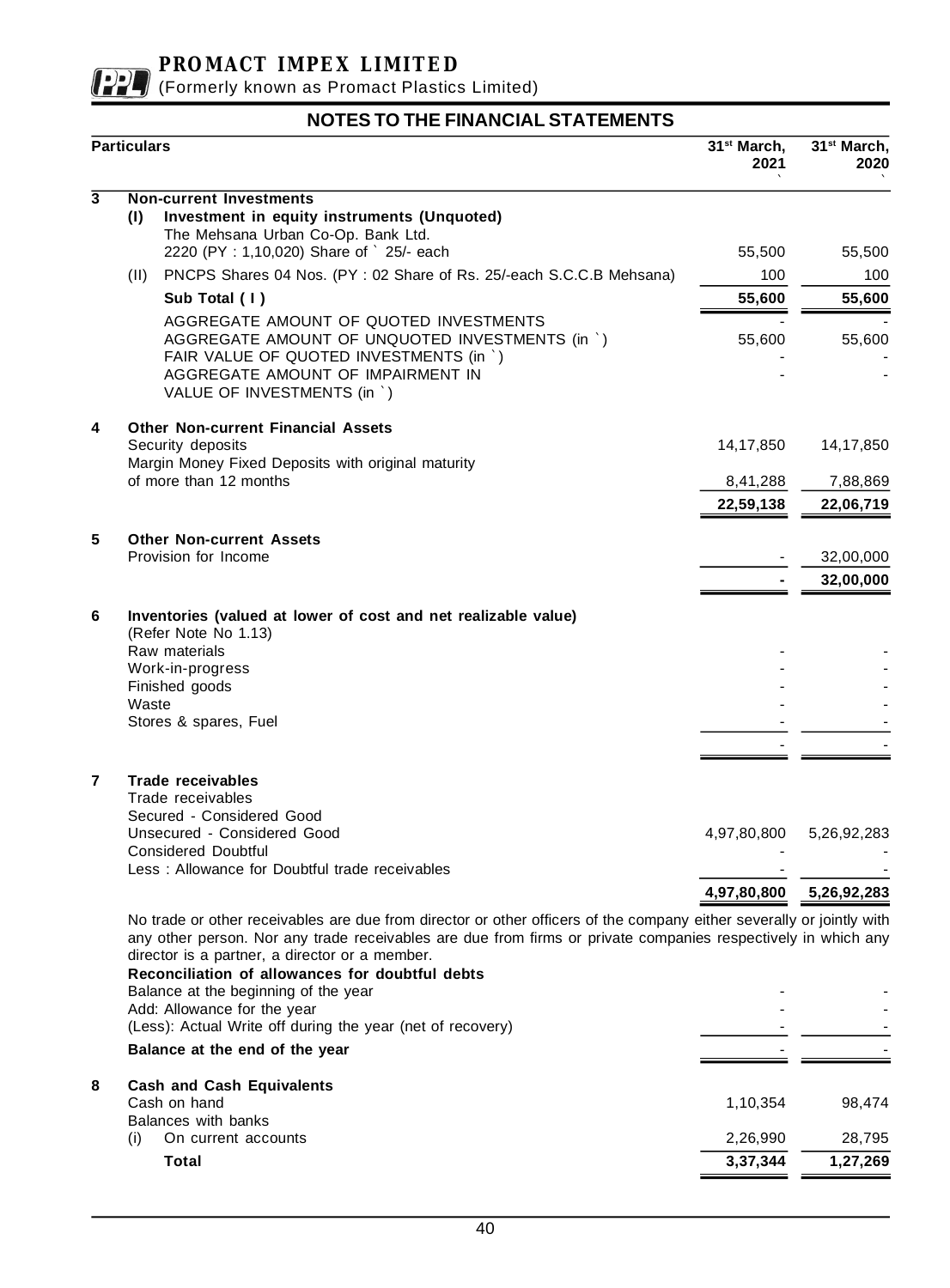### **ANNUAL REPORT 2020-2021**

|         | <b>Particulars</b>                                                                               | 31 <sup>st</sup> March.<br>2021 | 31 <sup>st</sup> March,<br>2020 |  |
|---------|--------------------------------------------------------------------------------------------------|---------------------------------|---------------------------------|--|
| 9       | Balances with banks other than Cash and Cash Equivalents                                         |                                 |                                 |  |
|         | On unpaid dividend account<br>(i)                                                                |                                 |                                 |  |
|         | Margin Money Fixed Deposits with original of maturity<br>(ii)                                    |                                 |                                 |  |
|         | more than 3 months but less than 12 months                                                       |                                 |                                 |  |
|         | Total                                                                                            |                                 |                                 |  |
| 10      | <b>Other Current Financial Assets</b>                                                            |                                 |                                 |  |
|         | (Unsecured, considered good unless otherwise stated)                                             |                                 |                                 |  |
|         | Security deposits                                                                                | 3,23,931                        | 3.23.931                        |  |
|         | Balances with Government Authorities                                                             | 10,41,978                       | 10,65,858                       |  |
|         | Loans to Employees                                                                               | 18,200                          | 11,40,200                       |  |
|         | Other assets (includes other receivables, etc.)                                                  | 55,24,448                       | 41,00,533                       |  |
|         | Total                                                                                            | 69,08,557                       | 66,30,522                       |  |
| 11      | <b>Other Current Assets</b>                                                                      |                                 |                                 |  |
|         | Prepaid expenses                                                                                 | 1,571                           | 1,571                           |  |
|         |                                                                                                  | 1,571                           | 1,571                           |  |
| $12 \,$ | <b>Equity Share Capital</b>                                                                      |                                 |                                 |  |
|         | <b>Authorised</b>                                                                                |                                 |                                 |  |
|         | 70,00,000 (31 <sup>st</sup> March, 2021: 70,00,000)                                              |                                 |                                 |  |
|         | Equity Shares of ` 10 /- each                                                                    | 7,00,00,000                     | 7,00,00,000                     |  |
|         | <b>Issued, Subscribed and Fully Paid-up Equity Shares</b>                                        |                                 |                                 |  |
|         | 65,11,800 (31 <sup>st</sup> March, 2021 - 65,11,800)                                             |                                 |                                 |  |
|         | Equity Shares of ` 10 /- each                                                                    | 6,51,18,000                     | 6,51,18,000                     |  |
|         | <b>Total Issued, Subscribed and Fully Paid-up</b>                                                |                                 |                                 |  |
|         | <b>Equity Share Capital</b>                                                                      | 6,51,18,000                     | 6,51,18,000                     |  |
|         | Reconsiliation of the Shares Qutstanding at the beginning and at the end of the Reporting Review |                                 |                                 |  |

### **a. Reconciliation of the Shares Outstanding at the beginning and at the end of the Reporting Period**

| As at 31 <sup>st</sup> March, 2021<br><b>Equity Shares</b>                       |                  |                            |                  | As at 31 <sup>st</sup> March, 2020 |  |
|----------------------------------------------------------------------------------|------------------|----------------------------|------------------|------------------------------------|--|
|                                                                                  | No. of<br>shares | Amount                     | No. of<br>shares | Amount                             |  |
| Outstanding at the beginning of the period<br>Add: Issued shares during the year |                  | 65,11,800 6,51,18,000<br>- | 65.11.800        | 6.51.18.000                        |  |
| Outstanding at the end of the period                                             |                  | 65,11,800 6,51,18,000      | 65,11,800        | 6,51,18,000                        |  |

### **b. Terms/rights attached to Equity Shares**

The company has only one class of equity shares having a par value of Rs.10 per share. Each holder of equity shares is entitled to one vote per share. In the event of liquidation of the company, the holders of equity shares will be entitled to receive remaining assets of the company, after distribution of all preferential amounts. The distribution will be in proportion to the number of equity shares held by the shareholders.

### **c. Details of shareholders holding more than 5% shares in the Company.**

| Equity Shares of 10 each fully paid | As at 31 <sup>st</sup> March, 2021 |                                  |                  | As at 31 <sup>st</sup> March, 2020 |
|-------------------------------------|------------------------------------|----------------------------------|------------------|------------------------------------|
|                                     | No. of                             | % holding<br>shares in the class | No. of<br>shares | % holding<br>in the class          |
| Name of the Shareholder             |                                    |                                  |                  |                                    |
| Patel Ankit Jayantilal              | 472565                             | 7.26%                            | 472565           | 7.26%                              |
| Payalben Jayantilal Patel           | 367834                             | 5.65%                            | 367834           | 5.65%                              |
| Jayantilal S. Patel                 | 329480                             | 5.06%                            | 329480           | 5.06%                              |

As per records of the Company, including its register of shareholders/members and other declarations received from shareholders regarding beneficial interest , the above shareholding represents legal ownerships of shares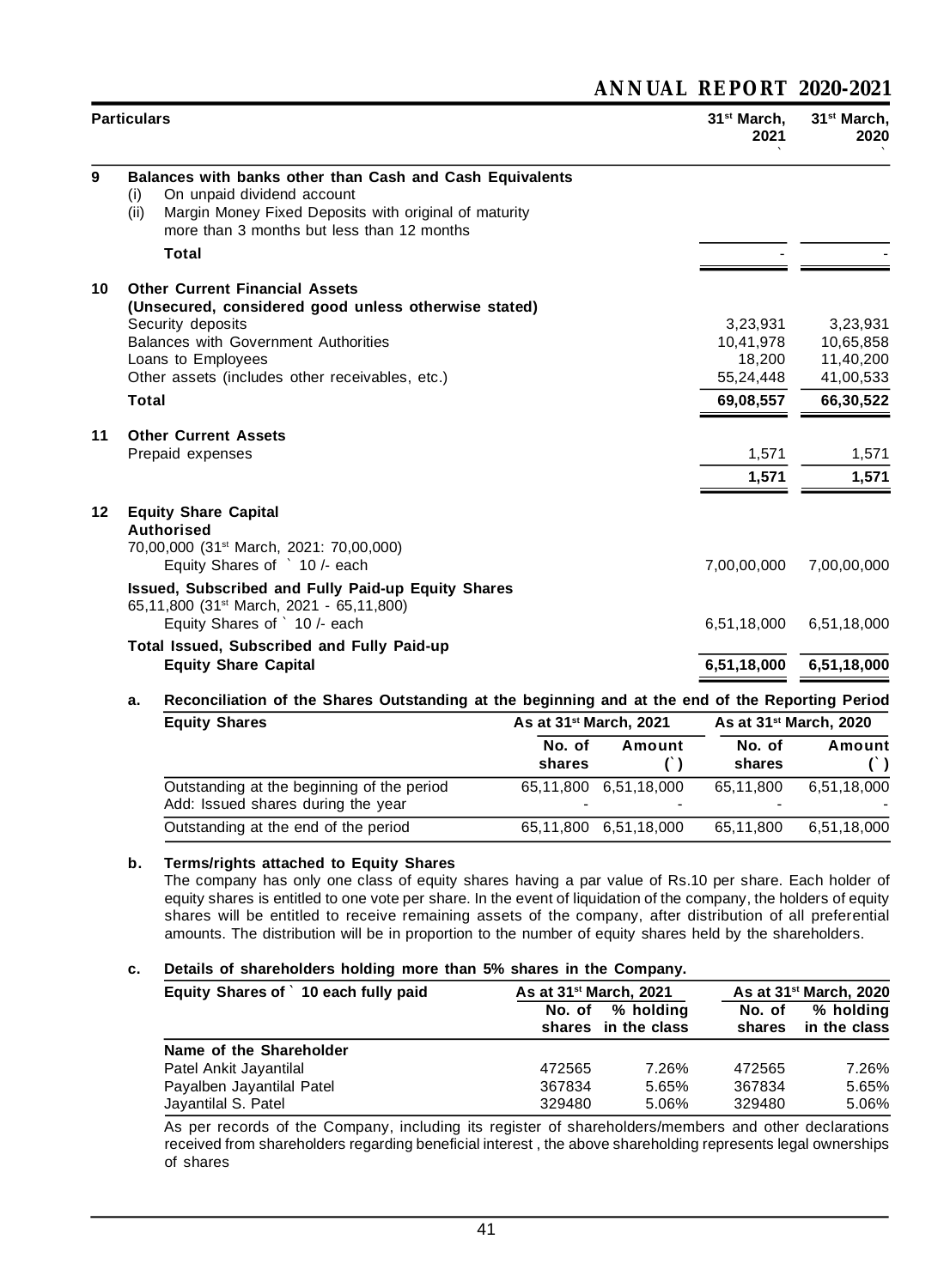

(Formerly known as Promact Plastics Limited)

|    | <b>Particulars</b>                                                                                                                                            | 31 <sup>st</sup> March,<br>2021 | 31 <sup>st</sup> March,<br>2020              |  |
|----|---------------------------------------------------------------------------------------------------------------------------------------------------------------|---------------------------------|----------------------------------------------|--|
| 13 | <b>Other Equity</b><br><b>General Reserve</b>                                                                                                                 |                                 |                                              |  |
|    | Balance as per the last financial statements<br>Add:Amount transferred from surplus balance in the statement of P&L                                           | 90,96,527                       | 90,96,527                                    |  |
|    |                                                                                                                                                               | 90,96,527                       | 90,96,527                                    |  |
|    | <b>Securities Premium Account</b><br>Balance as per the last financial statements                                                                             |                                 |                                              |  |
|    | <b>Other Comprehenisve Income</b><br>Balance as per last financial statements<br>Revaluation of Land.                                                         |                                 |                                              |  |
|    | Remeasurement of Employee Benefit<br>Add/(Less) OCI for the year                                                                                              |                                 |                                              |  |
|    | <b>Closing Balance</b>                                                                                                                                        |                                 |                                              |  |
|    | Surplus in the Statement of Profit & Loss<br>Balance as per last financial statements<br>Profit for the year<br><b>IND AS Adjustments</b><br>OCI for the year | (65, 35, 632)                   | $(8,68,56,122)$ $(8,92,83,544)$<br>24,27,422 |  |
|    | <b>Closing Balance</b>                                                                                                                                        |                                 | $(9,33,91,755)$ $(8,68,56,122)$              |  |
|    | <b>Total Other Equity</b>                                                                                                                                     |                                 | $(8,42,95,228)$ $(7,77,59,595)$              |  |
| 14 | <b>Non-current Borrowings</b><br><b>Term Loan</b>                                                                                                             |                                 |                                              |  |
|    | From Bank - Secured<br><b>Other Loans</b>                                                                                                                     |                                 |                                              |  |
|    | Loans from directors (unsecured)<br>Inter Corporate Loans (unsecured)                                                                                         |                                 |                                              |  |
|    | The above amount includes<br>Amount disclosed under the head "Other Current Financial Liabilities"                                                            |                                 |                                              |  |
|    |                                                                                                                                                               |                                 |                                              |  |
|    |                                                                                                                                                               |                                 |                                              |  |
| 15 | <b>Non-current Provisions</b><br><b>Provision for Employee Benefits</b><br>(a)                                                                                |                                 |                                              |  |
|    | Total                                                                                                                                                         |                                 |                                              |  |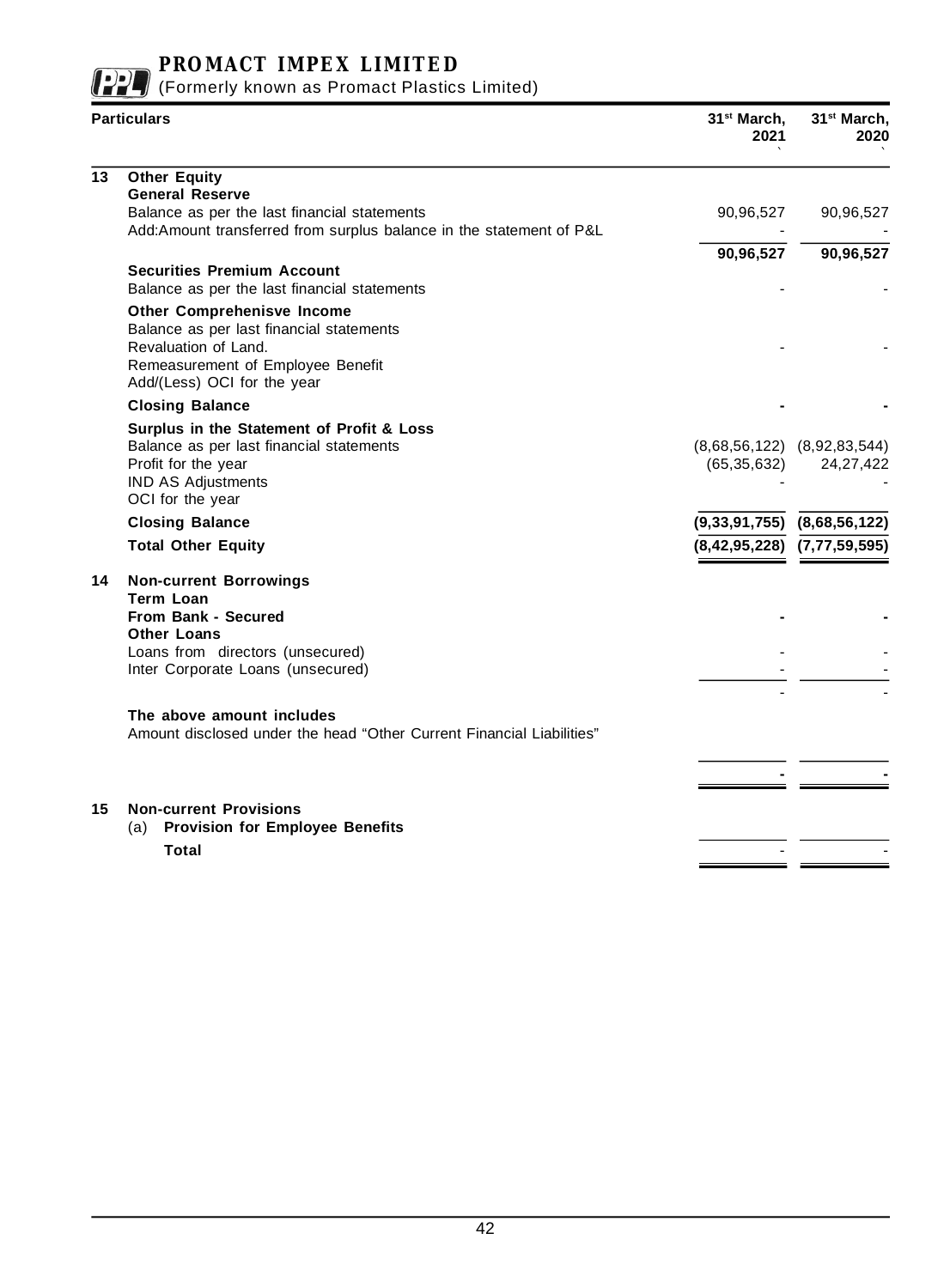|    |                    |                                                                                                                                                                                                                                                                                                                                    | <b>ANNUAL REPORT 2020-2021</b>  |                                 |
|----|--------------------|------------------------------------------------------------------------------------------------------------------------------------------------------------------------------------------------------------------------------------------------------------------------------------------------------------------------------------|---------------------------------|---------------------------------|
|    | <b>Particulars</b> |                                                                                                                                                                                                                                                                                                                                    | 31 <sup>st</sup> March.<br>2021 | 31 <sup>st</sup> March.<br>2020 |
| 16 |                    | Income tax                                                                                                                                                                                                                                                                                                                         |                                 |                                 |
|    | А.                 | Income tax recognised in Statement of Profit or Loss:                                                                                                                                                                                                                                                                              |                                 |                                 |
|    |                    | <b>Current Tax:</b><br>Current tax                                                                                                                                                                                                                                                                                                 |                                 | 2,45,000                        |
|    |                    | Tax in respect of earlier year (Excess I.T. Provision)                                                                                                                                                                                                                                                                             |                                 | (1,99,576)                      |
|    |                    | <b>Total Current Tax</b>                                                                                                                                                                                                                                                                                                           |                                 | 45,424                          |
|    |                    | <b>Deferred Tax:</b>                                                                                                                                                                                                                                                                                                               |                                 |                                 |
|    |                    | Deferred tax                                                                                                                                                                                                                                                                                                                       |                                 |                                 |
|    |                    | MAT credit entitlement                                                                                                                                                                                                                                                                                                             |                                 |                                 |
|    |                    | <b>Total deferred tax</b>                                                                                                                                                                                                                                                                                                          |                                 |                                 |
|    |                    | Total tax expense/(benefit)                                                                                                                                                                                                                                                                                                        |                                 | 45,424                          |
|    | В.                 | A reconciliation of income tax expense applicable to<br>accounting profit/ (loss) before tax at the statutory<br>income tax rate to recognised income tax expense for<br>the year indicated are as follows:                                                                                                                        |                                 |                                 |
|    |                    | Profit/ (loss) before tax                                                                                                                                                                                                                                                                                                          |                                 |                                 |
|    |                    | Enacted tax rate in India (Normal rate)                                                                                                                                                                                                                                                                                            |                                 |                                 |
|    |                    | Expected income tax expense/ (benefit) at statutory tax rate<br>Expenses disallowed for tax purposes                                                                                                                                                                                                                               |                                 |                                 |
|    |                    | Income exempt from tax                                                                                                                                                                                                                                                                                                             |                                 |                                 |
|    |                    | Tax pertaining to prior years                                                                                                                                                                                                                                                                                                      |                                 |                                 |
|    |                    | Other adjustments                                                                                                                                                                                                                                                                                                                  |                                 |                                 |
|    |                    | Tax expense for the year                                                                                                                                                                                                                                                                                                           |                                 |                                 |
| 17 |                    | <b>Current Borrowings</b>                                                                                                                                                                                                                                                                                                          |                                 |                                 |
|    |                    | From Bank - Secured                                                                                                                                                                                                                                                                                                                |                                 |                                 |
|    |                    | Cash credit from Sarvodya Commercial Co-op. Bank Ltd. A/c. 114                                                                                                                                                                                                                                                                     | 6,40,92,896                     | 6,16,12,927                     |
|    |                    | <b>Unsecured</b><br>Inter Corporate Loans                                                                                                                                                                                                                                                                                          |                                 |                                 |
|    |                    |                                                                                                                                                                                                                                                                                                                                    | 6,40,92,896                     | 6,16,12,927                     |
|    |                    |                                                                                                                                                                                                                                                                                                                                    |                                 |                                 |
|    |                    | Cash Credit Loan are secured by way of mortagate of Factory Land and Building and Equtable mortgage for<br>lease hold land & factory building situted at Plot No. 392 to 403, G.I.D.C. Phase -II, Dediyasan, Mehsana -384002.<br>Gujarat. The cash credit is repayable on demand. (Also guarenteed by all Dirctors of the company) |                                 |                                 |
| 18 |                    | Trade and other payables                                                                                                                                                                                                                                                                                                           |                                 |                                 |
|    |                    | Trade payables                                                                                                                                                                                                                                                                                                                     |                                 | 16,53,713                       |
|    |                    | Micro, Small & Medium Enterprises                                                                                                                                                                                                                                                                                                  |                                 |                                 |
|    |                    |                                                                                                                                                                                                                                                                                                                                    |                                 | 16,53,713                       |
| 19 |                    | <b>Other Financial Liabilities (Current)</b>                                                                                                                                                                                                                                                                                       |                                 |                                 |
|    |                    |                                                                                                                                                                                                                                                                                                                                    |                                 |                                 |

- Statutory Liabilities 3,45,948 3,45,948 3,45,948
- **Total other financial liabilities 3,34,428 3,45,948** ä, **20 Other Current Liabilities** Advance against Assets. 1,31,479 and Advance against Assets.<br>Advance from Customers 1,31,479 and 1,31,479 and 1,31,479 and 1,31,479 and 1,31,479 and 1,31,479 and 1,31,479 Advance from Customers 1,31,479 1,31,479 1,31,479 1,31,479 1,31,479 1,31,479 1,31,479 and Payables for other than raw material exercise to the control of the Payables for other than raw material exercise to the control of Payables for other than raw material **4,67,43,844 4,68,54,052**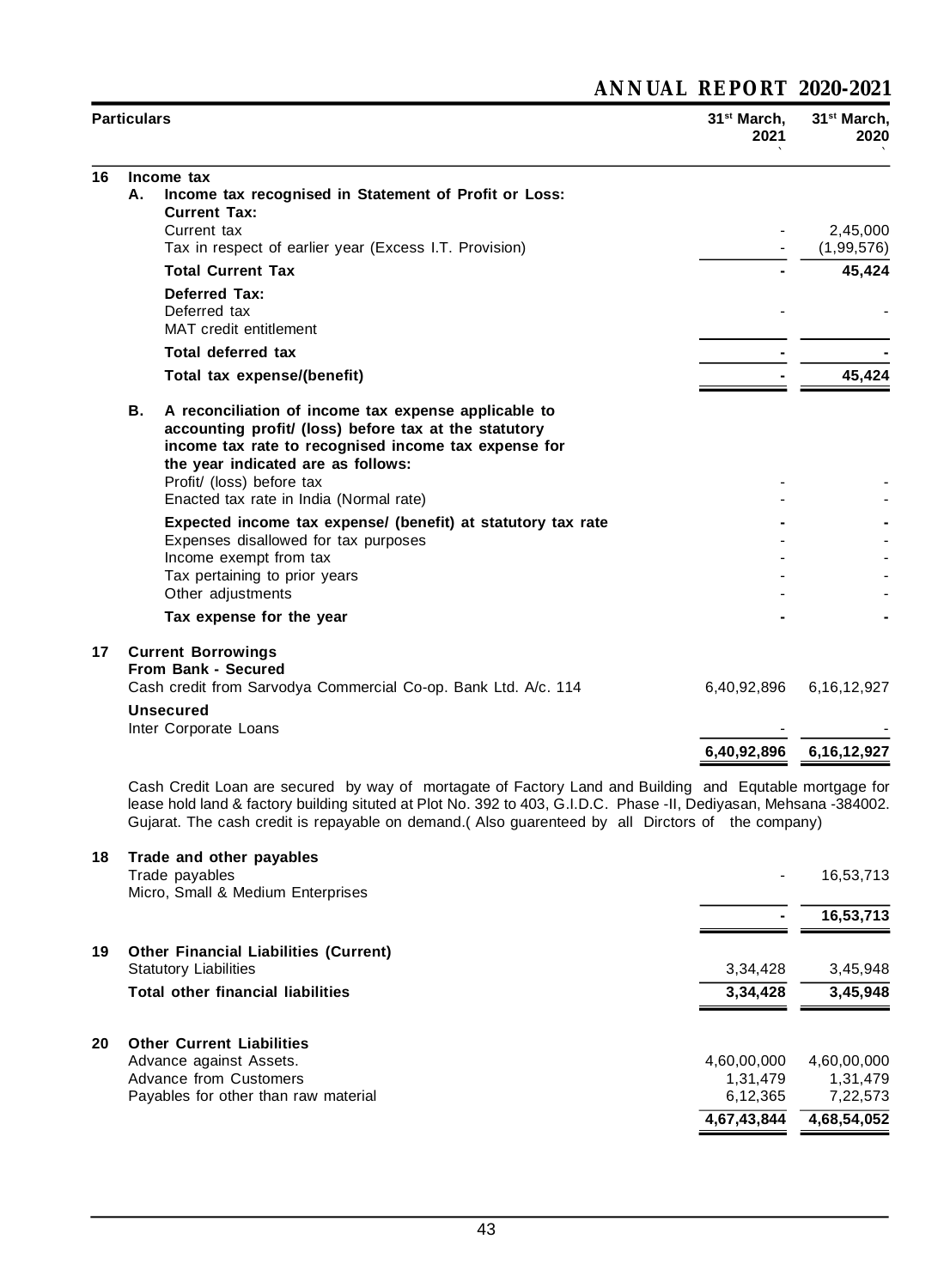**FRUMACT TIME LA LIMITLE**<br>(Formerly known as Promact Plastics Limited)

|    | <b>Particulars</b>                                                                                                           | 31 <sup>st</sup> March,<br>2021 | 31 <sup>st</sup> March,<br>2020 |
|----|------------------------------------------------------------------------------------------------------------------------------|---------------------------------|---------------------------------|
| 21 | <b>Current Provisions</b>                                                                                                    |                                 |                                 |
|    | <b>Provision for Employee Benefits</b><br>(a)<br>Sub-Total (a)                                                               |                                 |                                 |
|    | <b>Other Provisions</b><br>(b)                                                                                               |                                 |                                 |
|    | Sub-Total (b)                                                                                                                |                                 |                                 |
|    | Total $(a + b)$                                                                                                              |                                 |                                 |
|    |                                                                                                                              |                                 |                                 |
| 22 | Liabilities for Current Tax (Net)                                                                                            |                                 |                                 |
|    | Tax Balances: (Provisions less Advance Tax)                                                                                  |                                 | 2,45,000                        |
|    |                                                                                                                              |                                 | 2,45,000                        |
|    |                                                                                                                              | For the year ended              |                                 |
|    |                                                                                                                              | 31 <sup>st</sup> March, 2021    | 31 <sup>st</sup> March, 2020    |
|    | 23. REVENUE FROM OPERATIONS<br>Sale of Products (Taxable)<br>A                                                               |                                 | 15,99,59,600                    |
|    | Godown Rent.                                                                                                                 | 27,24,600                       | 48,09,384                       |
|    | Revenue from operations                                                                                                      |                                 |                                 |
|    | Total                                                                                                                        | 27,24,600                       | 16,47,68,984                    |
| 24 | Other income                                                                                                                 |                                 |                                 |
|    | Interest Income.                                                                                                             | 21,196                          | 96,815                          |
|    | Dividend Income<br>Interest Received on FDR                                                                                  | 5<br>56,687                     | 8,291<br>53,453                 |
|    | Interest Received on I.T.Refund                                                                                              |                                 | 7,75,660                        |
|    |                                                                                                                              | 77,888                          | 9,34,218                        |
| 25 | <b>Cost of Materials Consumed</b>                                                                                            |                                 |                                 |
|    | <b>Raw Materials</b><br>i)<br>Inventory at the beginning of the year                                                         |                                 |                                 |
|    | Add: Purchases                                                                                                               |                                 |                                 |
|    | Less: Inventory at the end of the year                                                                                       |                                 |                                 |
|    | <b>Total Cost of Raw Material Consumed</b>                                                                                   |                                 |                                 |
| 26 | Purchase of traded goods<br>Purchase of Stock-in trade- Gypsum (Taxable)                                                     |                                 | 15,36,58,200                    |
|    |                                                                                                                              |                                 | 15,36,58,200                    |
|    |                                                                                                                              |                                 |                                 |
| 27 | Changes in inventories of finished goods,<br>Stock-in -Trade and work-in- progress<br>Inventories at the Closing of the year |                                 |                                 |
|    | Work-in-Progress                                                                                                             |                                 |                                 |
|    | <b>Finished Goods</b><br>Waste                                                                                               |                                 |                                 |
|    |                                                                                                                              |                                 |                                 |
|    | Sub Total (i)<br>Inventories at the Beginning of the year                                                                    |                                 |                                 |
|    | Work-in-Progress                                                                                                             |                                 |                                 |
|    | <b>Finished Goods</b>                                                                                                        |                                 |                                 |
|    | Waste                                                                                                                        |                                 |                                 |
|    | Sub Total (ii)                                                                                                               |                                 |                                 |
|    | Sub Total (ii-i)                                                                                                             |                                 |                                 |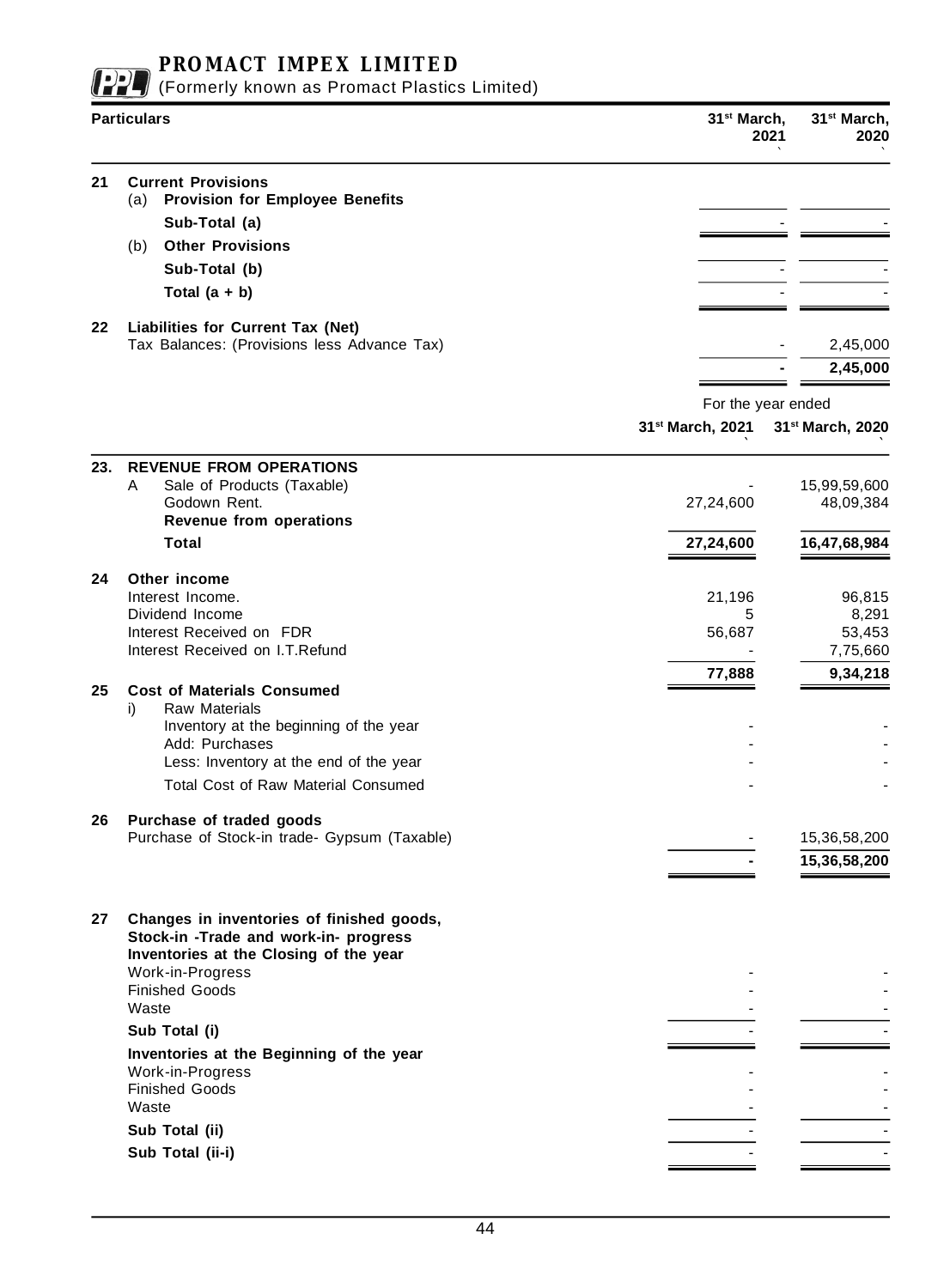### **ANNUAL REPORT 2020-2021**

|    |                                        | For the year ended           |                              |
|----|----------------------------------------|------------------------------|------------------------------|
|    |                                        | 31 <sup>st</sup> March, 2021 | 31 <sup>st</sup> March, 2020 |
| 28 | Excise duty on sale of goods           |                              |                              |
|    | Excise duty                            |                              |                              |
|    |                                        |                              |                              |
|    |                                        |                              |                              |
| 29 | <b>Employee Benefit Expenses</b>       |                              |                              |
|    | Salaries, wages and bonus              | 8,87,300                     | 8,87,300                     |
|    |                                        | 8,87,300                     | 8,87,300                     |
| 30 | <b>Finance costs</b>                   |                              |                              |
|    | <b>Interest Expenses</b><br>a.         |                              |                              |
|    | Working capital loan (Cash Credit)     | 66,28,689                    | 62,57,901                    |
|    | Other Interest (TDS).                  | 16                           | 20                           |
|    | Other Interest.                        | 2,630                        |                              |
|    | <b>Other Borrowing costs</b><br>b.     |                              |                              |
|    | Bank & other charges                   | 189                          | 35,010                       |
|    |                                        | 66,31,524                    | 62,92,931                    |
| 31 | <b>Other Expenses</b>                  |                              |                              |
|    | <b>Advertisement Expenses</b>          | 33,360                       | 27,360                       |
|    | <b>Audit Fees</b>                      | 75,000                       | 75,000                       |
|    | Statutory Audit Fee.                   | 50,000                       | 50,000                       |
|    | <b>Building Repairing</b>              | 1,600                        | 5,787                        |
|    | Consultant Expenses.                   | 1,72,000                     | 2,44,000                     |
|    | <b>Computer Expenses</b>               |                              | 500                          |
|    | G.I.D.C. Services Charges.             | 21,180                       | 12,020                       |
|    | Diesel /Petrol Exp.                    | 25,500                       | 50,850                       |
|    | Electrical Expenses (Electricity Bill) | 89,322                       | 95,508                       |
|    | Othe Electric Expenses.                |                              | 1,15,076                     |
|    | Filing expenses                        | 3,600                        | 600                          |
|    | G.I.D.C. Association Services Charges. | 12,020                       | 21,180                       |
|    | Insurance                              | 7,260                        | 6,606                        |
|    | Income Tax Paid F.Y. 2019-20           | 4,863                        |                              |
|    | Kasar/Vatav.                           | (1,033)                      | 3,834                        |
|    | Legal and Consultancy charges          | 1,15,001                     | 1,30,162                     |
|    | <b>Listing Fees</b>                    | 3,00,000                     | 3,00,000                     |
|    | Loan Processing Charges.               | 70,000                       |                              |
|    | Office Expnses.                        | 27,231                       | 15,187                       |
|    | Postage expenses                       | 110                          | 10,330                       |
|    | Professional Tax                       | 2,400                        | 2,400                        |
|    | Previous Year Expenses.                |                              | 1,35,690                     |
|    | Security Expenses.                     | 1,09,701                     | 1,13,017                     |
|    | <b>Stationery And Printing</b>         | 16,000                       | 28,275                       |
|    | Tea & Water Expenses.                  |                              | 30,400                       |
|    | <b>Telephone Expenses</b>              |                              | 3,414                        |
|    | <b>Travelling Expenses</b>             |                              | 32,538                       |
|    | Travelling Expenses - Director         |                              | 2,04,156                     |
|    | VAT Expenses<br><b>Water Charges</b>   | 3,000                        | 19,800                       |
|    |                                        | 21,000                       |                              |
|    | Website Expenses.                      |                              | 17,149                       |
|    |                                        | 11,59,115                    | 17,50,839                    |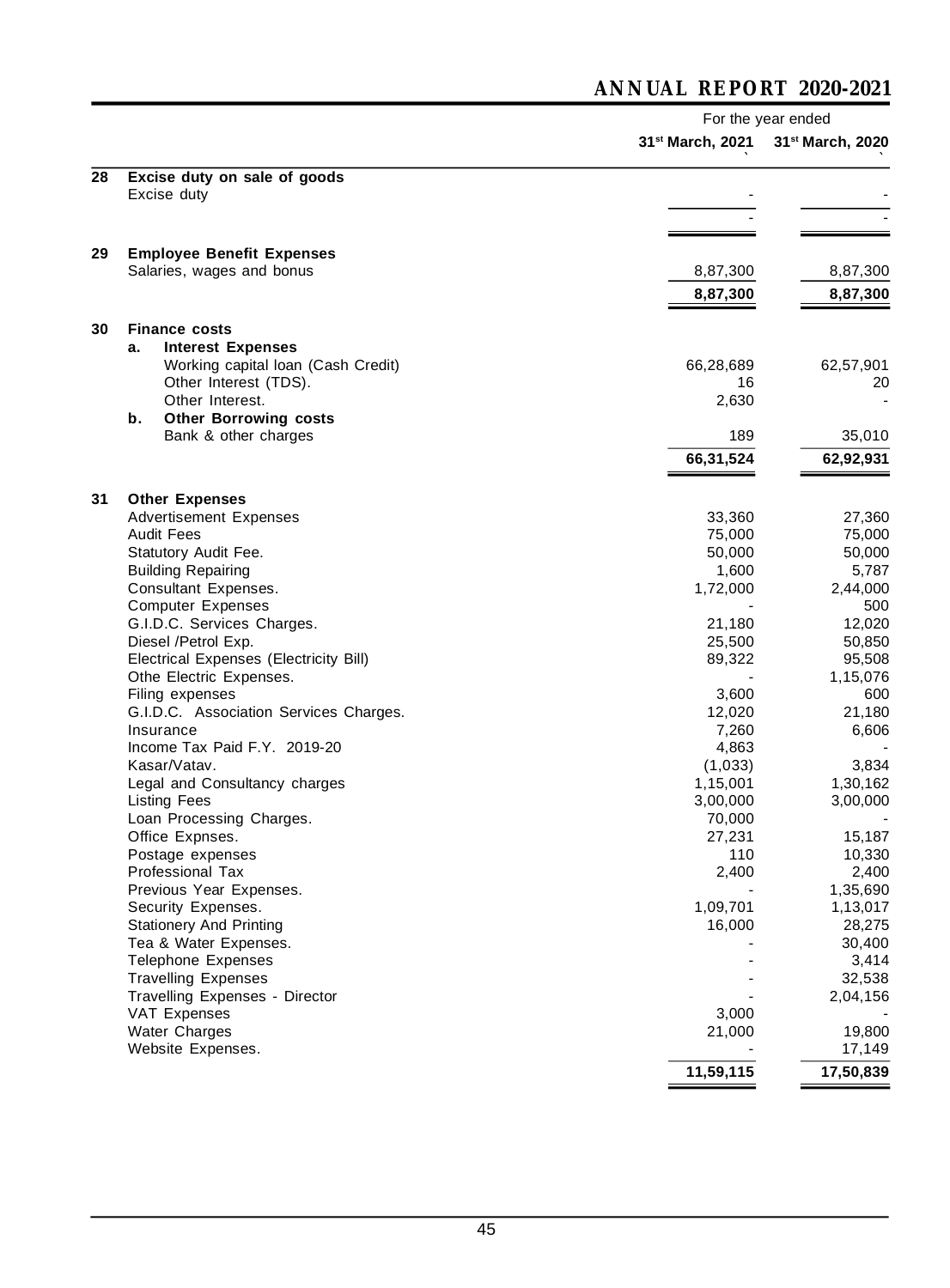(Formerly known as Promact Plastics Limited)

### **32 Earnings per Share (EPS) as per Indian Accounting Standard 33:**

Basic EPS amounts are calculated by dividing the profit for the year attributable to equity holders of the parent by the weighted average number of Equity shares outstanding during the year. Diluted EPS amounts are calculated by dividing the profit attributable to equity holders of the parent (after adjusting for interest on the convertible preference shares) by the weighted average number of Equity shares outstanding during the year plus the weighted average number of Equity Shares that would be issued on conversion of all the dilutive potential Equity shares into Equity shares.

The following reflects the income and share data used in the basic and diluted EPS computations:

|                                                          | For the year ended |                                                           |  |
|----------------------------------------------------------|--------------------|-----------------------------------------------------------|--|
| <b>Particulars</b>                                       |                    | 31 <sup>st</sup> March, 2021 31 <sup>st</sup> March, 2020 |  |
| Net Profit as per Statement of Profit & Loss             | (65, 35, 632)      | 24, 27, 422                                               |  |
| No.of weighted average outstanding Equity Shares         | 65,11,800          | 65,11,800                                                 |  |
| Earning per Equity Share of '10/- each (Basic & Diluted) | (1.00)             | 0.37                                                      |  |
| <b>33. CONTINGENT LIABILITIES</b>                        |                    |                                                           |  |
|                                                          | 2020-21 (          | $2019 - 20$ ( )                                           |  |

Contingent Liability (Bank Guarantee ) NIL NIL

**34.** During the year the company has incurred cash loss of Rs.58.75 Lacs and at the end of the year negative net worth of the company is Rs. 191.77 Lacs and the accounts are prepared on Going Concern basis. As per the information and explanations given to us, the company is taking positive steps to move further for survival and development.

### **35. MICRO AND SMALL SCALE BUSINESS ENTERPRISES**

The management has initiated the process of identifying enterprises which have been providing goods and services to the company and which qualify under the definition of micro and small enterprises, as defined under Micro, Small and Medium Enterprise Development Act, 2006. Accordingly, the disclosure requirement here under is not furnished.

**36.** Balance conformations in respect of debtors, creditors and loan & Advance granted / taken are subject to confirmation and reconciliation.

### **37. SEGMENT REPORTING POLICIES**

### **Business Segment**

The company has discontinue the running business, but earned income from trading, interest income from advance given as such segment reporting policy not considered in the year under consideration.

**38.** As per Information and explanation given to us the company has set off the deferred tax liability against the deferred tax assets and net result of deferred tax assets have not been recognized since there is no reasonable certainty that sufficient future taxable income will be available against which such deferred tax assets can be realized and as such not accounted in Books of Accounts.

|                                                                        | As at<br>$31-03-2021$ ( ) | As at<br>$31-03-2020$ () |
|------------------------------------------------------------------------|---------------------------|--------------------------|
| <b>Deferred Tax Liability</b><br><b>Related to Fixed Assets</b>        | (1,77,69,178)             | (1,82,74,326)            |
| <b>Deferred Tax Assets</b>                                             |                           |                          |
| Carried Forward Loss allowable for tax purposes in the following years | 1,20,78,716               | 3,48,91,200              |
| Disallowance under the Income Tax Act 1961                             | 56,90,462                 | 1,66,16,874              |
| Net Deferred Tax Assets (Liability)                                    | 14.22.616                 | 41.54.219                |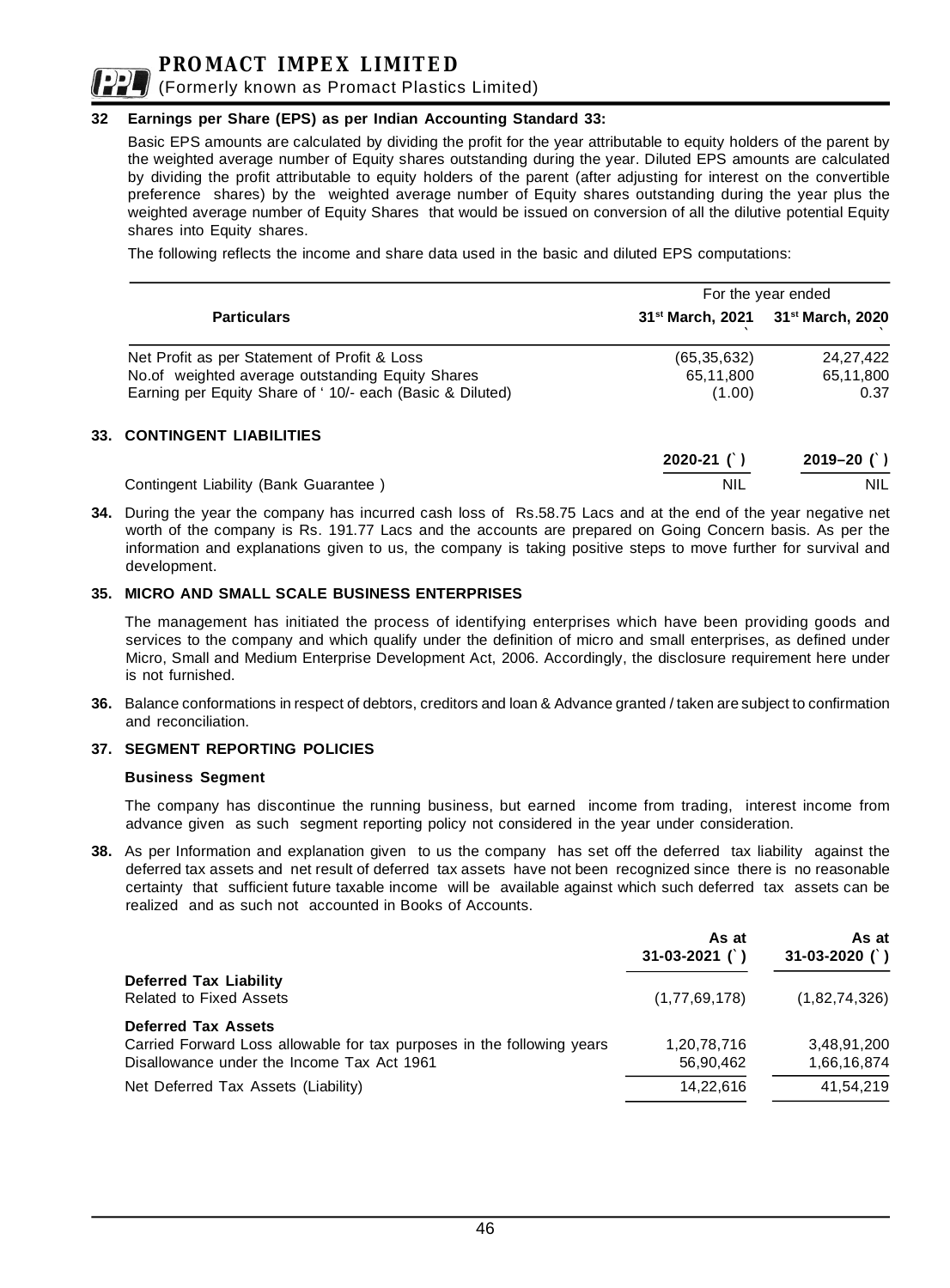### **ANNUAL REPORT 2020-2021**

|     |                                                                                                       |              |             | $31-03-2021$ ()     | $31 - 03 - 2020$ () |
|-----|-------------------------------------------------------------------------------------------------------|--------------|-------------|---------------------|---------------------|
|     | <b>39. MANAGERIAL REMUNERATION</b><br>Paid to Director                                                |              |             | 0.00                | 0.00                |
|     | Paid to CEO/CFO/CS                                                                                    |              |             | 7,82,000            | 7,82,000            |
|     | Total                                                                                                 |              |             | 7,82,000            | 7,82,000            |
|     | 40. AUDITORS' REMUNERATION AND STATUTORY FEES.                                                        |              |             |                     |                     |
|     | For Audit and Tax Audit Fees                                                                          |              |             | 1,25,000            | 1,25,000            |
|     | <b>TOTAL</b>                                                                                          |              |             | 1,25,000            | 1,25,000            |
|     | <b>41. SEGMENT REPORTING</b>                                                                          |              |             |                     |                     |
|     | Geographical Segment is identified as the secondary<br>segment and details are given below:           |              |             |                     |                     |
|     | Domestic Sales & Services (Net)                                                                       |              |             | 27,24,600           | 16,47,68,984        |
|     | <b>Export Sales</b>                                                                                   |              |             | 0.00                | 0.00                |
|     | <b>Total</b>                                                                                          |              |             | 27,24,600           | 16,47,68,984        |
|     | <b>42. DONATION TO POLITICAL PARTIES</b>                                                              |              |             |                     |                     |
|     |                                                                                                       |              |             | Nil                 | Nil                 |
|     | <b>TOTAL</b>                                                                                          |              |             | Nil                 | Nil                 |
|     | <b>43. EARNING PER SHARE</b>                                                                          |              |             |                     |                     |
|     | Profit attributable to the Equity Shareholders                                                        |              |             | (65, 35, 632)       | 24, 27, 422         |
|     | Weighted average number of Equity shares of ` 10/- each fully                                         |              |             |                     |                     |
|     | paid up outstanding during the year<br>Basic / Diluted earning per share of ` 10/- each fully paid up |              |             | 65,11,800<br>(1.00) | 65,11,800<br>0.37   |
|     |                                                                                                       |              |             |                     |                     |
| 44. | <b>CONSUMPTION OF IMPORTED AND INDIGENOUS RAW MATERIALS</b>                                           |              | $2020 - 21$ | $2019 - 20$         |                     |
|     | Particulars                                                                                           | Amount (`)   | %           | Amount $( )$        | ℅                   |
|     | Indigenous                                                                                            | Nil          | Nil         | Nil                 | Nil                 |
|     | Imported                                                                                              | Nil          | Nil         | Nil                 | Nil                 |
| 45. | <b>CONSUMPTION OF IMPORTED &amp;</b><br><b>INDIGENEOUS STORES &amp; SPARES</b>                        |              |             |                     |                     |
|     |                                                                                                       |              | $2020 - 21$ | $2019 - 20$         |                     |
|     | Particulars                                                                                           | Amount $( )$ | %           | $($ )               | %                   |
|     | Indigenous                                                                                            | Nil          | Nil         | Nil                 | Nil                 |
|     | Imported                                                                                              | Nil          | Nil         | Nil                 | Nil                 |
| 46. | <b>EARNINGS / EXPENDITURE IN FOREIGN CURRENCY</b>                                                     |              |             |                     |                     |
|     |                                                                                                       |              |             | $2020-21$ ()        | $2019-20$ ( $\)$    |
|     | FOB Value of Exports                                                                                  |              |             | Nil                 | Nil                 |
|     | Expenditure in foreign Currancy                                                                       |              |             | Nil                 | Nil                 |
| 47. | <b>CIF VALUE OF IMPORTS</b>                                                                           |              |             |                     |                     |
|     | CIF Value of Imports                                                                                  |              |             | Nil                 | Nil                 |
|     |                                                                                                       |              |             |                     |                     |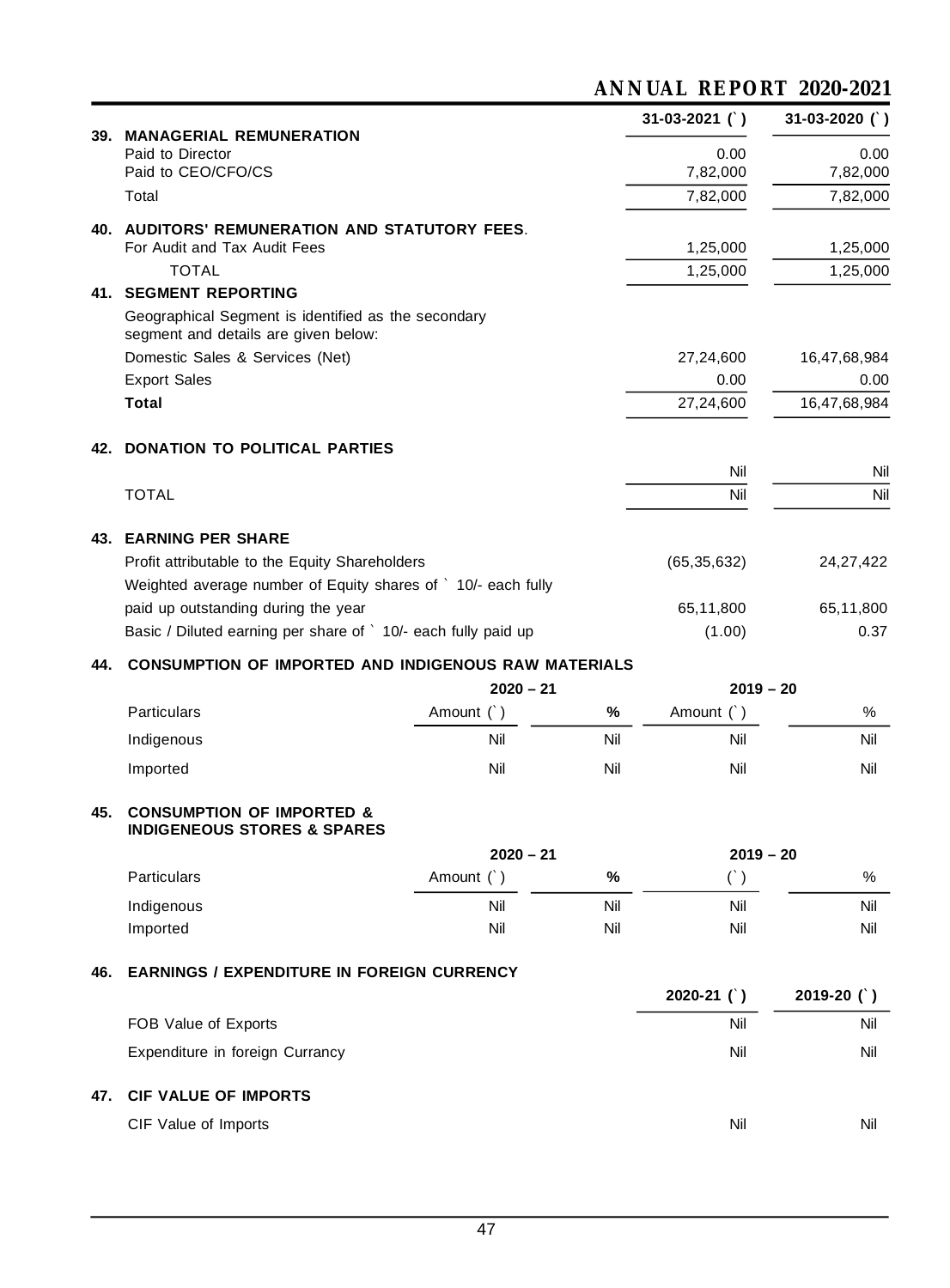

(Formerly known as Promact Plastics Limited)

### **48. RELATED PARTY DISCLOSURES**

### **A. List of related parties with whom transactions have taken place during the year**

| L  | Name of the related parties                                                                                                                                                                            | Short name  | Nature of the relationship                                                                        |
|----|--------------------------------------------------------------------------------------------------------------------------------------------------------------------------------------------------------|-------------|---------------------------------------------------------------------------------------------------|
|    | Prabhu Ispat Pvt. Limited                                                                                                                                                                              | <b>PIPL</b> | Relative                                                                                          |
| Ш. | Key Managerial Personnel:                                                                                                                                                                              |             |                                                                                                   |
|    | Mr. Miteshkumar A. Patel<br>Ms. Nikitabhen J. Patel<br>Mr. Ankitbhai J. Patel<br>Ms. Payalben J.Patel<br>Mr. Ravikumar L. Patel<br>Mr. Akashbhai D. Patel<br>Mr. Vipul F. Bhavsar<br>Mr. Parth Thakkar |             | Chairman<br><b>Managing Director</b><br>Director<br>Director<br>Director<br>Director<br>CFO<br>СS |

### **B. Transactions with related parties**

 $(\ln$   $\degree)$ 

| <b>Particulars</b>                                               |                                      | <b>PIPL</b> | <b>KMP</b>           |
|------------------------------------------------------------------|--------------------------------------|-------------|----------------------|
| Sales Service and other income                                   | <b>Current Year</b><br>Previous Year |             |                      |
| Advance received.                                                | <b>Current Year</b><br>Previous Year | 4,60,00,000 |                      |
| Purchase of raw Material and<br>Components and Services          | <b>Current Year</b><br>Previous Year |             |                      |
| Interest and other expenditure                                   | <b>Current Year</b><br>Previous Year |             |                      |
| Interoperate Deposits Placed/<br>(Received) net amount and Other | <b>Current Year</b><br>Previous Year |             |                      |
| Interest income                                                  | <b>Current Year</b><br>Previous Year |             |                      |
| Salary Commission On profit                                      | <b>Current Year</b><br>Previous Year |             | 7,82,000<br>7,82,000 |
| <b>Advance Paid</b>                                              | <b>Current Year</b><br>Previous Year |             | 11,00,000            |
| Purchase of capital assets                                       | <b>Current Year</b><br>Previous Year |             |                      |
| Share Purchase / Sales                                           | <b>Current Year</b><br>Previous Year |             |                      |
| Due to Company                                                   | <b>Current Year</b><br>Previous Year |             |                      |
| Payable by Company                                               | <b>Current Year</b><br>Previous Year |             |                      |

Previous year's figures have been regrouped / reclassified wherever necessary to correspond with the current year's classification disclosure.

As per our report of even date **For B.M. Modi & Co.** Chartered Accountants **Firm registration number: 0106477W (B.M. Modi)** Proprietor M.No. : 034060 **UDIN : 21034060AAAADH6539** Place : Mehsana Date : 30/06/2021  $DIN : 03092770$ Place : Ahmedabad Date : 30/06/2021

### **For and on behalf of the Board of Director**

**Nikitaben J. Patel Ankitbhai J. Patel** *(Managing Director) (Director)*

**Vipul F. Bhavsar Parth B. Thakkar** [Company Secretary & Compliance Officer] ACS - 56974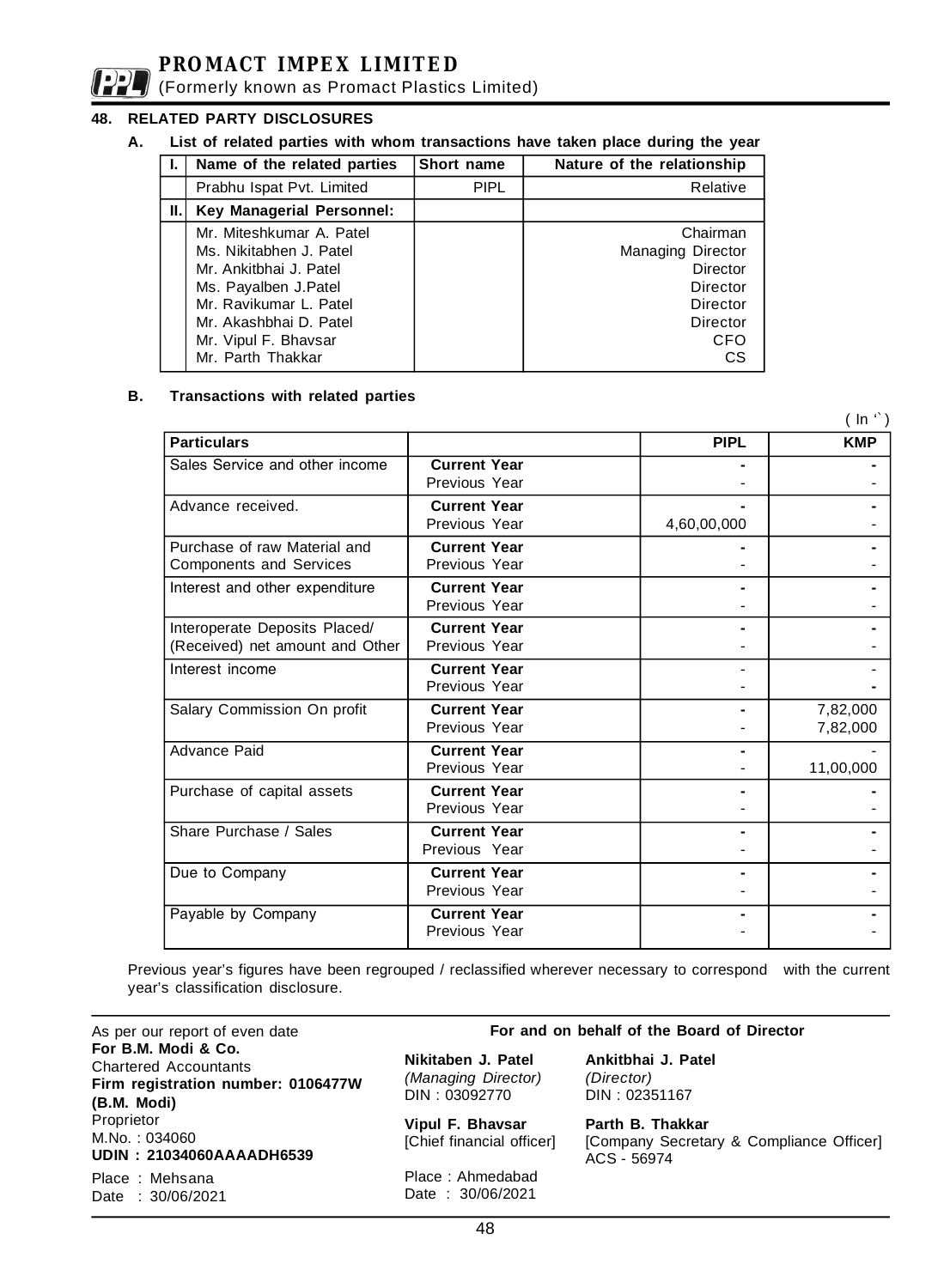### **E-COMMUNICATION REGISTRATION FORM**

(Only for members holding shares in physical form)

Date:

**To, Link Intime India Private Limited**, 506-508, Amarnath Business Centre-1 (ABC-1), Besides Gala Business Centre, Near St. Xavier's College Corner, Off C. G. Road, Ahmedabad 380 006

### **UNIT – PROMACT IMPEX LIMITED (Formerly known as Promact Plastics Limited)**

Dear Sir,

### **Sub: Registration of E-mail ID for serving of Notices / Annual Reports through electronic mode by Company**

We hereby register our E-mail ID for the purpose of receiving the notices, Annual Reports and other documents / information inelectronic mode to be sent by the Company.

| Folio No.:                               |  |
|------------------------------------------|--|
| E-mail ID:                               |  |
| Name of the First /<br>Sole Shareholder: |  |
| Signature:                               |  |

Note: Shareholder(s) are requested to notify the Company as and when there is any change in the e-mail address.

Enclosures: Self attested copy of PAN and Address proof.